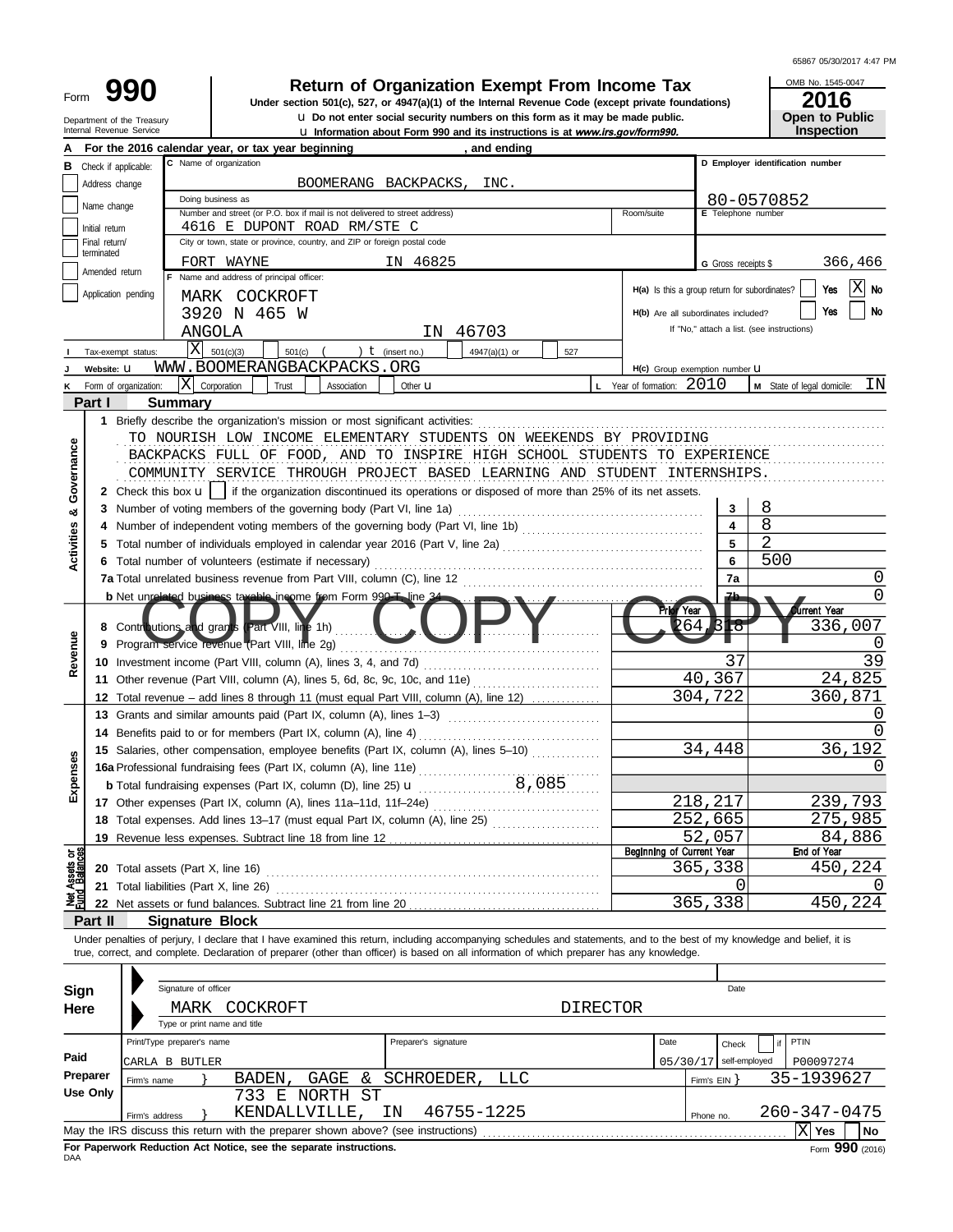|           | Form 990 (2016) BOOMERANG BACKPACKS, INC.                                                          |                                                     |                                   | 80-0570852                                                                                                                     | Page 2                                                                   |
|-----------|----------------------------------------------------------------------------------------------------|-----------------------------------------------------|-----------------------------------|--------------------------------------------------------------------------------------------------------------------------------|--------------------------------------------------------------------------|
| Part III  |                                                                                                    | <b>Statement of Program Service Accomplishments</b> |                                   |                                                                                                                                |                                                                          |
|           | 1 Briefly describe the organization's mission:                                                     |                                                     |                                   |                                                                                                                                |                                                                          |
|           |                                                                                                    |                                                     |                                   | TO NOURISH LOW INCOME ELEMENTARY STUDENTS ON WEEKENDS BY PROVIDING                                                             |                                                                          |
|           |                                                                                                    |                                                     |                                   | BACKPACKS FULL OF FOOD, AND TO INSPIRE HIGH SCHOOL STUDENTS TO EXPERIENCE                                                      |                                                                          |
|           |                                                                                                    |                                                     |                                   | COMMUNITY SERVICE THROUGH PROJECT BASED LEARNING AND STUDENT INTERNSHIPS.                                                      |                                                                          |
|           |                                                                                                    |                                                     |                                   | 2 Did the organization undertake any significant program services during the year which were not listed on the                 |                                                                          |
|           |                                                                                                    |                                                     |                                   |                                                                                                                                | Yes $\boxed{X}$ No                                                       |
|           | If "Yes," describe these new services on Schedule O.                                               |                                                     |                                   |                                                                                                                                |                                                                          |
| 3         | Did the organization cease conducting, or make significant changes in how it conducts, any program |                                                     |                                   |                                                                                                                                |                                                                          |
|           | services?                                                                                          |                                                     |                                   |                                                                                                                                | Yes $\overline{X}$ No                                                    |
|           | If "Yes," describe these changes on Schedule O.                                                    |                                                     |                                   |                                                                                                                                |                                                                          |
| 4         |                                                                                                    |                                                     |                                   | Describe the organization's program service accomplishments for each of its three largest program services, as measured by     |                                                                          |
|           |                                                                                                    |                                                     |                                   | expenses. Section 501(c)(3) and 501(c)(4) organizations are required to report the amount of grants and allocations to others, |                                                                          |
|           | the total expenses, and revenue, if any, for each program service reported.                        |                                                     |                                   |                                                                                                                                |                                                                          |
|           |                                                                                                    |                                                     |                                   |                                                                                                                                | ) (Revenue $\frac{1}{2}$ (Revenue $\frac{1}{2}$ (Revenue $\frac{1}{2}$ ) |
|           |                                                                                                    |                                                     |                                   | PROVIDE FOOD TO LOW INCOME ELEMENTARY STUDENTS ON WEEKENDS.                                                                    |                                                                          |
|           |                                                                                                    |                                                     |                                   |                                                                                                                                |                                                                          |
|           |                                                                                                    |                                                     |                                   |                                                                                                                                |                                                                          |
|           |                                                                                                    |                                                     |                                   |                                                                                                                                |                                                                          |
|           |                                                                                                    |                                                     |                                   |                                                                                                                                |                                                                          |
|           |                                                                                                    |                                                     |                                   |                                                                                                                                |                                                                          |
|           |                                                                                                    |                                                     |                                   |                                                                                                                                |                                                                          |
|           |                                                                                                    |                                                     |                                   |                                                                                                                                |                                                                          |
|           |                                                                                                    |                                                     |                                   |                                                                                                                                |                                                                          |
|           |                                                                                                    |                                                     |                                   |                                                                                                                                |                                                                          |
|           |                                                                                                    |                                                     |                                   |                                                                                                                                |                                                                          |
|           |                                                                                                    |                                                     |                                   |                                                                                                                                |                                                                          |
|           |                                                                                                    |                                                     |                                   |                                                                                                                                |                                                                          |
|           |                                                                                                    |                                                     |                                   |                                                                                                                                |                                                                          |
|           |                                                                                                    |                                                     |                                   |                                                                                                                                |                                                                          |
|           |                                                                                                    |                                                     |                                   |                                                                                                                                |                                                                          |
|           |                                                                                                    |                                                     |                                   |                                                                                                                                |                                                                          |
|           |                                                                                                    |                                                     |                                   |                                                                                                                                |                                                                          |
|           |                                                                                                    |                                                     |                                   |                                                                                                                                |                                                                          |
|           |                                                                                                    |                                                     |                                   |                                                                                                                                |                                                                          |
|           |                                                                                                    |                                                     |                                   |                                                                                                                                |                                                                          |
|           |                                                                                                    |                                                     |                                   |                                                                                                                                |                                                                          |
|           |                                                                                                    |                                                     |                                   |                                                                                                                                |                                                                          |
|           |                                                                                                    |                                                     |                                   |                                                                                                                                |                                                                          |
| 4c (Code: | ) (Expenses \$                                                                                     |                                                     |                                   |                                                                                                                                |                                                                          |
|           |                                                                                                    |                                                     |                                   |                                                                                                                                |                                                                          |
|           |                                                                                                    |                                                     |                                   |                                                                                                                                |                                                                          |
|           |                                                                                                    |                                                     |                                   |                                                                                                                                |                                                                          |
|           |                                                                                                    |                                                     |                                   |                                                                                                                                |                                                                          |
|           |                                                                                                    |                                                     |                                   |                                                                                                                                |                                                                          |
|           |                                                                                                    |                                                     |                                   |                                                                                                                                |                                                                          |
|           |                                                                                                    |                                                     |                                   |                                                                                                                                |                                                                          |
|           |                                                                                                    |                                                     |                                   |                                                                                                                                |                                                                          |
|           |                                                                                                    |                                                     |                                   |                                                                                                                                |                                                                          |
|           |                                                                                                    |                                                     |                                   |                                                                                                                                |                                                                          |
|           |                                                                                                    |                                                     |                                   |                                                                                                                                |                                                                          |
|           |                                                                                                    |                                                     |                                   |                                                                                                                                |                                                                          |
|           | 4d Other program services (Describe in Schedule O.)                                                |                                                     |                                   |                                                                                                                                |                                                                          |
|           | (Expenses \$                                                                                       |                                                     | including grants of \$<br>249,962 | (Revenue \$                                                                                                                    |                                                                          |
|           | 4e Total program service expenses u                                                                |                                                     |                                   |                                                                                                                                |                                                                          |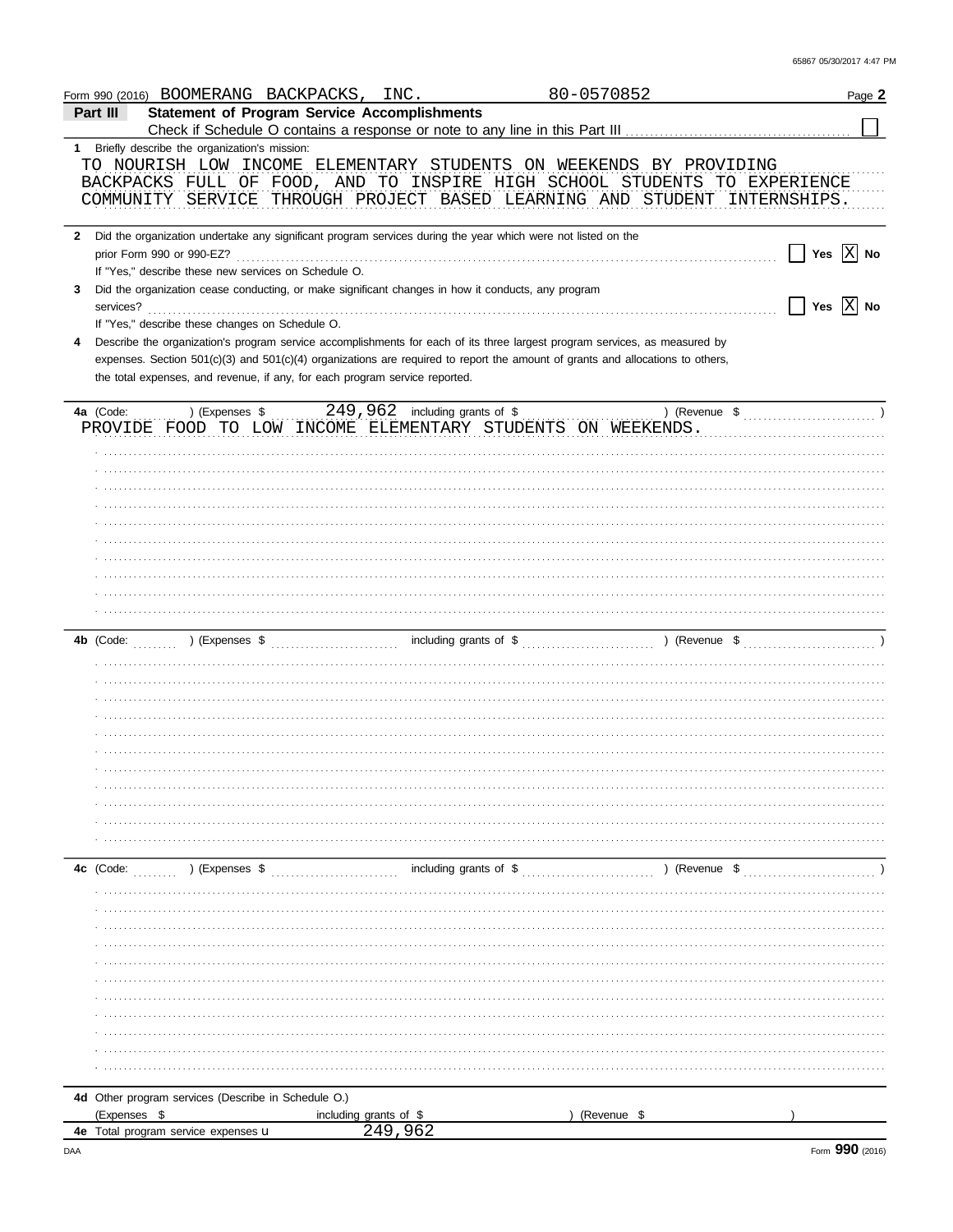|     | 80-0570852<br>Form 990 (2016) BOOMERANG BACKPACKS,<br>INC.                                                                                                                                                                     |                 |     | Page 3   |
|-----|--------------------------------------------------------------------------------------------------------------------------------------------------------------------------------------------------------------------------------|-----------------|-----|----------|
|     | <b>Checklist of Required Schedules</b><br>Part IV                                                                                                                                                                              |                 |     |          |
|     |                                                                                                                                                                                                                                |                 | Yes | No       |
| 1.  | Is the organization described in section $501(c)(3)$ or $4947(a)(1)$ (other than a private foundation)? If "Yes,"                                                                                                              |                 |     |          |
|     | complete Schedule A                                                                                                                                                                                                            | 1               | Χ   |          |
| 2   |                                                                                                                                                                                                                                | 2               |     | Χ        |
| 3   | Did the organization engage in direct or indirect political campaign activities on behalf of or in opposition to                                                                                                               |                 |     |          |
|     | candidates for public office? If "Yes," complete Schedule C, Part I                                                                                                                                                            | 3               |     | Χ        |
| 4   | Section 501(c)(3) organizations. Did the organization engage in lobbying activities, or have a section 501(h)                                                                                                                  |                 |     |          |
|     |                                                                                                                                                                                                                                | 4               |     | Χ        |
| 5   | Is the organization a section $501(c)(4)$ , $501(c)(5)$ , or $501(c)(6)$ organization that receives membership dues,                                                                                                           |                 |     |          |
|     | assessments, or similar amounts as defined in Revenue Procedure 98-19? If "Yes," complete Schedule C,                                                                                                                          |                 |     |          |
|     | Part III                                                                                                                                                                                                                       | 5               |     | Χ        |
| 6   | Did the organization maintain any donor advised funds or any similar funds or accounts for which donors                                                                                                                        |                 |     |          |
|     | have the right to provide advice on the distribution or investment of amounts in such funds or accounts? If                                                                                                                    |                 |     |          |
|     |                                                                                                                                                                                                                                | 6               |     | Χ        |
| 7   | Did the organization receive or hold a conservation easement, including easements to preserve open space,                                                                                                                      |                 |     |          |
|     | the environment, historic land areas, or historic structures? If "Yes," complete Schedule D, Part II                                                                                                                           | 7               |     | Χ        |
| 8   | Did the organization maintain collections of works of art, historical treasures, or other similar assets? If "Yes,"                                                                                                            |                 |     |          |
|     | complete Schedule D, Part III                                                                                                                                                                                                  | 8               |     | Χ        |
| 9   | Did the organization report an amount in Part X, line 21, for escrow or custodial account liability, serve as a                                                                                                                |                 |     |          |
|     | custodian for amounts not listed in Part X; or provide credit counseling, debt management, credit repair, or                                                                                                                   |                 |     |          |
|     | debt negotiation services? If "Yes," complete Schedule D, Part IV [2010] content content content and the services? If "Yes," complete Schedule D, Part IV [2010] [2010] [2010] [2010] [2010] [2010] [2010] [2010] [2010] [2010 | 9               |     | Χ        |
| 10  | Did the organization, directly or through a related organization, hold assets in temporarily restricted                                                                                                                        |                 |     |          |
|     | endowments, permanent endowments, or quasi-endowments? If "Yes," complete Schedule D, Part V                                                                                                                                   | 10              |     | Χ        |
| 11  | If the organization's answer to any of the following questions is "Yes," then complete Schedule D, Parts VI,                                                                                                                   |                 |     |          |
|     | VII, VIII, IX, or X as applicable.                                                                                                                                                                                             |                 |     |          |
| a   | Did the organization report an amount for land, buildings, and equipment in Part X, line 10? If "Yes,"                                                                                                                         |                 |     |          |
|     | complete Schedule D, Part VI et al. et al. et al. et al. et al. et al. et al. et al. et al. et al. et al. et a                                                                                                                 | 11a             |     | Χ        |
|     | <b>b</b> Did the organization report an amount for investments—other securities in Part X, line 12 that is 5% or more                                                                                                          |                 |     |          |
|     |                                                                                                                                                                                                                                | 11 <sub>b</sub> |     | Χ        |
| c   | Did the organization report an amount for investments—program related in Part X, line 13 that is 5% or more                                                                                                                    |                 |     |          |
|     |                                                                                                                                                                                                                                | 11c             |     | Χ        |
|     | d Did the organization report an amount for other assets in Part X, line 15 that is 5% or more of its total assets                                                                                                             |                 |     |          |
|     | reported in Part X, line 16? If "Yes," complete Schedule D, Part IX                                                                                                                                                            | 11d             |     | Χ<br>Χ   |
|     | Did the organization's separate or consolidated financial statements for the tax year include a footnote that addresses                                                                                                        | 11e             |     |          |
| f   |                                                                                                                                                                                                                                | 11f             |     | Χ        |
| 12a | Did the organization obtain separate, independent audited financial statements for the tax year? If "Yes," complete                                                                                                            |                 |     |          |
|     |                                                                                                                                                                                                                                | 12a             |     | Χ        |
|     | Schedule D, Parts XI and XII                                                                                                                                                                                                   |                 |     |          |
| b   | Was the organization included in consolidated, independent audited financial statements for the tax year? If                                                                                                                   | 12b             |     | <u>X</u> |
| 13  |                                                                                                                                                                                                                                | 13              |     | Χ        |
| 14a |                                                                                                                                                                                                                                | 14a             |     | Χ        |
| b   | Did the organization have aggregate revenues or expenses of more than \$10,000 from grantmaking,                                                                                                                               |                 |     |          |
|     | fundraising, business, investment, and program service activities outside the United States, or aggregate                                                                                                                      |                 |     |          |
|     |                                                                                                                                                                                                                                | 14b             |     | Χ        |
| 15  | Did the organization report on Part IX, column (A), line 3, more than \$5,000 of grants or other assistance to or                                                                                                              |                 |     |          |
|     | for any foreign organization? If "Yes," complete Schedule F, Parts II and IV                                                                                                                                                   | 15              |     | Χ        |
| 16  | Did the organization report on Part IX, column (A), line 3, more than \$5,000 of aggregate grants or other                                                                                                                     |                 |     |          |
|     |                                                                                                                                                                                                                                | 16              |     | Χ        |
| 17  | Did the organization report a total of more than \$15,000 of expenses for professional fundraising services on                                                                                                                 |                 |     |          |
|     |                                                                                                                                                                                                                                | 17              |     | Χ        |
| 18  | Did the organization report more than \$15,000 total of fundraising event gross income and contributions on                                                                                                                    |                 |     |          |
|     |                                                                                                                                                                                                                                | 18              | Χ   |          |
| 19  | Did the organization report more than \$15,000 of gross income from gaming activities on Part VIII, line 9a?                                                                                                                   |                 |     |          |
|     |                                                                                                                                                                                                                                | 19              |     | X        |
|     |                                                                                                                                                                                                                                |                 |     |          |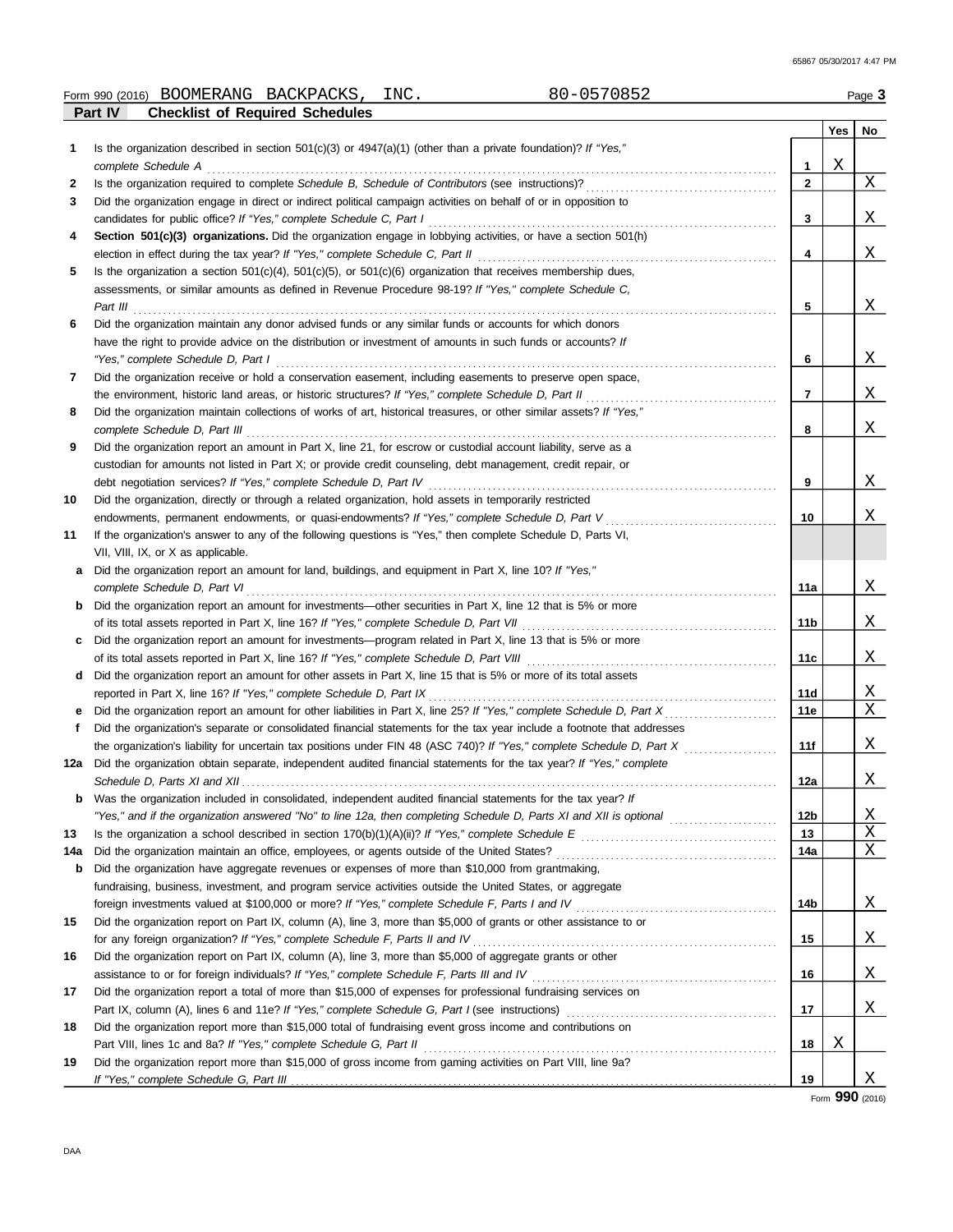|  | 65867 05/30/2017 4:47 PM |  |  |
|--|--------------------------|--|--|
|--|--------------------------|--|--|

|     | 80-0570852<br>Form 990 (2016) BOOMERANG BACKPACKS,<br>INC.                                                                                                                                       |                 |   | Page 4 |
|-----|--------------------------------------------------------------------------------------------------------------------------------------------------------------------------------------------------|-----------------|---|--------|
|     | Part IV<br><b>Checklist of Required Schedules</b> (continued)                                                                                                                                    |                 |   |        |
|     |                                                                                                                                                                                                  |                 |   | Yes No |
| 20a |                                                                                                                                                                                                  | 20a             |   | Χ      |
| b   |                                                                                                                                                                                                  | 20 <sub>b</sub> |   |        |
| 21  | Did the organization report more than \$5,000 of grants or other assistance to any domestic organization or                                                                                      |                 |   |        |
|     |                                                                                                                                                                                                  | 21              |   | Χ      |
| 22  | Did the organization report more than \$5,000 of grants or other assistance to or for domestic individuals on                                                                                    |                 |   |        |
|     | Part IX, column (A), line 2? If "Yes," complete Schedule I, Parts I and III                                                                                                                      | 22              |   | Χ      |
| 23  | Did the organization answer "Yes" to Part VII, Section A, line 3, 4, or 5 about compensation of the                                                                                              |                 |   |        |
|     | organization's current and former officers, directors, trustees, key employees, and highest compensated                                                                                          |                 |   |        |
|     | employees? If "Yes," complete Schedule J                                                                                                                                                         | 23              |   | Χ      |
| 24a | Did the organization have a tax-exempt bond issue with an outstanding principal amount of more than                                                                                              |                 |   |        |
|     | \$100,000 as of the last day of the year, that was issued after December 31, 2002? If "Yes," answer lines 24b                                                                                    |                 |   |        |
|     |                                                                                                                                                                                                  | 24a             |   | Χ      |
| b   | Did the organization invest any proceeds of tax-exempt bonds beyond a temporary period exception?                                                                                                | 24 <sub>b</sub> |   |        |
| c   | Did the organization maintain an escrow account other than a refunding escrow at any time during the year                                                                                        |                 |   |        |
|     | to defease any tax-exempt bonds?                                                                                                                                                                 | 24c             |   |        |
| d   |                                                                                                                                                                                                  | 24d             |   |        |
| 25а | Section 501(c)(3), 501(c)(4), and 501(c)(29) organizations. Did the organization engage in an excess benefit                                                                                     |                 |   |        |
|     |                                                                                                                                                                                                  | 25a             |   | Χ      |
| b   | Is the organization aware that it engaged in an excess benefit transaction with a disqualified person in a prior                                                                                 |                 |   |        |
|     | year, and that the transaction has not been reported on any of the organization's prior Forms 990 or 990-EZ?                                                                                     |                 |   |        |
|     | If "Yes," complete Schedule L, Part I                                                                                                                                                            | 25b             |   | Χ      |
| 26  | Did the organization report any amount on Part X, line 5, 6, or 22 for receivables from or payables to any                                                                                       |                 |   |        |
|     | current or former officers, directors, trustees, key employees, highest compensated employees, or                                                                                                |                 |   | Χ      |
|     | disqualified persons? If "Yes," complete Schedule L, Part II                                                                                                                                     | 26              |   |        |
| 27  | Did the organization provide a grant or other assistance to an officer, director, trustee, key employee,                                                                                         |                 |   |        |
|     | substantial contributor or employee thereof, a grant selection committee member, or to a 35% controlled                                                                                          | 27              |   | X      |
|     |                                                                                                                                                                                                  |                 |   |        |
| 28  | Was the organization a party to a business transaction with one of the following parties (see Schedule L,<br>Part IV instructions for applicable filing thresholds, conditions, and exceptions): |                 |   |        |
|     | A current or former officer, director, trustee, or key employee? If "Yes," complete Schedule L, Part IV                                                                                          | <b>28a</b>      |   | Χ      |
| b   | A family member of a current or former officer, director, trustee, or key employee? If "Yes," complete                                                                                           |                 |   |        |
|     | Schedule L, Part IV                                                                                                                                                                              | 28b             |   | Χ      |
| c   | An entity of which a current or former officer, director, trustee, or key employee (or a family member thereof)                                                                                  |                 |   |        |
|     |                                                                                                                                                                                                  | 28c             |   | Χ      |
| 29  |                                                                                                                                                                                                  | 29              |   | Χ      |
| 30  | Did the organization receive contributions of art, historical treasures, or other similar assets, or qualified                                                                                   |                 |   |        |
|     | conservation contributions? If "Yes," complete Schedule M                                                                                                                                        | 30              |   | Χ      |
| 31  | Did the organization liquidate, terminate, or dissolve and cease operations? If "Yes," complete Schedule N,                                                                                      |                 |   |        |
|     | Part I                                                                                                                                                                                           | 31              |   | Χ      |
| 32  | Did the organization sell, exchange, dispose of, or transfer more than 25% of its net assets? If "Yes,"                                                                                          |                 |   |        |
|     | complete Schedule N, Part II                                                                                                                                                                     | 32              |   | Χ      |
| 33  | Did the organization own 100% of an entity disregarded as separate from the organization under Regulations                                                                                       |                 |   |        |
|     | sections 301.7701-2 and 301.7701-3? If "Yes," complete Schedule R, Part I                                                                                                                        | 33              |   | Χ      |
| 34  | Was the organization related to any tax-exempt or taxable entity? If "Yes," complete Schedule R, Parts II, III,                                                                                  |                 |   |        |
|     | or IV, and Part V, line 1 $\ldots$ $\ldots$ $\ldots$ $\ldots$ $\ldots$ $\ldots$ $\ldots$ $\ldots$ $\ldots$ $\ldots$ $\ldots$ $\ldots$ $\ldots$ $\ldots$ $\ldots$                                 | 34              |   | Χ      |
| 35a |                                                                                                                                                                                                  | 35a             |   | Χ      |
| b   | If "Yes" to line 35a, did the organization receive any payment from or engage in any transaction with a                                                                                          |                 |   |        |
|     |                                                                                                                                                                                                  | 35 <sub>b</sub> |   |        |
| 36  | Section 501(c)(3) organizations. Did the organization make any transfers to an exempt non-charitable                                                                                             |                 |   |        |
|     | related organization? If "Yes," complete Schedule R, Part V, line 2                                                                                                                              | 36              |   | Χ      |
| 37  | Did the organization conduct more than 5% of its activities through an entity that is not a related organization                                                                                 |                 |   |        |
|     | and that is treated as a partnership for federal income tax purposes? If "Yes," complete Schedule R,                                                                                             |                 |   |        |
|     | Part VI                                                                                                                                                                                          | 37              |   | Χ      |
| 38  | Did the organization complete Schedule O and provide explanations in Schedule O for Part VI, lines 11b and                                                                                       |                 |   |        |
|     | 19? Note. All Form 990 filers are required to complete Schedule O.                                                                                                                               | 38              | Χ |        |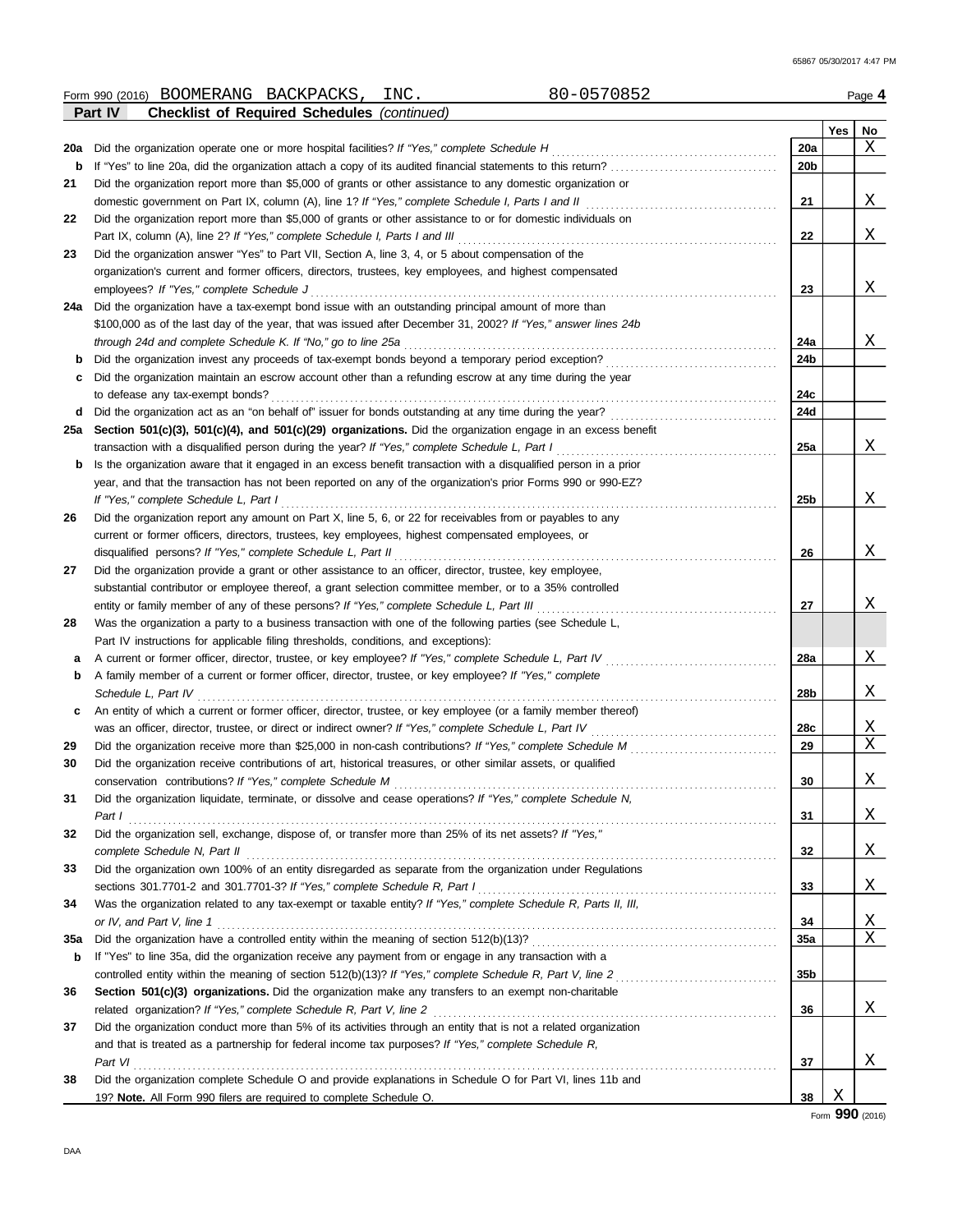|        | Form 990 (2016) BOOMERANG BACKPACKS, INC.                                                                                          | 80-0570852      |                |                |     | Page 5 |
|--------|------------------------------------------------------------------------------------------------------------------------------------|-----------------|----------------|----------------|-----|--------|
|        | Statements Regarding Other IRS Filings and Tax Compliance<br>Part V                                                                |                 |                |                |     |        |
|        | Check if Schedule O contains a response or note to any line in this Part V                                                         |                 |                |                |     |        |
|        |                                                                                                                                    |                 |                |                | Yes | No     |
| 1а     | Enter the number reported in Box 3 of Form 1096. Enter -0- if not applicable                                                       | 1a              | 1              |                |     |        |
| b      | Enter the number of Forms W-2G included in line 1a. Enter -0- if not applicable                                                    | 1 <sub>b</sub>  | $\mathbf 0$    |                |     |        |
| c      | Did the organization comply with backup withholding rules for reportable payments to vendors and                                   |                 |                |                |     |        |
|        | reportable gaming (gambling) winnings to prize winners?                                                                            |                 |                | 1c             |     |        |
|        | 2a Enter the number of employees reported on Form W-3, Transmittal of Wage and Tax                                                 |                 |                |                |     |        |
|        | Statements, filed for the calendar year ending with or within the year covered by this return                                      | 2a              | $\overline{2}$ |                |     |        |
| b      | If at least one is reported on line 2a, did the organization file all required federal employment tax returns?                     |                 |                | 2b             | Χ   |        |
|        | <b>Note.</b> If the sum of lines 1a and 2a is greater than 250, you may be required to e-file (see instructions)                   |                 |                |                |     |        |
| За     |                                                                                                                                    |                 |                | 3a             |     | Χ      |
| b      | If "Yes," has it filed a Form 990-T for this year? If "No" to line 3b, provide an explanation in Schedule O                        |                 |                | 3 <sub>b</sub> |     |        |
| 4a     | At any time during the calendar year, did the organization have an interest in, or a signature or other authority                  |                 |                |                |     |        |
|        | over, a financial account in a foreign country (such as a bank account, securities account, or other financial                     |                 |                |                |     |        |
|        | account)?                                                                                                                          |                 |                | 4a             |     | Χ      |
| b      |                                                                                                                                    |                 |                |                |     |        |
|        | See instructions for filing requirements for FinCEN Form 114, Report of Foreign Bank and Financial Accounts                        |                 |                |                |     |        |
|        | (FBAR).                                                                                                                            |                 |                |                |     |        |
| 5а     |                                                                                                                                    |                 |                | 5a             |     | X      |
| b      |                                                                                                                                    |                 |                | 5 <sub>b</sub> |     | Χ      |
| c      | If "Yes" to line 5a or 5b, did the organization file Form 8886-T?                                                                  |                 |                | 5c             |     |        |
| 6a     | Does the organization have annual gross receipts that are normally greater than \$100,000, and did the                             |                 |                |                |     |        |
|        | organization solicit any contributions that were not tax deductible as charitable contributions?                                   |                 |                | 6a             |     | Χ      |
| b      | If "Yes," did the organization include with every solicitation an express statement that such contributions or                     |                 |                |                |     |        |
|        | gifts were not tax deductible?                                                                                                     |                 |                | 6b             |     |        |
| 7      | Organizations that may receive deductible contributions under section 170(c).                                                      |                 |                |                |     |        |
| а      | Did the organization receive a payment in excess of \$75 made partly as a contribution and partly for goods                        |                 |                |                |     | Χ      |
|        |                                                                                                                                    |                 |                | 7a<br>7b       |     |        |
| b      |                                                                                                                                    |                 |                |                |     |        |
| c      | Did the organization sell, exchange, or otherwise dispose of tangible personal property for which it was                           |                 |                |                |     | Χ      |
|        |                                                                                                                                    | 7d              |                | 7c             |     |        |
| d      |                                                                                                                                    |                 |                | 7e             |     | Χ      |
| е<br>f | Did the organization, during the year, pay premiums, directly or indirectly, on a personal benefit contract?                       |                 |                | 7f             |     | Χ      |
|        | If the organization received a contribution of qualified intellectual property, did the organization file Form 8899 as required?   |                 |                | 7g             |     | Χ      |
| g<br>h | If the organization received a contribution of cars, boats, airplanes, or other vehicles, did the organization file a Form 1098-C? |                 |                | 7h             |     | Χ      |
| 8      | Sponsoring organizations maintaining donor advised funds. Did a donor advised fund maintained by the                               |                 |                |                |     |        |
|        | sponsoring organization have excess business holdings at any time during the year?                                                 |                 |                | 8              |     |        |
| 9      | Sponsoring organizations maintaining donor advised funds.                                                                          |                 |                |                |     |        |
| а      | Did the sponsoring organization make any taxable distributions under section 4966?                                                 |                 |                | 9а             |     |        |
| b      | Did the sponsoring organization make a distribution to a donor, donor advisor, or related person?                                  |                 |                | 9b             |     |        |
| 10     | Section 501(c)(7) organizations. Enter:                                                                                            |                 |                |                |     |        |
| а      |                                                                                                                                    | 10a             |                |                |     |        |
| b      | Gross receipts, included on Form 990, Part VIII, line 12, for public use of club facilities                                        | 10 <sub>b</sub> |                |                |     |        |
| 11     | Section 501(c)(12) organizations. Enter:                                                                                           |                 |                |                |     |        |
| а      |                                                                                                                                    | 11a             |                |                |     |        |
| b      | Gross income from other sources (Do not net amounts due or paid to other sources                                                   |                 |                |                |     |        |
|        | against amounts due or received from them.)                                                                                        | 11 <sub>b</sub> |                |                |     |        |
| 12a    | Section 4947(a)(1) non-exempt charitable trusts. Is the organization filing Form 990 in lieu of Form 1041?                         |                 |                | 12a            |     |        |
| b      | If "Yes," enter the amount of tax-exempt interest received or accrued during the year                                              | 12b             |                |                |     |        |
| 13     | Section 501(c)(29) qualified nonprofit health insurance issuers.                                                                   |                 |                |                |     |        |
| а      | Is the organization licensed to issue qualified health plans in more than one state?                                               |                 |                | 13a            |     |        |
|        | <b>Note.</b> See the instructions for additional information the organization must report on Schedule O.                           |                 |                |                |     |        |
| b      | Enter the amount of reserves the organization is required to maintain by the states in which                                       |                 |                |                |     |        |
|        |                                                                                                                                    | 13 <sub>b</sub> |                |                |     |        |
| c      | Enter the amount of reserves on hand                                                                                               | 13 <sub>c</sub> |                |                |     |        |
| 14a    |                                                                                                                                    |                 |                | 14a            |     | Χ      |
| b      |                                                                                                                                    |                 |                | 14b            |     |        |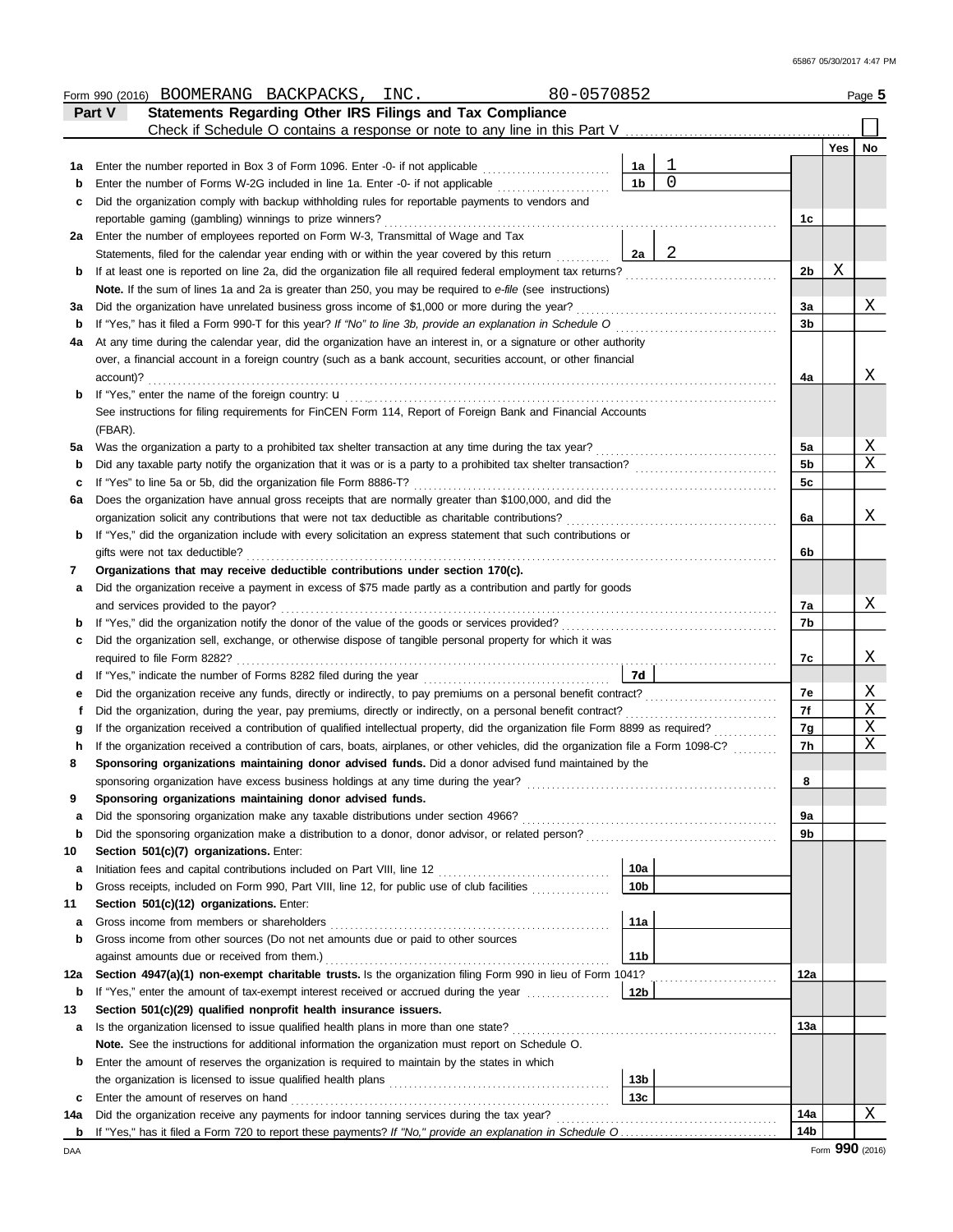|     | 80-0570852<br>Form 990 (2016) BOOMERANG BACKPACKS,<br>INC.                                                                                                                                                                       |              |     | Page 6                  |
|-----|----------------------------------------------------------------------------------------------------------------------------------------------------------------------------------------------------------------------------------|--------------|-----|-------------------------|
|     | Part VI<br>Governance, Management, and Disclosure For each "Yes" response to lines 2 through 7b below, and for a "No"                                                                                                            |              |     |                         |
|     | response to line 8a, 8b, or 10b below, describe the circumstances, processes, or changes in Schedule O. See instructions.                                                                                                        |              |     |                         |
|     |                                                                                                                                                                                                                                  |              |     | ΙX                      |
|     | Section A. Governing Body and Management                                                                                                                                                                                         |              |     |                         |
|     |                                                                                                                                                                                                                                  |              | Yes | No                      |
| 1a  | 8<br>1a<br>Enter the number of voting members of the governing body at the end of the tax year                                                                                                                                   |              |     |                         |
|     | If there are material differences in voting rights among members of the governing body, or                                                                                                                                       |              |     |                         |
|     | if the governing body delegated broad authority to an executive committee or similar                                                                                                                                             |              |     |                         |
|     | committee, explain in Schedule O.                                                                                                                                                                                                |              |     |                         |
| b   | 8<br>Enter the number of voting members included in line 1a, above, who are independent<br>1b                                                                                                                                    |              |     |                         |
| 2   | Did any officer, director, trustee, or key employee have a family relationship or a business relationship with                                                                                                                   |              |     |                         |
|     |                                                                                                                                                                                                                                  | 2            |     | Χ                       |
| 3   | Did the organization delegate control over management duties customarily performed by or under the direct                                                                                                                        |              |     |                         |
|     | supervision of officers, directors, or trustees, or key employees to a management company or other person?                                                                                                                       | 3            |     | Χ                       |
| 4   | Did the organization make any significant changes to its governing documents since the prior Form 990 was filed?                                                                                                                 | 4            |     | $\overline{\mathbf{x}}$ |
| 5   |                                                                                                                                                                                                                                  | 5            |     | Χ                       |
| 6   | Did the organization have members or stockholders?                                                                                                                                                                               | 6            |     | X                       |
|     | Did the organization have members, stockholders, or other persons who had the power to elect or appoint                                                                                                                          |              |     |                         |
| 7a  |                                                                                                                                                                                                                                  |              |     | Χ                       |
|     | one or more members of the governing body?                                                                                                                                                                                       | 7a           |     |                         |
| b   | Are any governance decisions of the organization reserved to (or subject to approval by) members,                                                                                                                                |              |     |                         |
|     | stockholders, or persons other than the governing body?                                                                                                                                                                          | 7b           |     | Χ                       |
| 8   | Did the organization contemporaneously document the meetings held or written actions undertaken during the year by the following:                                                                                                |              |     |                         |
| а   | The governing body?                                                                                                                                                                                                              | 8а           | Χ   |                         |
| b   | Each committee with authority to act on behalf of the governing body?                                                                                                                                                            | 8b           | Χ   |                         |
| 9   | Is there any officer, director, trustee, or key employee listed in Part VII, Section A, who cannot be reached at                                                                                                                 |              |     |                         |
|     | the organization's mailing address? If "Yes," provide the names and addresses in Schedule O.                                                                                                                                     | 9            |     | X                       |
|     | Section B. Policies (This Section B requests information about policies not required by the Internal Revenue Code.)                                                                                                              |              |     |                         |
|     |                                                                                                                                                                                                                                  |              | Yes | No                      |
| 10a |                                                                                                                                                                                                                                  | 10a          |     | Χ                       |
| b   | If "Yes," did the organization have written policies and procedures governing the activities of such chapters,                                                                                                                   |              |     |                         |
|     | affiliates, and branches to ensure their operations are consistent with the organization's exempt purposes?                                                                                                                      | 10b          |     |                         |
| 11a | Has the organization provided a complete copy of this Form 990 to all members of its governing body before filing the form?                                                                                                      | 11a          | Χ   |                         |
| b   | Describe in Schedule O the process, if any, used by the organization to review this Form 990.                                                                                                                                    |              |     |                         |
| 12a |                                                                                                                                                                                                                                  | 12a          | Χ   |                         |
| b   | Were officers, directors, or trustees, and key employees required to disclose annually interests that could give rise to conflicts?                                                                                              | 12b          | Χ   |                         |
| с   | Did the organization regularly and consistently monitor and enforce compliance with the policy? If "Yes,"                                                                                                                        |              |     |                         |
|     | describe in Schedule O how this was done                                                                                                                                                                                         | 12c          | Χ   |                         |
| 13  |                                                                                                                                                                                                                                  | 13           | Χ   |                         |
| 14  | Did the organization have a written document retention and destruction policy?                                                                                                                                                   | 14           | X   |                         |
| 15  | Did the process for determining compensation of the following persons include a review and approval by                                                                                                                           |              |     |                         |
|     | independent persons, comparability data, and contemporaneous substantiation of the deliberation and decision?                                                                                                                    |              |     |                         |
| а   | The organization's CEO, Executive Director, or top management official<br>[[11] Conserved Lines and Lines and Lines and Lines and Lines and Lines and Lines and Lines and Lines and Lines and Lines and Lines and Lines and Line | 15a          |     | Χ                       |
| b   | Other officers or key employees of the organization                                                                                                                                                                              | 15b          |     | Χ                       |
|     | If "Yes" to line 15a or 15b, describe the process in Schedule O (see instructions).                                                                                                                                              |              |     |                         |
| 16a | Did the organization invest in, contribute assets to, or participate in a joint venture or similar arrangement                                                                                                                   |              |     |                         |
|     | with a taxable entity during the year?                                                                                                                                                                                           | 16a          |     | Χ                       |
| b   | If "Yes," did the organization follow a written policy or procedure requiring the organization to evaluate its                                                                                                                   |              |     |                         |
|     | participation in joint venture arrangements under applicable federal tax law, and take steps to safeguard the                                                                                                                    |              |     |                         |
|     |                                                                                                                                                                                                                                  | 16b          |     |                         |
|     | <b>Section C. Disclosure</b>                                                                                                                                                                                                     |              |     |                         |
| 17  | List the states with which a copy of this Form 990 is required to be filed $\mathbf u$ IN                                                                                                                                        |              |     |                         |
| 18  | Section 6104 requires an organization to make its Forms 1023 (or 1024 if applicable), 990, and 990-T (Section 501(c)(3)s only)                                                                                                   |              |     |                         |
|     | available for public inspection. Indicate how you made these available. Check all that apply.                                                                                                                                    |              |     |                         |
|     | $\left  \begin{array}{c} \end{array} \right $ Another's website $\left  X \right $ Upon request<br>  Other (explain in Schedule O)<br>Own website                                                                                |              |     |                         |
| 19  | Describe in Schedule O whether (and if so, how) the organization made its governing documents, conflict of interest policy, and                                                                                                  |              |     |                         |
|     | financial statements available to the public during the tax year.                                                                                                                                                                |              |     |                         |
| 20  | State the name, address, and telephone number of the person who possesses the organization's books and records: u                                                                                                                |              |     |                         |
|     | 733 E NORTH ST<br>CARLA BUTLER                                                                                                                                                                                                   |              |     |                         |
|     | 46755<br>IN<br>KENDALLVILLE                                                                                                                                                                                                      | 260-347-0475 |     |                         |
| DAA |                                                                                                                                                                                                                                  |              |     | Form 990 (2016)         |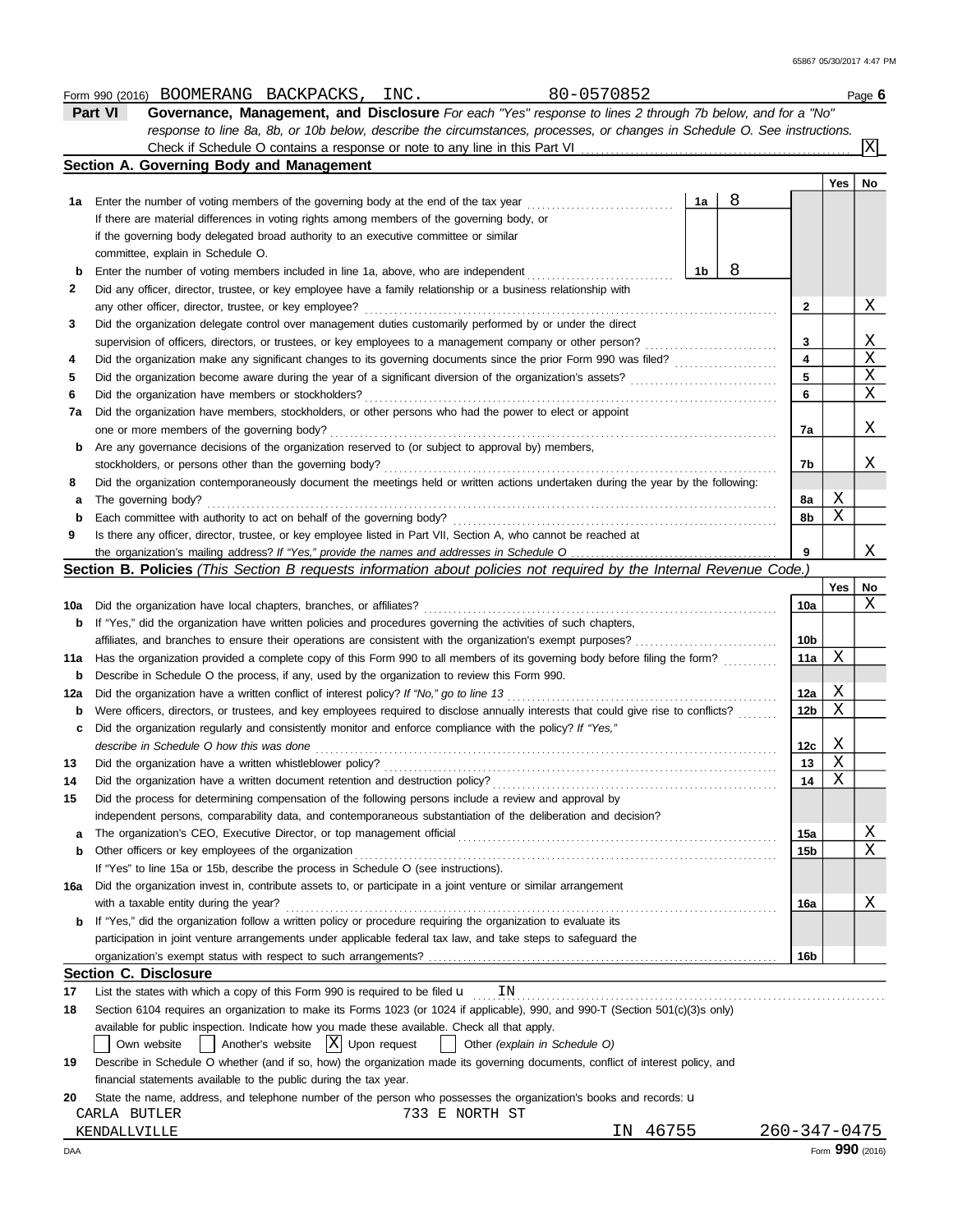| Form 990<br>(2016) | <b>BOOMERANG</b> | <b>BACKPACKS</b> | INC. | /0852<br>∩г | Page |
|--------------------|------------------|------------------|------|-------------|------|
|                    |                  |                  |      |             |      |

| <b>Part VII</b>          | Compensation of Officers, Directors, Trustees, Key Employees, Highest Compensated Employees, and                                                                                                                                 |
|--------------------------|----------------------------------------------------------------------------------------------------------------------------------------------------------------------------------------------------------------------------------|
|                          | Independent Contractors                                                                                                                                                                                                          |
|                          | Check if Schedule O contains a response or note to any line in this Part VII                                                                                                                                                     |
| Section A.               | Officers, Directors, Trustees, Key Employees, and Highest Compensated Employees                                                                                                                                                  |
| organization's tax year. | 1a Complete this table for all persons required to be listed. Report compensation for the calendar year ending with or within the                                                                                                |
|                          | List all of the organization's <b>current</b> officers, directors, trustees (whether individuals or organizations), regardless of amount of<br>compensation. Enter -0- in columns (D), (E), and (F) if no compensation was paid. |

List all of the organization's **current** key employees, if any. See instructions for definition of "key employee." **•**

who received reportable compensation (Box 5 of Form W-2 and/or Box 7 of Form 1099-MISC) of more than \$100,000 from the organization and any related organizations. ■ List the organization's five **current** highest compensated employees (other than an officer, director, trustee, or key employee)<br> **•** Propised reportable compensation (Box 5 of Form W 2 and/or Box 7 of Form 1000 MISC) o

List all of the organization's **former** officers, key employees, and highest compensated employees who received more than • List all of the organization's **former** officers, key employees, and highest compensate \$100,000 of reportable compensation from the organization and any related organizations.

• List all of the organization's **former directors or trustees** that received, in the capacity as a former director or trustee of the organization, more than \$10,000 of reportable compensation from the organization and any related organizations.

List persons in the following order: individual trustees or directors; institutional trustees; officers; key employees; highest compensated employees; and former such persons.

Check this box if neither the organization nor any related organization compensated any current officer, director, or trustee. X

| (A)<br>Name and Title          | (B)<br>Average<br>hours per<br>week<br>(list any               | (C)<br>Position<br>(do not check more than one<br>box, unless person is both an<br>officer and a director/trustee) |                          |             |              |                                 |               | (D)<br>Reportable<br>compensation<br>from<br>the<br>organization | (E)<br>Reportable<br>compensation from<br>related<br>organizations<br>(W-2/1099-MISC) | (F)<br>Estimated<br>amount of<br>other<br>compensation<br>from the |  |
|--------------------------------|----------------------------------------------------------------|--------------------------------------------------------------------------------------------------------------------|--------------------------|-------------|--------------|---------------------------------|---------------|------------------------------------------------------------------|---------------------------------------------------------------------------------------|--------------------------------------------------------------------|--|
|                                | hours for<br>related<br>organizations<br>below dotted<br>line) | Individual<br>or director<br>trustee                                                                               | Institutional<br>trustee | Officer     | Key employee | Highest compensated<br>employee | <b>Former</b> | (W-2/1099-MISC)                                                  |                                                                                       | organization<br>and related<br>organizations                       |  |
| (1) MARK COCKROFT              | 5.00                                                           |                                                                                                                    |                          |             |              |                                 |               |                                                                  |                                                                                       |                                                                    |  |
| <b>DIRECTOR</b>                | 0.00                                                           |                                                                                                                    |                          | Χ           |              |                                 |               | 0                                                                | 0                                                                                     | $\mathsf 0$                                                        |  |
| (2) DAVID FREY                 |                                                                |                                                                                                                    |                          |             |              |                                 |               |                                                                  |                                                                                       |                                                                    |  |
|                                | 1.00                                                           |                                                                                                                    |                          |             |              |                                 |               |                                                                  |                                                                                       |                                                                    |  |
| BOARD MEMBER                   | 0.00                                                           |                                                                                                                    |                          | Χ           |              |                                 |               | 0                                                                | 0                                                                                     | $\mathsf 0$                                                        |  |
| (3) DENNY BRAGG                |                                                                |                                                                                                                    |                          |             |              |                                 |               |                                                                  |                                                                                       |                                                                    |  |
|                                | 1.00<br>0.00                                                   |                                                                                                                    |                          | $\mathbf X$ |              |                                 |               | 0                                                                | 0                                                                                     | $\mathsf{O}\xspace$                                                |  |
| SECRETARY<br>(4) KARA CONRAD   |                                                                |                                                                                                                    |                          |             |              |                                 |               |                                                                  |                                                                                       |                                                                    |  |
|                                | 1.00                                                           |                                                                                                                    |                          |             |              |                                 |               |                                                                  |                                                                                       |                                                                    |  |
| BOARD MEMBER                   | 0.00                                                           |                                                                                                                    |                          | X           |              |                                 |               | 0                                                                | 0                                                                                     | $\mathbf 0$                                                        |  |
| (5) ANDREA STIEGLITZ           |                                                                |                                                                                                                    |                          |             |              |                                 |               |                                                                  |                                                                                       |                                                                    |  |
|                                | 1.00                                                           |                                                                                                                    |                          |             |              |                                 |               |                                                                  |                                                                                       |                                                                    |  |
| TREASURER                      | 0.00                                                           |                                                                                                                    |                          | X           |              |                                 |               | 0                                                                | 0                                                                                     | $\mathbf 0$                                                        |  |
| (6) KYLE SMITH                 |                                                                |                                                                                                                    |                          |             |              |                                 |               |                                                                  |                                                                                       |                                                                    |  |
|                                | 1.00<br>0.00                                                   |                                                                                                                    |                          | Χ           |              |                                 |               | 0                                                                | 0                                                                                     | 0                                                                  |  |
| BOARD MEMBER<br>(7) SAM STUKEY |                                                                |                                                                                                                    |                          |             |              |                                 |               |                                                                  |                                                                                       |                                                                    |  |
|                                | 1.00                                                           |                                                                                                                    |                          |             |              |                                 |               |                                                                  |                                                                                       |                                                                    |  |
| BOARD MEMBER                   | 0.00                                                           |                                                                                                                    |                          | Χ           |              |                                 |               | 0                                                                | 0                                                                                     | $\Omega$                                                           |  |
| (8) LINDSEY RAVIS              |                                                                |                                                                                                                    |                          |             |              |                                 |               |                                                                  |                                                                                       |                                                                    |  |
|                                | 1.00                                                           |                                                                                                                    |                          |             |              |                                 |               |                                                                  |                                                                                       |                                                                    |  |
| BOARD MEMBER                   | 0.00                                                           |                                                                                                                    |                          | X           |              |                                 |               | 0                                                                | 0                                                                                     | $\mathsf{O}\xspace$                                                |  |
| (9)                            |                                                                |                                                                                                                    |                          |             |              |                                 |               |                                                                  |                                                                                       |                                                                    |  |
|                                |                                                                |                                                                                                                    |                          |             |              |                                 |               |                                                                  |                                                                                       |                                                                    |  |
| (10)                           |                                                                |                                                                                                                    |                          |             |              |                                 |               |                                                                  |                                                                                       |                                                                    |  |
|                                |                                                                |                                                                                                                    |                          |             |              |                                 |               |                                                                  |                                                                                       |                                                                    |  |
|                                |                                                                |                                                                                                                    |                          |             |              |                                 |               |                                                                  |                                                                                       |                                                                    |  |
| (11)                           |                                                                |                                                                                                                    |                          |             |              |                                 |               |                                                                  |                                                                                       |                                                                    |  |
|                                |                                                                |                                                                                                                    |                          |             |              |                                 |               |                                                                  |                                                                                       |                                                                    |  |
|                                |                                                                |                                                                                                                    |                          |             |              |                                 |               |                                                                  |                                                                                       |                                                                    |  |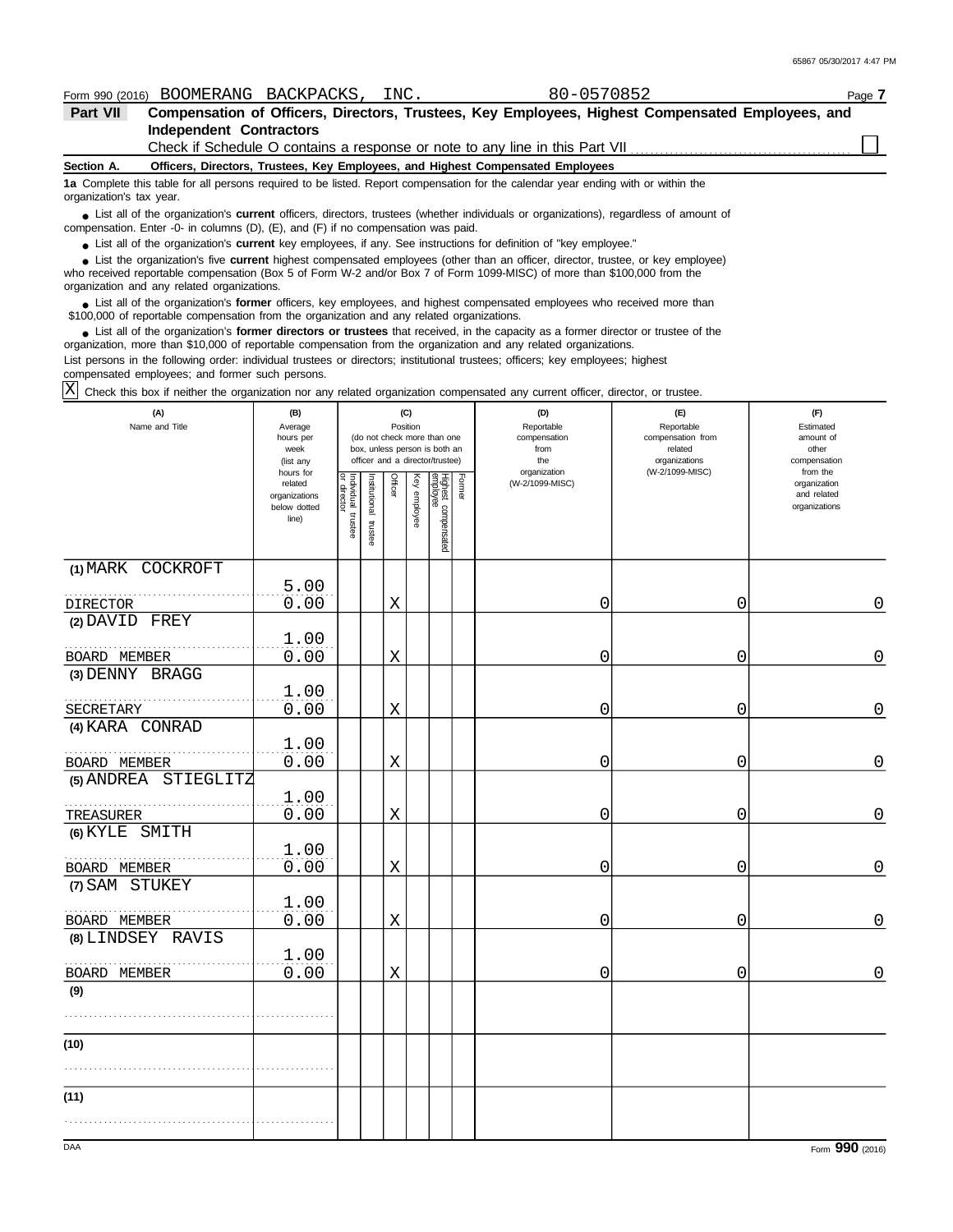| Section A. Officers, Directors, Trustees, Key Employees, and Highest Compensated Employees (continued)<br>Part VII                                                                                                                                          |                                                                             |                                   |                         |          |              |                                                                                                 |        |                                                  |                                                                    |                                                          |                     |
|-------------------------------------------------------------------------------------------------------------------------------------------------------------------------------------------------------------------------------------------------------------|-----------------------------------------------------------------------------|-----------------------------------|-------------------------|----------|--------------|-------------------------------------------------------------------------------------------------|--------|--------------------------------------------------|--------------------------------------------------------------------|----------------------------------------------------------|---------------------|
| (A)<br>Name and title                                                                                                                                                                                                                                       | (B)<br>Average<br>hours per<br>week                                         |                                   |                         | Position | (C)          | (do not check more than one<br>box, unless person is both an<br>officer and a director/trustee) |        | (D)<br>Reportable<br>compensation<br>from<br>the | (E)<br>Reportable<br>compensation from<br>related<br>organizations | (F)<br>Estimated<br>amount of<br>other<br>compensation   |                     |
|                                                                                                                                                                                                                                                             | (list any<br>hours for<br>related<br>organizations<br>below dotted<br>line) | Individual trustee<br>or director | nstitutional<br>trustee | Officer  | Key employee | Highest compensated<br>employee                                                                 | Former | organization<br>(W-2/1099-MISC)                  | (W-2/1099-MISC)                                                    | from the<br>organization<br>and related<br>organizations |                     |
|                                                                                                                                                                                                                                                             |                                                                             |                                   |                         |          |              |                                                                                                 |        |                                                  |                                                                    |                                                          |                     |
|                                                                                                                                                                                                                                                             |                                                                             |                                   |                         |          |              |                                                                                                 |        |                                                  |                                                                    |                                                          |                     |
|                                                                                                                                                                                                                                                             |                                                                             |                                   |                         |          |              |                                                                                                 |        |                                                  |                                                                    |                                                          |                     |
|                                                                                                                                                                                                                                                             |                                                                             |                                   |                         |          |              |                                                                                                 |        |                                                  |                                                                    |                                                          |                     |
|                                                                                                                                                                                                                                                             |                                                                             |                                   |                         |          |              |                                                                                                 |        |                                                  |                                                                    |                                                          |                     |
|                                                                                                                                                                                                                                                             |                                                                             |                                   |                         |          |              |                                                                                                 |        |                                                  |                                                                    |                                                          |                     |
|                                                                                                                                                                                                                                                             |                                                                             |                                   |                         |          |              |                                                                                                 |        |                                                  |                                                                    |                                                          |                     |
|                                                                                                                                                                                                                                                             |                                                                             |                                   |                         |          |              |                                                                                                 |        |                                                  |                                                                    |                                                          |                     |
| 1b<br>c<br>d                                                                                                                                                                                                                                                |                                                                             |                                   |                         |          |              |                                                                                                 | u      |                                                  |                                                                    |                                                          |                     |
| Total number of individuals (including but not limited to those listed above) who received more than \$100,000 of<br>2                                                                                                                                      |                                                                             |                                   |                         |          |              |                                                                                                 |        |                                                  |                                                                    |                                                          |                     |
| reportable compensation from the organization u<br>Did the organization list any former officer, director, or trustee, key employee, or highest compensated<br>3                                                                                            |                                                                             |                                   |                         |          |              |                                                                                                 |        |                                                  |                                                                    |                                                          | Yes<br>No           |
| For any individual listed on line 1a, is the sum of reportable compensation and other compensation from the<br>4<br>organization and related organizations greater than \$150,000? If "Yes," complete Schedule J for such                                   |                                                                             |                                   |                         |          |              |                                                                                                 |        |                                                  |                                                                    | 3<br>4                                                   | Χ<br>X              |
| Did any person listed on line 1a receive or accrue compensation from any unrelated organization or individual<br>5                                                                                                                                          |                                                                             |                                   |                         |          |              |                                                                                                 |        |                                                  |                                                                    | 5                                                        | Χ                   |
| Section B. Independent Contractors                                                                                                                                                                                                                          |                                                                             |                                   |                         |          |              |                                                                                                 |        |                                                  |                                                                    |                                                          |                     |
| Complete this table for your five highest compensated independent contractors that received more than \$100,000 of<br>1<br>compensation from the organization. Report compensation for the calendar year ending with or within the organization's tax year. |                                                                             |                                   |                         |          |              |                                                                                                 |        |                                                  |                                                                    |                                                          |                     |
|                                                                                                                                                                                                                                                             | (A)<br>Name and business address                                            |                                   |                         |          |              |                                                                                                 |        |                                                  | (B)<br>Description of services                                     |                                                          | (C)<br>Compensation |
|                                                                                                                                                                                                                                                             |                                                                             |                                   |                         |          |              |                                                                                                 |        |                                                  |                                                                    |                                                          |                     |
|                                                                                                                                                                                                                                                             |                                                                             |                                   |                         |          |              |                                                                                                 |        |                                                  |                                                                    |                                                          |                     |
|                                                                                                                                                                                                                                                             |                                                                             |                                   |                         |          |              |                                                                                                 |        |                                                  |                                                                    |                                                          |                     |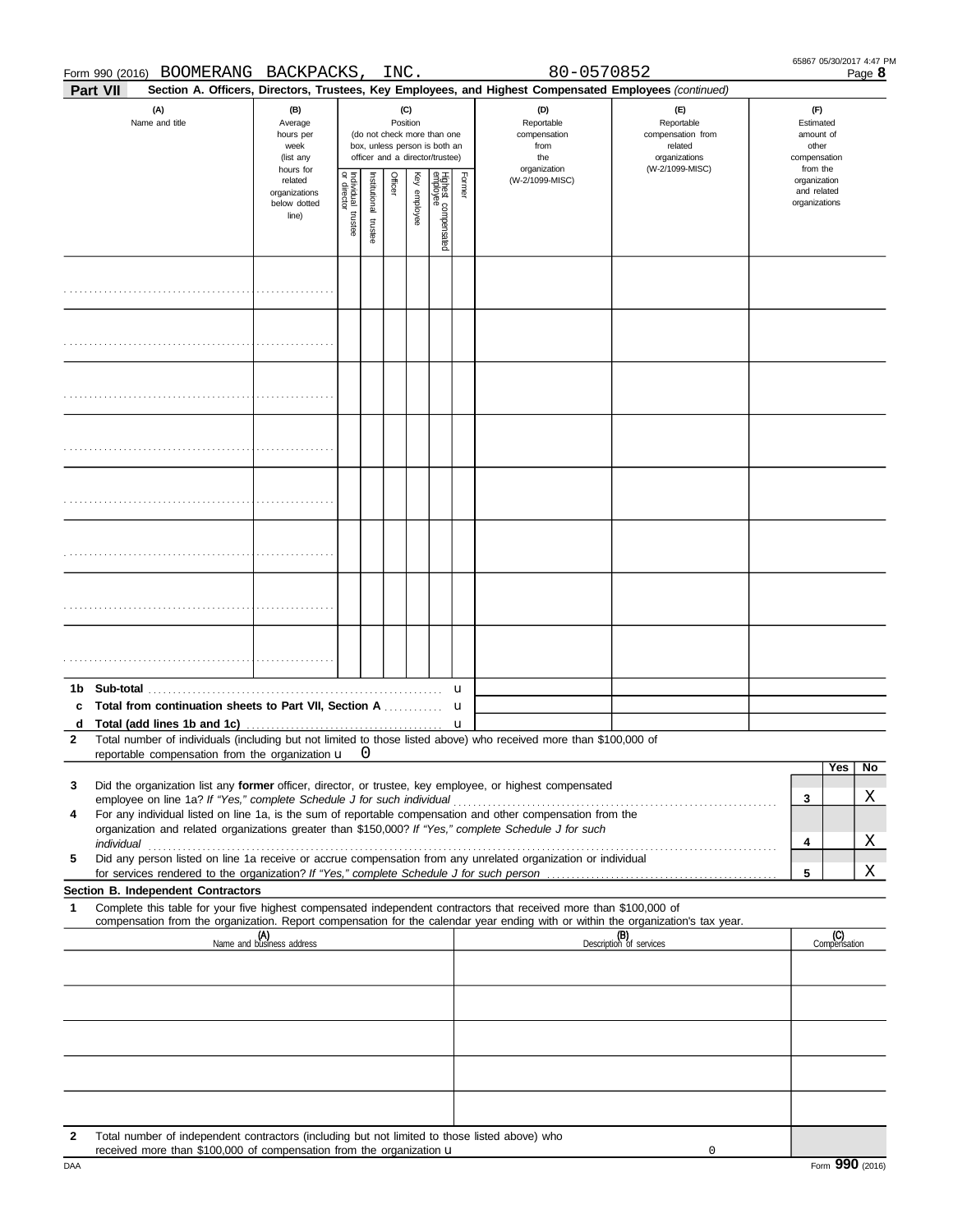|  | 65867 05/30/2017 4:47 PM |  |  |
|--|--------------------------|--|--|
|--|--------------------------|--|--|

|                                                           |           | Form 990 (2016) BOOMERANG BACKPACKS, INC.         |                                                                                                                                                                              |                |                   |                      | 80-0570852                                           |                                         | Page 9                                                           |
|-----------------------------------------------------------|-----------|---------------------------------------------------|------------------------------------------------------------------------------------------------------------------------------------------------------------------------------|----------------|-------------------|----------------------|------------------------------------------------------|-----------------------------------------|------------------------------------------------------------------|
|                                                           | Part VIII |                                                   | <b>Statement of Revenue</b>                                                                                                                                                  |                |                   |                      |                                                      |                                         |                                                                  |
|                                                           |           |                                                   |                                                                                                                                                                              |                |                   |                      |                                                      |                                         |                                                                  |
|                                                           |           |                                                   |                                                                                                                                                                              |                |                   | (A)<br>Total revenue | $(B)$<br>Related or<br>exempt<br>function<br>revenue | (C)<br>Unrelated<br>business<br>revenue | (D)<br>Revenue<br>excluded from tax<br>under sections<br>512-514 |
|                                                           |           | 1a Federated campaigns                            |                                                                                                                                                                              | 1a             |                   |                      |                                                      |                                         |                                                                  |
| Contributions, Gifts, Grants<br>and Other Similar Amounts |           | <b>b</b> Membership dues                          |                                                                                                                                                                              | 1 <sub>b</sub> |                   |                      |                                                      |                                         |                                                                  |
|                                                           |           | c Fundraising events                              |                                                                                                                                                                              | 1c             |                   |                      |                                                      |                                         |                                                                  |
|                                                           |           | d Related organizations                           |                                                                                                                                                                              | 1 <sub>d</sub> |                   |                      |                                                      |                                         |                                                                  |
|                                                           |           | e Government grants (contributions)               |                                                                                                                                                                              | 1e             |                   |                      |                                                      |                                         |                                                                  |
|                                                           |           | f All other contributions, gifts, grants,         |                                                                                                                                                                              |                |                   |                      |                                                      |                                         |                                                                  |
|                                                           |           | and similar amounts not included above            |                                                                                                                                                                              | 1f             |                   |                      |                                                      |                                         |                                                                  |
|                                                           |           |                                                   |                                                                                                                                                                              |                | 336,007           |                      |                                                      |                                         |                                                                  |
|                                                           |           | g Noncash contributions included in lines 1a-1f:  |                                                                                                                                                                              |                |                   |                      |                                                      |                                         |                                                                  |
|                                                           |           |                                                   |                                                                                                                                                                              |                |                   | 336,007              |                                                      |                                         |                                                                  |
| Revenue                                                   |           |                                                   |                                                                                                                                                                              |                | <b>Busn. Code</b> |                      |                                                      |                                         |                                                                  |
|                                                           | 2a        |                                                   |                                                                                                                                                                              |                |                   |                      |                                                      |                                         |                                                                  |
|                                                           | b         |                                                   |                                                                                                                                                                              |                |                   |                      |                                                      |                                         |                                                                  |
| Service                                                   | c         |                                                   |                                                                                                                                                                              |                |                   |                      |                                                      |                                         |                                                                  |
|                                                           | d         |                                                   |                                                                                                                                                                              |                |                   |                      |                                                      |                                         |                                                                  |
|                                                           | е         |                                                   |                                                                                                                                                                              |                |                   |                      |                                                      |                                         |                                                                  |
| Program                                                   |           | f All other program service revenue               |                                                                                                                                                                              |                |                   |                      |                                                      |                                         |                                                                  |
|                                                           |           |                                                   |                                                                                                                                                                              |                | u                 |                      |                                                      |                                         |                                                                  |
|                                                           | 3         | Investment income (including dividends, interest, |                                                                                                                                                                              |                |                   |                      |                                                      |                                         |                                                                  |
|                                                           |           |                                                   |                                                                                                                                                                              |                | u                 | 39                   |                                                      |                                         | 39                                                               |
|                                                           | 4         |                                                   | Income from investment of tax-exempt bond proceeds u                                                                                                                         |                |                   |                      |                                                      |                                         |                                                                  |
|                                                           | 5         |                                                   |                                                                                                                                                                              |                | u                 |                      |                                                      |                                         |                                                                  |
|                                                           |           |                                                   | (i) Real                                                                                                                                                                     |                | (ii) Personal     |                      |                                                      |                                         |                                                                  |
|                                                           |           | 6a Gross rents                                    |                                                                                                                                                                              |                |                   |                      |                                                      |                                         |                                                                  |
|                                                           |           | <b>b</b> Less: rental exps.                       |                                                                                                                                                                              |                |                   |                      |                                                      |                                         |                                                                  |
|                                                           |           | Rental inc. or (loss)                             |                                                                                                                                                                              |                |                   |                      |                                                      |                                         |                                                                  |
|                                                           |           |                                                   |                                                                                                                                                                              |                | u                 |                      |                                                      |                                         |                                                                  |
|                                                           |           | <b>7a</b> Gross amount from<br>sales of assets    | (i) Securities                                                                                                                                                               |                | (ii) Other        |                      |                                                      |                                         |                                                                  |
|                                                           |           | other than inventory                              |                                                                                                                                                                              |                |                   |                      |                                                      |                                         |                                                                  |
|                                                           |           | <b>b</b> Less: cost or other                      |                                                                                                                                                                              |                |                   |                      |                                                      |                                         |                                                                  |
|                                                           |           | basis & sales exps.                               |                                                                                                                                                                              |                |                   |                      |                                                      |                                         |                                                                  |
|                                                           |           | <b>c</b> Gain or (loss)                           | $\mathcal{L}^{\mathcal{L}}(\mathcal{L}^{\mathcal{L}})$ and $\mathcal{L}^{\mathcal{L}}(\mathcal{L}^{\mathcal{L}})$ and $\mathcal{L}^{\mathcal{L}}(\mathcal{L}^{\mathcal{L}})$ |                |                   |                      |                                                      |                                         |                                                                  |
|                                                           |           |                                                   |                                                                                                                                                                              |                | u                 |                      |                                                      |                                         |                                                                  |
|                                                           |           | 8a Gross income from fundraising events           |                                                                                                                                                                              |                |                   |                      |                                                      |                                         |                                                                  |
| gmu                                                       |           | (not including $$$                                |                                                                                                                                                                              |                |                   |                      |                                                      |                                         |                                                                  |
|                                                           |           |                                                   | of contributions reported on line 1c).                                                                                                                                       |                |                   |                      |                                                      |                                         |                                                                  |
|                                                           |           |                                                   | See Part IV, line $18$                                                                                                                                                       | al             | 30,420            |                      |                                                      |                                         |                                                                  |
| Other Rever                                               |           | <b>b</b> Less: direct expenses                    |                                                                                                                                                                              | b              | 5,595             |                      |                                                      |                                         |                                                                  |
|                                                           |           | c Net income or (loss) from fundraising events  u |                                                                                                                                                                              |                |                   | 24,825               |                                                      |                                         |                                                                  |
|                                                           |           | 9a Gross income from gaming activities.           |                                                                                                                                                                              |                |                   |                      |                                                      |                                         |                                                                  |
|                                                           |           |                                                   |                                                                                                                                                                              |                |                   |                      |                                                      |                                         |                                                                  |
|                                                           |           | <b>b</b> Less: direct expenses                    |                                                                                                                                                                              | b              |                   |                      |                                                      |                                         |                                                                  |
|                                                           |           |                                                   |                                                                                                                                                                              |                |                   |                      |                                                      |                                         |                                                                  |
|                                                           |           | 10a Gross sales of inventory, less                |                                                                                                                                                                              |                |                   |                      |                                                      |                                         |                                                                  |
|                                                           |           |                                                   | returns and allowances                                                                                                                                                       | al             |                   |                      |                                                      |                                         |                                                                  |
|                                                           |           | <b>b</b> Less: cost of goods sold                 |                                                                                                                                                                              | b              |                   |                      |                                                      |                                         |                                                                  |
|                                                           |           |                                                   |                                                                                                                                                                              |                |                   |                      |                                                      |                                         |                                                                  |
|                                                           |           |                                                   | Miscellaneous Revenue                                                                                                                                                        |                | <b>Busn. Code</b> |                      |                                                      |                                         |                                                                  |
|                                                           | 11a       |                                                   |                                                                                                                                                                              |                |                   |                      |                                                      |                                         |                                                                  |
|                                                           | b         |                                                   |                                                                                                                                                                              |                |                   |                      |                                                      |                                         |                                                                  |
|                                                           |           |                                                   |                                                                                                                                                                              |                |                   |                      |                                                      |                                         |                                                                  |
|                                                           |           |                                                   |                                                                                                                                                                              |                |                   |                      |                                                      |                                         |                                                                  |
|                                                           |           |                                                   |                                                                                                                                                                              |                | u                 |                      |                                                      |                                         |                                                                  |
|                                                           |           |                                                   |                                                                                                                                                                              |                | u                 | 360,871              | 0                                                    | 0                                       | 39                                                               |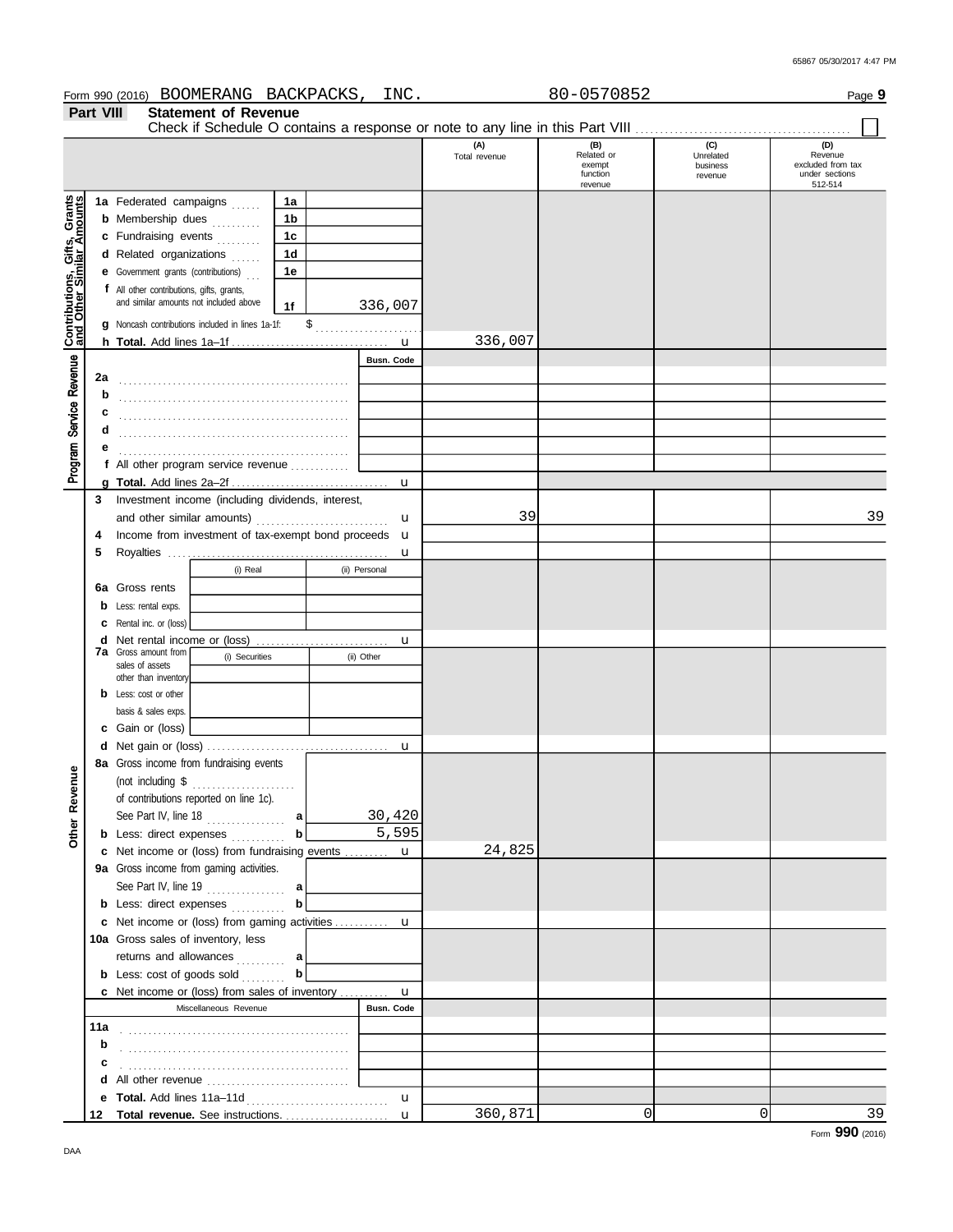|    | BOOMERANG BACKPACKS,<br>Form 990 (2016)                                                                                    | INC.                  | 80-0570852                         |                                           | Page 10                        |
|----|----------------------------------------------------------------------------------------------------------------------------|-----------------------|------------------------------------|-------------------------------------------|--------------------------------|
|    | <b>Statement of Functional Expenses</b><br>Part IX                                                                         |                       |                                    |                                           |                                |
|    | Section 501(c)(3) and 501(c)(4) organizations must complete all columns. All other organizations must complete column (A). |                       |                                    |                                           |                                |
|    | Check if Schedule O contains a response or note to any line in this Part IX                                                |                       |                                    |                                           |                                |
|    | Do not include amounts reported on lines 6b,<br>7b, 8b, 9b, and 10b of Part VIII.                                          | (A)<br>Total expenses | (B)<br>Program service<br>expenses | (C)<br>Management and<br>general expenses | (D)<br>Fundraising<br>expenses |
| 1. | Grants and other assistance to domestic organizations                                                                      |                       |                                    |                                           |                                |
|    | and domestic governments. See Part IV, line 21                                                                             |                       |                                    |                                           |                                |
| 2  | Grants and other assistance to domestic                                                                                    |                       |                                    |                                           |                                |
|    | individuals. See Part IV, line 22                                                                                          |                       |                                    |                                           |                                |
| 3  | Grants and other assistance to foreign                                                                                     |                       |                                    |                                           |                                |
|    | organizations, foreign governments, and foreign                                                                            |                       |                                    |                                           |                                |
|    | individuals. See Part IV, lines 15 and 16                                                                                  |                       |                                    |                                           |                                |
| 4  | Benefits paid to or for members                                                                                            |                       |                                    |                                           |                                |
| 5  | Compensation of current officers, directors,                                                                               |                       |                                    |                                           |                                |
|    |                                                                                                                            |                       |                                    |                                           |                                |
|    | trustees, and key employees                                                                                                |                       |                                    |                                           |                                |
| 6  | Compensation not included above, to disqualified                                                                           |                       |                                    |                                           |                                |
|    | persons (as defined under section 4958(f)(1)) and                                                                          |                       |                                    |                                           |                                |
|    | persons described in section 4958(c)(3)(B)                                                                                 |                       |                                    |                                           |                                |
| 7  | Other salaries and wages                                                                                                   | 33,620                | 20,172                             | 6,724                                     | 6,724                          |
| 8  | Pension plan accruals and contributions (include                                                                           |                       |                                    |                                           |                                |
|    | section 401(k) and 403(b) employer contributions)                                                                          |                       |                                    |                                           |                                |
| 9  | Other employee benefits                                                                                                    |                       |                                    |                                           |                                |
| 10 |                                                                                                                            | 2,572                 | 1,544                              | 514                                       | 514                            |
| 11 | Fees for services (non-employees):                                                                                         |                       |                                    |                                           |                                |
| а  |                                                                                                                            |                       |                                    |                                           |                                |
| b  |                                                                                                                            |                       |                                    |                                           |                                |
| c  |                                                                                                                            | 1,955                 |                                    | 1,955                                     |                                |
| d  | Lobbying                                                                                                                   |                       |                                    |                                           |                                |
| е  | Professional fundraising services. See Part IV, line 17                                                                    |                       |                                    |                                           |                                |
| f  | Investment management fees                                                                                                 |                       |                                    |                                           |                                |
| g  | Other. (If line 11g amount exceeds 10% of line 25, column                                                                  |                       |                                    |                                           |                                |
|    | (A) amount, list line 11g expenses on Schedule O.)                                                                         |                       |                                    |                                           |                                |
| 12 | Advertising and promotion                                                                                                  |                       |                                    |                                           |                                |
| 13 |                                                                                                                            | $\overline{5}$ , 697  |                                    | 5,697                                     |                                |
|    |                                                                                                                            |                       |                                    |                                           |                                |
| 14 | Information technology                                                                                                     |                       |                                    |                                           |                                |
| 15 |                                                                                                                            | 731                   | 439                                | 146                                       | 146                            |
| 16 |                                                                                                                            |                       |                                    |                                           |                                |
| 17 |                                                                                                                            | 3,506                 | 2,104                              | 701                                       | 701                            |
| 18 | Payments of travel or entertainment expenses                                                                               |                       |                                    |                                           |                                |
|    | for any federal, state, or local public officials                                                                          |                       |                                    |                                           |                                |
| 19 | Conferences, conventions, and meetings                                                                                     |                       |                                    |                                           |                                |
| 20 | Interest                                                                                                                   |                       |                                    |                                           |                                |
| 21 | Payments to affiliates                                                                                                     |                       |                                    |                                           |                                |
| 22 | Depreciation, depletion, and amortization                                                                                  |                       |                                    |                                           |                                |
| 23 |                                                                                                                            | 2,201                 |                                    | 2,201                                     |                                |
| 24 | Other expenses. Itemize expenses not covered                                                                               |                       |                                    |                                           |                                |
|    | above (List miscellaneous expenses in line 24e. If                                                                         |                       |                                    |                                           |                                |
|    | line 24e amount exceeds 10% of line 25, column                                                                             |                       |                                    |                                           |                                |
|    | (A) amount, list line 24e expenses on Schedule O.)                                                                         |                       |                                    |                                           |                                |
| а  | FOOD PURCHASES                                                                                                             | 225,003               | 225,003                            |                                           |                                |
| b  | MEMBERSHIP FEES                                                                                                            | 700                   | 700                                |                                           |                                |
| с  |                                                                                                                            |                       |                                    |                                           |                                |
| d  |                                                                                                                            |                       |                                    |                                           |                                |
| е  |                                                                                                                            |                       |                                    |                                           |                                |
| 25 | Total functional expenses. Add lines 1 through 24e                                                                         | 275,985               | 249,962                            | 17,938                                    | 8,085                          |
| 26 | <b>Joint costs.</b> Complete this line only if the                                                                         |                       |                                    |                                           |                                |
|    | organization reported in column (B) joint costs                                                                            |                       |                                    |                                           |                                |
|    | from a combined educational campaign and                                                                                   |                       |                                    |                                           |                                |
|    | fundraising solicitation. Check here u<br>if<br>following SOP 98-2 (ASC 958-720)                                           |                       |                                    |                                           |                                |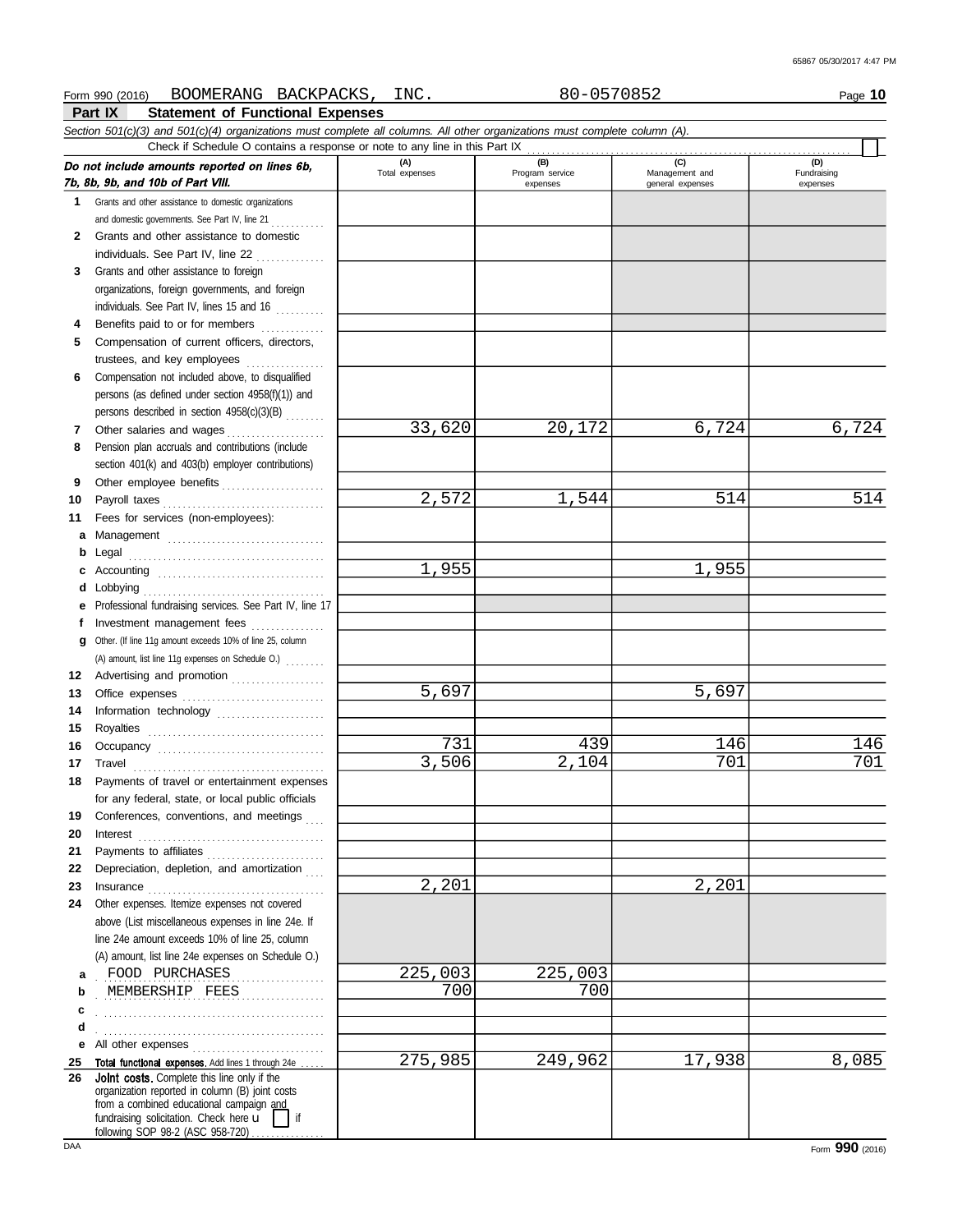|                      |          | BOOMERANG BACKPACKS, INC.<br>Form 990 (2016)                                                                                                                                                                                        | 80-0570852               |                | Page 11            |
|----------------------|----------|-------------------------------------------------------------------------------------------------------------------------------------------------------------------------------------------------------------------------------------|--------------------------|----------------|--------------------|
|                      | Part X   | <b>Balance Sheet</b>                                                                                                                                                                                                                |                          |                |                    |
|                      |          | Check if Schedule O contains a response or note to any line in this Part X                                                                                                                                                          |                          |                |                    |
|                      |          |                                                                                                                                                                                                                                     | (A)<br>Beginning of year |                | (B)<br>End of year |
|                      | 1        |                                                                                                                                                                                                                                     |                          | 1              |                    |
|                      | 2        |                                                                                                                                                                                                                                     | 365,338                  | $\mathbf{2}$   | 450,224            |
|                      | 3        |                                                                                                                                                                                                                                     |                          | 3              |                    |
|                      | 4        |                                                                                                                                                                                                                                     |                          | 4              |                    |
|                      | 5        | Loans and other receivables from current and former officers, directors,                                                                                                                                                            |                          |                |                    |
|                      |          | trustees, key employees, and highest compensated employees.                                                                                                                                                                         |                          |                |                    |
|                      |          |                                                                                                                                                                                                                                     |                          | 5              |                    |
|                      | 6        | Loans and other receivables from other disqualified persons (as defined under section                                                                                                                                               |                          |                |                    |
|                      |          | $4958(f)(1)$ , persons described in section $4958(c)(3)(B)$ , and contributing employers and                                                                                                                                        |                          |                |                    |
|                      |          | sponsoring organizations of section $501(c)(9)$ voluntary employees' beneficiary                                                                                                                                                    |                          |                |                    |
|                      |          | organizations (see instructions). Complete Part II of Schedule L                                                                                                                                                                    |                          | 6              |                    |
| Assets               | 7        |                                                                                                                                                                                                                                     |                          | $\overline{7}$ |                    |
|                      | 8        | Inventories for sale or use <i>communication</i> and the contract of the contract of the contract of the contract of the contract of the contract of the contract of the contract of the contract of the contract of the contract o |                          | 8              |                    |
|                      | 9        |                                                                                                                                                                                                                                     |                          | 9              |                    |
|                      |          | <b>10a</b> Land, buildings, and equipment: cost or                                                                                                                                                                                  |                          |                |                    |
|                      |          |                                                                                                                                                                                                                                     |                          |                |                    |
|                      |          | 10 <sub>b</sub>                                                                                                                                                                                                                     |                          | 10c            |                    |
|                      | 11       |                                                                                                                                                                                                                                     |                          | 11             |                    |
|                      | 12       |                                                                                                                                                                                                                                     |                          | 12             |                    |
|                      | 13       |                                                                                                                                                                                                                                     |                          | 13             |                    |
|                      | 14       |                                                                                                                                                                                                                                     |                          | 14             |                    |
|                      | 15       |                                                                                                                                                                                                                                     |                          | 15             |                    |
|                      | 16       |                                                                                                                                                                                                                                     | 365,338                  | 16             | 450,224            |
|                      | 17       |                                                                                                                                                                                                                                     |                          | 17             |                    |
|                      | 18       |                                                                                                                                                                                                                                     |                          | 18             |                    |
|                      | 19       | Deferred revenue contains and a state of the contact of the contact of the contact of the contact of the contact of the contact of the contact of the contact of the contact of the contact of the contact of the contact of t      |                          | 19             |                    |
|                      | 20       |                                                                                                                                                                                                                                     |                          | 20             |                    |
|                      | 21       | Escrow or custodial account liability. Complete Part IV of Schedule D                                                                                                                                                               |                          | 21             |                    |
|                      | 22       | Loans and other payables to current and former officers, directors,                                                                                                                                                                 |                          |                |                    |
| Liabilities          |          | trustees, key employees, highest compensated employees, and                                                                                                                                                                         |                          |                |                    |
|                      |          |                                                                                                                                                                                                                                     |                          | 22<br>23       |                    |
|                      | 23<br>24 |                                                                                                                                                                                                                                     |                          | 24             |                    |
|                      | 25       | Other liabilities (including federal income tax, payables to related third                                                                                                                                                          |                          |                |                    |
|                      |          | parties, and other liabilities not included on lines 17-24). Complete Part X                                                                                                                                                        |                          |                |                    |
|                      |          |                                                                                                                                                                                                                                     |                          | 25             |                    |
|                      | 26       |                                                                                                                                                                                                                                     | 0                        | 26             | 0                  |
|                      |          | $\vert X \vert$<br>Organizations that follow SFAS 117 (ASC 958), check here u<br>and                                                                                                                                                |                          |                |                    |
|                      |          | complete lines 27 through 29, and lines 33 and 34.                                                                                                                                                                                  |                          |                |                    |
|                      | 27       |                                                                                                                                                                                                                                     | 365,338                  | 27             | 450,224            |
| <b>Fund Balances</b> | 28       |                                                                                                                                                                                                                                     |                          | 28             |                    |
|                      | 29       |                                                                                                                                                                                                                                     |                          | 29             |                    |
|                      |          | Organizations that do not follow SFAS 117 (ASC 958), check here u<br>and                                                                                                                                                            |                          |                |                    |
|                      |          | complete lines 30 through 34.                                                                                                                                                                                                       |                          |                |                    |
| Assets or            | 30       | Capital stock or trust principal, or current funds                                                                                                                                                                                  |                          | 30             |                    |
|                      | 31       | Paid-in or capital surplus, or land, building, or equipment fund                                                                                                                                                                    |                          | 31             |                    |
| ब<br>≥               | 32       | Retained earnings, endowment, accumulated income, or other funds                                                                                                                                                                    |                          | 32             |                    |
|                      | 33       |                                                                                                                                                                                                                                     | 365,338                  | 33             | 450,224            |
|                      | 34       |                                                                                                                                                                                                                                     | 365,338                  | 34             | 450,224            |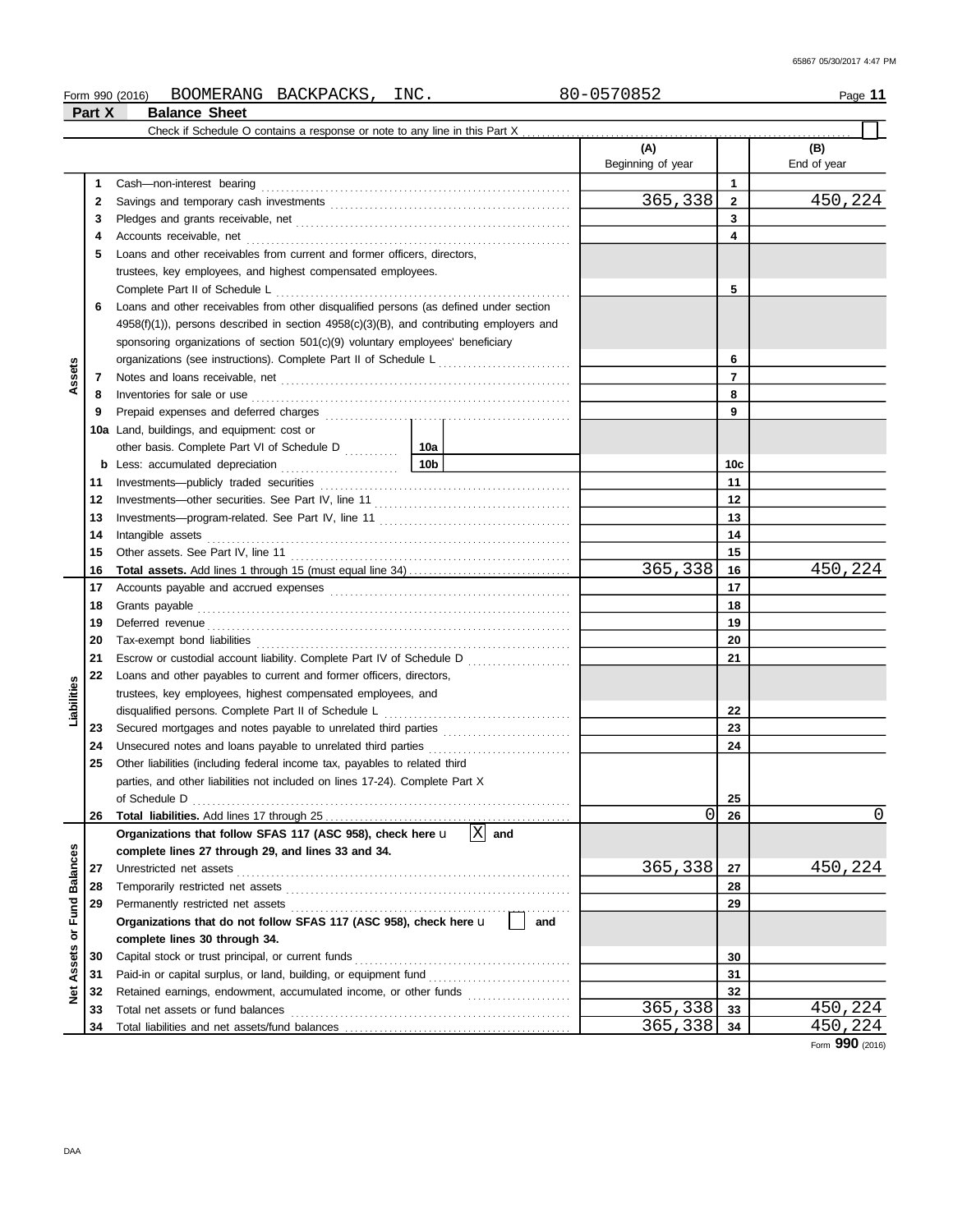|    | 80-0570852<br>Form 990 (2016) BOOMERANG BACKPACKS, INC.                                                               |                         |    |            | Page 12  |
|----|-----------------------------------------------------------------------------------------------------------------------|-------------------------|----|------------|----------|
|    | Part XI<br><b>Reconciliation of Net Assets</b>                                                                        |                         |    |            |          |
|    |                                                                                                                       |                         |    |            |          |
| 1  |                                                                                                                       |                         |    |            | 360, 871 |
| 2  |                                                                                                                       | $\overline{2}$          |    |            | 275,985  |
| 3  |                                                                                                                       | $\mathbf{3}$            |    |            | 84,886   |
| 4  |                                                                                                                       | $\overline{\mathbf{4}}$ |    |            | 365,338  |
| 5  |                                                                                                                       | 5                       |    |            |          |
| 6  |                                                                                                                       | 6                       |    |            |          |
| 7  |                                                                                                                       | $\overline{7}$          |    |            |          |
| 8  |                                                                                                                       | 8                       |    |            |          |
| 9  |                                                                                                                       | 9                       |    |            |          |
| 10 | Net assets or fund balances at end of year. Combine lines 3 through 9 (must equal Part X, line                        |                         |    |            |          |
|    |                                                                                                                       | 10                      |    |            | 450,224  |
|    | <b>Financial Statements and Reporting</b><br>Part XII                                                                 |                         |    |            |          |
|    |                                                                                                                       |                         |    |            |          |
|    |                                                                                                                       |                         |    | <b>Yes</b> | No       |
| 1  | X <br>Accounting method used to prepare the Form 990:<br>Cash<br>Other<br>Accrual                                     |                         |    |            |          |
|    | If the organization changed its method of accounting from a prior year or checked "Other," explain in                 |                         |    |            |          |
|    | Schedule O.                                                                                                           |                         |    |            |          |
|    | 2a Were the organization's financial statements compiled or reviewed by an independent accountant?                    |                         | 2a | Χ          |          |
|    | If "Yes," check a box below to indicate whether the financial statements for the year were compiled or                |                         |    |            |          |
|    | reviewed on a separate basis, consolidated basis, or both:                                                            |                         |    |            |          |
|    | ΙXΙ<br>Separate basis<br>Consolidated basis<br>Both consolidated and separate basis<br>$\blacksquare$                 |                         |    |            |          |
|    |                                                                                                                       |                         | 2b |            | Χ        |
|    | If "Yes," check a box below to indicate whether the financial statements for the year were audited on a               |                         |    |            |          |
|    | separate basis, consolidated basis, or both:                                                                          |                         |    |            |          |
|    | Separate basis<br>Consolidated basis<br>Both consolidated and separate basis                                          |                         |    |            |          |
|    | c If "Yes" to line 2a or 2b, does the organization have a committee that assumes responsibility for oversight         |                         |    |            |          |
|    | of the audit, review, or compilation of its financial statements and selection of an independent accountant?          |                         | 2c |            |          |
|    | If the organization changed either its oversight process or selection process during the tax year, explain in         |                         |    |            |          |
|    | Schedule O.                                                                                                           |                         |    |            |          |
|    | 3a As a result of a federal award, was the organization required to undergo an audit or audits as set forth in        |                         |    |            |          |
|    | the Single Audit Act and OMB Circular A-133?                                                                          |                         | За |            | Χ        |
|    | <b>b</b> If "Yes," did the organization undergo the required audit or audits? If the organization did not undergo the |                         |    |            |          |
|    |                                                                                                                       |                         | 3b |            |          |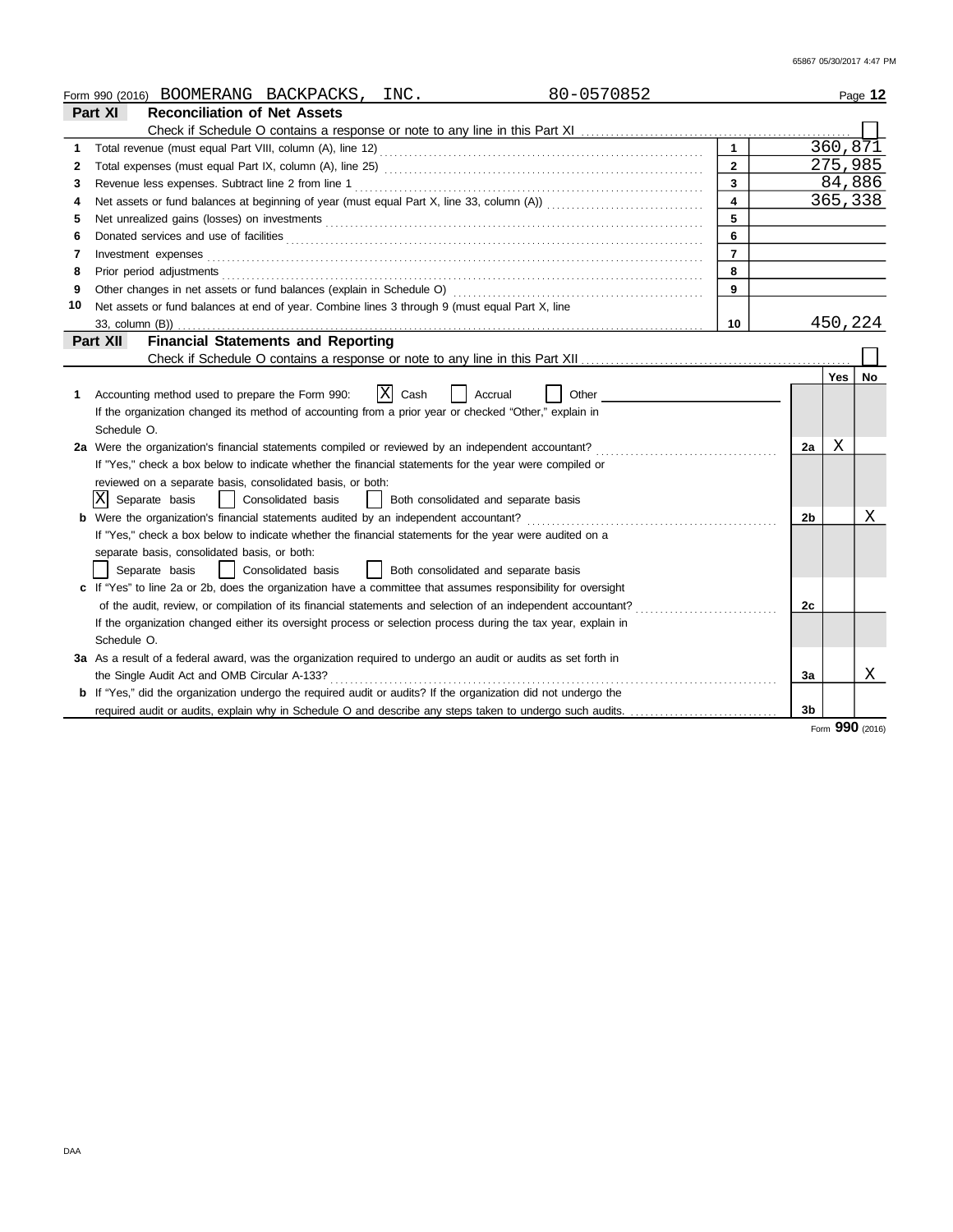| <b>SCHEDULE A</b>                     |                                                                                                                                                                                                                                                                        | <b>Public Charity Status and Public Support</b>                                                                                                                                                                                                  |                                                      |                                                                                                                                                                                                                                                                         | OMB No. 1545-0047                    |  |  |  |  |  |
|---------------------------------------|------------------------------------------------------------------------------------------------------------------------------------------------------------------------------------------------------------------------------------------------------------------------|--------------------------------------------------------------------------------------------------------------------------------------------------------------------------------------------------------------------------------------------------|------------------------------------------------------|-------------------------------------------------------------------------------------------------------------------------------------------------------------------------------------------------------------------------------------------------------------------------|--------------------------------------|--|--|--|--|--|
| (Form 990 or 990-EZ)                  |                                                                                                                                                                                                                                                                        | Complete if the organization is a section 501(c)(3) organization or a section $4947(a)(1)$ nonexempt charitable trust.                                                                                                                           |                                                      |                                                                                                                                                                                                                                                                         | 6                                    |  |  |  |  |  |
| Department of the Treasury            |                                                                                                                                                                                                                                                                        | u Attach to Form 990 or Form 990-EZ.                                                                                                                                                                                                             |                                                      |                                                                                                                                                                                                                                                                         | Open to Public                       |  |  |  |  |  |
| Internal Revenue Service              |                                                                                                                                                                                                                                                                        | La Information about Schedule A (Form 990 or 990-EZ) and its instructions is at www.irs.gov/form990.                                                                                                                                             |                                                      |                                                                                                                                                                                                                                                                         | <b>Inspection</b>                    |  |  |  |  |  |
| Name of the organization              |                                                                                                                                                                                                                                                                        |                                                                                                                                                                                                                                                  |                                                      | Employer identification number                                                                                                                                                                                                                                          |                                      |  |  |  |  |  |
| Part I                                | BOOMERANG BACKPACKS,                                                                                                                                                                                                                                                   | INC.                                                                                                                                                                                                                                             |                                                      | 80-0570852<br>Reason for Public Charity Status (All organizations must complete this part.) See instructions.                                                                                                                                                           |                                      |  |  |  |  |  |
|                                       |                                                                                                                                                                                                                                                                        | The organization is not a private foundation because it is: (For lines 1 through 12, check only one box.)                                                                                                                                        |                                                      |                                                                                                                                                                                                                                                                         |                                      |  |  |  |  |  |
| 1                                     |                                                                                                                                                                                                                                                                        | A church, convention of churches, or association of churches described in <b>section 170(b)(1)(A)(i).</b>                                                                                                                                        |                                                      |                                                                                                                                                                                                                                                                         |                                      |  |  |  |  |  |
| 2                                     |                                                                                                                                                                                                                                                                        | A school described in section 170(b)(1)(A)(ii). (Attach Schedule E (Form 990 or 990-EZ).)                                                                                                                                                        |                                                      |                                                                                                                                                                                                                                                                         |                                      |  |  |  |  |  |
| 3                                     |                                                                                                                                                                                                                                                                        | A hospital or a cooperative hospital service organization described in section 170(b)(1)(A)(iii).                                                                                                                                                |                                                      |                                                                                                                                                                                                                                                                         |                                      |  |  |  |  |  |
| 4<br>city, and state:                 |                                                                                                                                                                                                                                                                        |                                                                                                                                                                                                                                                  |                                                      | A medical research organization operated in conjunction with a hospital described in section 170(b)(1)(A)(iii). Enter the hospital's name,                                                                                                                              |                                      |  |  |  |  |  |
| 5                                     |                                                                                                                                                                                                                                                                        | An organization operated for the benefit of a college or university owned or operated by a governmental unit described in                                                                                                                        |                                                      |                                                                                                                                                                                                                                                                         |                                      |  |  |  |  |  |
|                                       | section 170(b)(1)(A)(iv). (Complete Part II.)                                                                                                                                                                                                                          |                                                                                                                                                                                                                                                  |                                                      |                                                                                                                                                                                                                                                                         |                                      |  |  |  |  |  |
| 6<br> X<br>7                          | A federal, state, or local government or governmental unit described in section 170(b)(1)(A)(v).<br>An organization that normally receives a substantial part of its support from a governmental unit or from the general public                                       |                                                                                                                                                                                                                                                  |                                                      |                                                                                                                                                                                                                                                                         |                                      |  |  |  |  |  |
|                                       | described in section 170(b)(1)(A)(vi). (Complete Part II.)                                                                                                                                                                                                             |                                                                                                                                                                                                                                                  |                                                      |                                                                                                                                                                                                                                                                         |                                      |  |  |  |  |  |
| 8                                     | A community trust described in section 170(b)(1)(A)(vi). (Complete Part II.)                                                                                                                                                                                           |                                                                                                                                                                                                                                                  |                                                      |                                                                                                                                                                                                                                                                         |                                      |  |  |  |  |  |
| 9                                     | An agricultural research organization described in <b>section 170(b)(1)(A)(ix)</b> operated in conjunction with a land-grant college<br>or university or a non-land grant college of agriculture (see instructions). Enter the name, city, and state of the college or |                                                                                                                                                                                                                                                  |                                                      |                                                                                                                                                                                                                                                                         |                                      |  |  |  |  |  |
| university:<br>10                     |                                                                                                                                                                                                                                                                        |                                                                                                                                                                                                                                                  |                                                      | An organization that normally receives: (1) more than 33 1/3% of its support from contributions, membership fees, and gross                                                                                                                                             |                                      |  |  |  |  |  |
|                                       |                                                                                                                                                                                                                                                                        | receipts from activities related to its exempt functions—subject to certain exceptions, and (2) no more than 33 1/3% of its<br>support from gross investment income and unrelated business taxable income (less section 511 tax) from businesses |                                                      |                                                                                                                                                                                                                                                                         |                                      |  |  |  |  |  |
|                                       |                                                                                                                                                                                                                                                                        | acquired by the organization after June 30, 1975. See section 509(a)(2). (Complete Part III.)                                                                                                                                                    |                                                      |                                                                                                                                                                                                                                                                         |                                      |  |  |  |  |  |
| 11                                    |                                                                                                                                                                                                                                                                        | An organization organized and operated exclusively to test for public safety. See section 509(a)(4).                                                                                                                                             |                                                      |                                                                                                                                                                                                                                                                         |                                      |  |  |  |  |  |
| 12                                    |                                                                                                                                                                                                                                                                        |                                                                                                                                                                                                                                                  |                                                      | An organization organized and operated exclusively for the benefit of, to perform the functions of, or to carry out the purposes<br>of one or more publicly supported organizations described in section $509(a)(1)$ or section $509(a)(2)$ . See section $509(a)(3)$ . |                                      |  |  |  |  |  |
|                                       |                                                                                                                                                                                                                                                                        |                                                                                                                                                                                                                                                  |                                                      | Check the box in lines 12a through 12d that describes the type of supporting organization and complete lines 12e, 12f, and 12g.                                                                                                                                         |                                      |  |  |  |  |  |
| a                                     |                                                                                                                                                                                                                                                                        |                                                                                                                                                                                                                                                  |                                                      | <b>Type I.</b> A supporting organization operated, supervised, or controlled by its supported organization(s), typically by giving                                                                                                                                      |                                      |  |  |  |  |  |
|                                       |                                                                                                                                                                                                                                                                        | the supported organization(s) the power to regularly appoint or elect a majority of the directors or trustees of the<br>supporting organization. You must complete Part IV, Sections A and B.                                                    |                                                      |                                                                                                                                                                                                                                                                         |                                      |  |  |  |  |  |
| b                                     |                                                                                                                                                                                                                                                                        | Type II. A supporting organization supervised or controlled in connection with its supported organization(s), by having                                                                                                                          |                                                      |                                                                                                                                                                                                                                                                         |                                      |  |  |  |  |  |
|                                       |                                                                                                                                                                                                                                                                        | organization(s). You must complete Part IV, Sections A and C.                                                                                                                                                                                    |                                                      | control or management of the supporting organization vested in the same persons that control or manage the supported                                                                                                                                                    |                                      |  |  |  |  |  |
| c                                     |                                                                                                                                                                                                                                                                        |                                                                                                                                                                                                                                                  |                                                      | Type III functionally integrated. A supporting organization operated in connection with, and functionally integrated with,                                                                                                                                              |                                      |  |  |  |  |  |
|                                       |                                                                                                                                                                                                                                                                        | its supported organization(s) (see instructions). You must complete Part IV, Sections A, D, and E.                                                                                                                                               |                                                      |                                                                                                                                                                                                                                                                         |                                      |  |  |  |  |  |
| d                                     |                                                                                                                                                                                                                                                                        |                                                                                                                                                                                                                                                  |                                                      | Type III non-functionally integrated. A supporting organization operated in connection with its supported organization(s)<br>that is not functionally integrated. The organization generally must satisfy a distribution requirement and an attentiveness               |                                      |  |  |  |  |  |
|                                       |                                                                                                                                                                                                                                                                        | requirement (see instructions). You must complete Part IV, Sections A and D, and Part V.                                                                                                                                                         |                                                      |                                                                                                                                                                                                                                                                         |                                      |  |  |  |  |  |
| е                                     |                                                                                                                                                                                                                                                                        | Check this box if the organization received a written determination from the IRS that it is a Type I, Type II, Type III<br>functionally integrated, or Type III non-functionally integrated supporting organization.                             |                                                      |                                                                                                                                                                                                                                                                         |                                      |  |  |  |  |  |
| f                                     | Enter the number of supported organizations                                                                                                                                                                                                                            |                                                                                                                                                                                                                                                  |                                                      |                                                                                                                                                                                                                                                                         |                                      |  |  |  |  |  |
| g                                     |                                                                                                                                                                                                                                                                        | Provide the following information about the supported organization(s).                                                                                                                                                                           |                                                      |                                                                                                                                                                                                                                                                         |                                      |  |  |  |  |  |
| (i) Name of supported<br>organization | (ii) EIN                                                                                                                                                                                                                                                               | (iii) Type of organization<br>(described on lines 1-10                                                                                                                                                                                           | (iv) Is the organization<br>listed in your governing | (v) Amount of monetary<br>support (see                                                                                                                                                                                                                                  | (vi) Amount of<br>other support (see |  |  |  |  |  |
|                                       |                                                                                                                                                                                                                                                                        | above (see instructions))                                                                                                                                                                                                                        | document?                                            | instructions)                                                                                                                                                                                                                                                           | instructions)                        |  |  |  |  |  |
| (A)                                   |                                                                                                                                                                                                                                                                        |                                                                                                                                                                                                                                                  | Yes<br>No                                            |                                                                                                                                                                                                                                                                         |                                      |  |  |  |  |  |
|                                       |                                                                                                                                                                                                                                                                        |                                                                                                                                                                                                                                                  |                                                      |                                                                                                                                                                                                                                                                         |                                      |  |  |  |  |  |
| (B)                                   |                                                                                                                                                                                                                                                                        |                                                                                                                                                                                                                                                  |                                                      |                                                                                                                                                                                                                                                                         |                                      |  |  |  |  |  |
| (C)                                   |                                                                                                                                                                                                                                                                        |                                                                                                                                                                                                                                                  |                                                      |                                                                                                                                                                                                                                                                         |                                      |  |  |  |  |  |
| (D)                                   |                                                                                                                                                                                                                                                                        |                                                                                                                                                                                                                                                  |                                                      |                                                                                                                                                                                                                                                                         |                                      |  |  |  |  |  |
| (E)                                   |                                                                                                                                                                                                                                                                        |                                                                                                                                                                                                                                                  |                                                      |                                                                                                                                                                                                                                                                         |                                      |  |  |  |  |  |
| Total                                 |                                                                                                                                                                                                                                                                        |                                                                                                                                                                                                                                                  |                                                      |                                                                                                                                                                                                                                                                         |                                      |  |  |  |  |  |
|                                       |                                                                                                                                                                                                                                                                        |                                                                                                                                                                                                                                                  |                                                      |                                                                                                                                                                                                                                                                         |                                      |  |  |  |  |  |

**For Paperwork Reduction Act Notice, see the Instructions for Form 990 or 990-EZ.**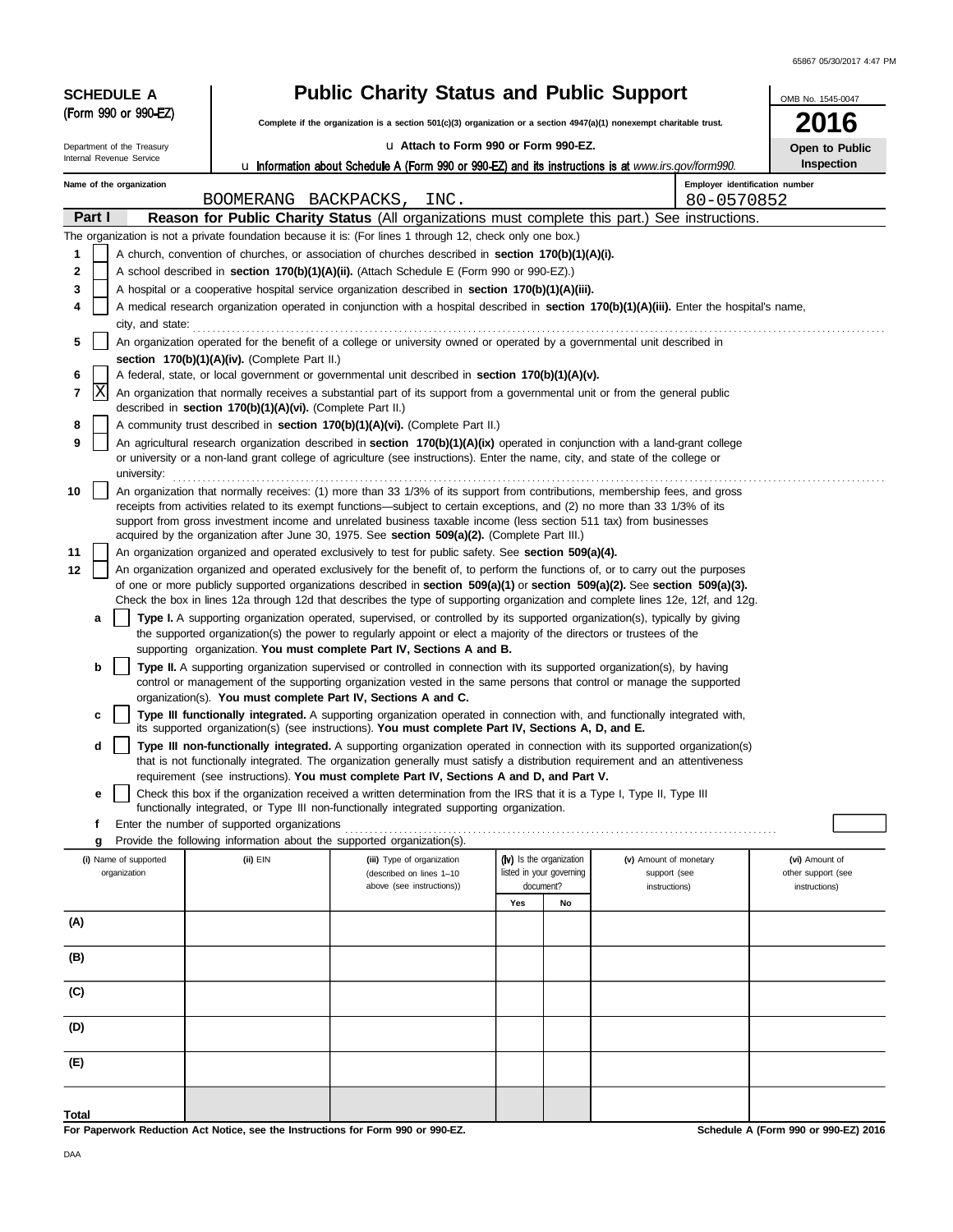|     | Schedule A (Form 990 or 990-EZ) 2016                                                                                                                                                                                                                                                                                                                      | BOOMERANG BACKPACKS, INC. |            |            |            | 80-0570852 | Page 2                         |
|-----|-----------------------------------------------------------------------------------------------------------------------------------------------------------------------------------------------------------------------------------------------------------------------------------------------------------------------------------------------------------|---------------------------|------------|------------|------------|------------|--------------------------------|
|     | Support Schedule for Organizations Described in Sections 170(b)(1)(A)(iv) and 170(b)(1)(A)(vi)<br>Part II                                                                                                                                                                                                                                                 |                           |            |            |            |            |                                |
|     | (Complete only if you checked the box on line 5, 7, or 8 of Part I or if the organization failed to qualify under                                                                                                                                                                                                                                         |                           |            |            |            |            |                                |
|     | Part III. If the organization fails to qualify under the tests listed below, please complete Part III.)                                                                                                                                                                                                                                                   |                           |            |            |            |            |                                |
|     | Section A. Public Support                                                                                                                                                                                                                                                                                                                                 |                           |            |            |            |            |                                |
|     | Calendar year (or fiscal year beginning in)<br>u                                                                                                                                                                                                                                                                                                          | (a) 2012                  | (b) 2013   | $(c)$ 2014 | $(d)$ 2015 | (e) 2016   | (f) Total                      |
|     |                                                                                                                                                                                                                                                                                                                                                           |                           |            |            |            |            |                                |
| 1   | Gifts, grants, contributions, and<br>membership fees received. (Do not                                                                                                                                                                                                                                                                                    |                           |            |            |            |            |                                |
|     | include any "unusual grants.")                                                                                                                                                                                                                                                                                                                            | 163,496                   | 171,265    | 162,201    | 263,697    | 336,007    | 1,096,666                      |
| 2   | Tax revenues levied for the                                                                                                                                                                                                                                                                                                                               |                           |            |            |            |            |                                |
|     | organization's benefit and either paid                                                                                                                                                                                                                                                                                                                    |                           |            |            |            |            |                                |
|     | to or expended on its behalf                                                                                                                                                                                                                                                                                                                              |                           |            |            |            |            |                                |
| 3   | The value of services or facilities                                                                                                                                                                                                                                                                                                                       |                           |            |            |            |            |                                |
|     | furnished by a governmental unit to the                                                                                                                                                                                                                                                                                                                   |                           |            |            |            |            |                                |
|     | organization without charge                                                                                                                                                                                                                                                                                                                               |                           |            |            |            |            |                                |
| 4   | Total. Add lines 1 through 3                                                                                                                                                                                                                                                                                                                              | 163,496                   | 171,265    | 162,201    | 263,697    | 336,007    | 1,096,666                      |
| 5   | The portion of total contributions by                                                                                                                                                                                                                                                                                                                     |                           |            |            |            |            |                                |
|     | each person (other than a                                                                                                                                                                                                                                                                                                                                 |                           |            |            |            |            |                                |
|     | governmental unit or publicly<br>supported organization) included on                                                                                                                                                                                                                                                                                      |                           |            |            |            |            |                                |
|     | line 1 that exceeds 2% of the amount                                                                                                                                                                                                                                                                                                                      |                           |            |            |            |            |                                |
|     | shown on line 11, column (f)<br>.                                                                                                                                                                                                                                                                                                                         |                           |            |            |            |            |                                |
| 6   | <b>Public support.</b> Subtract line 5 from line 4.                                                                                                                                                                                                                                                                                                       |                           |            |            |            |            | 1,096,666                      |
|     | <b>Section B. Total Support</b>                                                                                                                                                                                                                                                                                                                           |                           |            |            |            |            |                                |
|     | Calendar year (or fiscal year beginning in)<br>u                                                                                                                                                                                                                                                                                                          | (a) 2012                  | (b) $2013$ | $(c)$ 2014 | $(d)$ 2015 | $(e)$ 2016 | (f) Total                      |
| 7   | Amounts from line 4                                                                                                                                                                                                                                                                                                                                       | 163,496                   | 171,265    | 162,201    | 263,697    | 336,007    | 1,096,666                      |
| 8   | Gross income from interest, dividends,                                                                                                                                                                                                                                                                                                                    |                           |            |            |            |            |                                |
|     | payments received on securities loans,<br>rents, royalties and income from similar                                                                                                                                                                                                                                                                        |                           |            |            |            |            |                                |
|     | $sources$                                                                                                                                                                                                                                                                                                                                                 | 21                        | 23         | 26         | 37         | 39         | 146                            |
| 9   | Net income from unrelated business                                                                                                                                                                                                                                                                                                                        |                           |            |            |            |            |                                |
|     | activities, whether or not the business                                                                                                                                                                                                                                                                                                                   |                           |            |            |            |            |                                |
|     | is regularly carried on                                                                                                                                                                                                                                                                                                                                   |                           |            |            |            |            |                                |
| 10  | Other income. Do not include gain or                                                                                                                                                                                                                                                                                                                      |                           |            |            |            |            |                                |
|     | loss from the sale of capital assets                                                                                                                                                                                                                                                                                                                      |                           |            |            |            |            |                                |
|     | (Explain in Part VI.)                                                                                                                                                                                                                                                                                                                                     | 31,759                    | 25,891     | 82,982     | 34,075     |            | 174,707                        |
| 11  | Total support. Add lines 7 through 10                                                                                                                                                                                                                                                                                                                     |                           |            |            |            |            | 1,271,519                      |
| 12  |                                                                                                                                                                                                                                                                                                                                                           |                           |            |            |            | 12         | 30,420                         |
| 13  | First five years. If the Form 990 is for the organization's first, second, third, fourth, or fifth tax year as a section 501(c)(3)                                                                                                                                                                                                                        |                           |            |            |            |            |                                |
|     | organization, check this box and stop here<br>Section C. Computation of Public Support Percentage                                                                                                                                                                                                                                                         |                           |            |            |            |            |                                |
|     |                                                                                                                                                                                                                                                                                                                                                           |                           |            |            |            |            |                                |
| 14  | Public support percentage for 2016 (line 6, column (f) divided by line 11, column (f)) [[[[[[[[[[[[[[[[[[[[[[                                                                                                                                                                                                                                             |                           |            |            |            | 14         | 86.25%                         |
| 15  | 33 1/3% support test-2016. If the organization did not check the box on line 13, and line 14 is 33 1/3% or more, check this                                                                                                                                                                                                                               |                           |            |            |            | 15         | 82.94 %                        |
| 16a |                                                                                                                                                                                                                                                                                                                                                           |                           |            |            |            |            | $\blacktriangleright$ $\mid$ X |
|     |                                                                                                                                                                                                                                                                                                                                                           |                           |            |            |            |            |                                |
| b   | 33 1/3% support test—2015. If the organization did not check a box on line 13 or 16a, and line 15 is 33 1/3% or more, check                                                                                                                                                                                                                               |                           |            |            |            |            |                                |
| 17a | 10%-facts-and-circumstances test-2016. If the organization did not check a box on line 13, 16a, or 16b, and line 14 is                                                                                                                                                                                                                                    |                           |            |            |            |            |                                |
|     | 10% or more, and if the organization meets the "facts-and-circumstances" test, check this box and stop here. Explain in                                                                                                                                                                                                                                   |                           |            |            |            |            |                                |
|     |                                                                                                                                                                                                                                                                                                                                                           |                           |            |            |            |            |                                |
|     | Part VI how the organization meets the "facts-and-circumstances" test. The organization qualifies as a publicly supported                                                                                                                                                                                                                                 |                           |            |            |            |            |                                |
|     | organization<br>and the contract of the contract of the contract of the contract of the contract of the contract of the contract of the contract of the contract of the contract of the contract of the contract of the contract<br>10%-facts-and-circumstances test-2015. If the organization did not check a box on line 13, 16a, 16b, or 17a, and line |                           |            |            |            |            |                                |
| b   |                                                                                                                                                                                                                                                                                                                                                           |                           |            |            |            |            |                                |
|     | 15 is 10% or more, and if the organization meets the "facts-and-circumstances" test, check this box and stop here.                                                                                                                                                                                                                                        |                           |            |            |            |            |                                |
|     | Explain in Part VI how the organization meets the "facts-and-circumstances" test. The organization qualifies as a publicly                                                                                                                                                                                                                                |                           |            |            |            |            |                                |
|     | supported organization contains and contains a subsequent or contained a subsequent or contained a subsequent or contained a subsequent or contained a subsequent or contained a subsequent of the subsequent of the subsequen<br>Private foundation. If the organization did not check a box on line 13, 16a, 16b, 17a, or 17b, check this box and see   |                           |            |            |            |            |                                |
| 18  |                                                                                                                                                                                                                                                                                                                                                           |                           |            |            |            |            |                                |
|     |                                                                                                                                                                                                                                                                                                                                                           |                           |            |            |            |            |                                |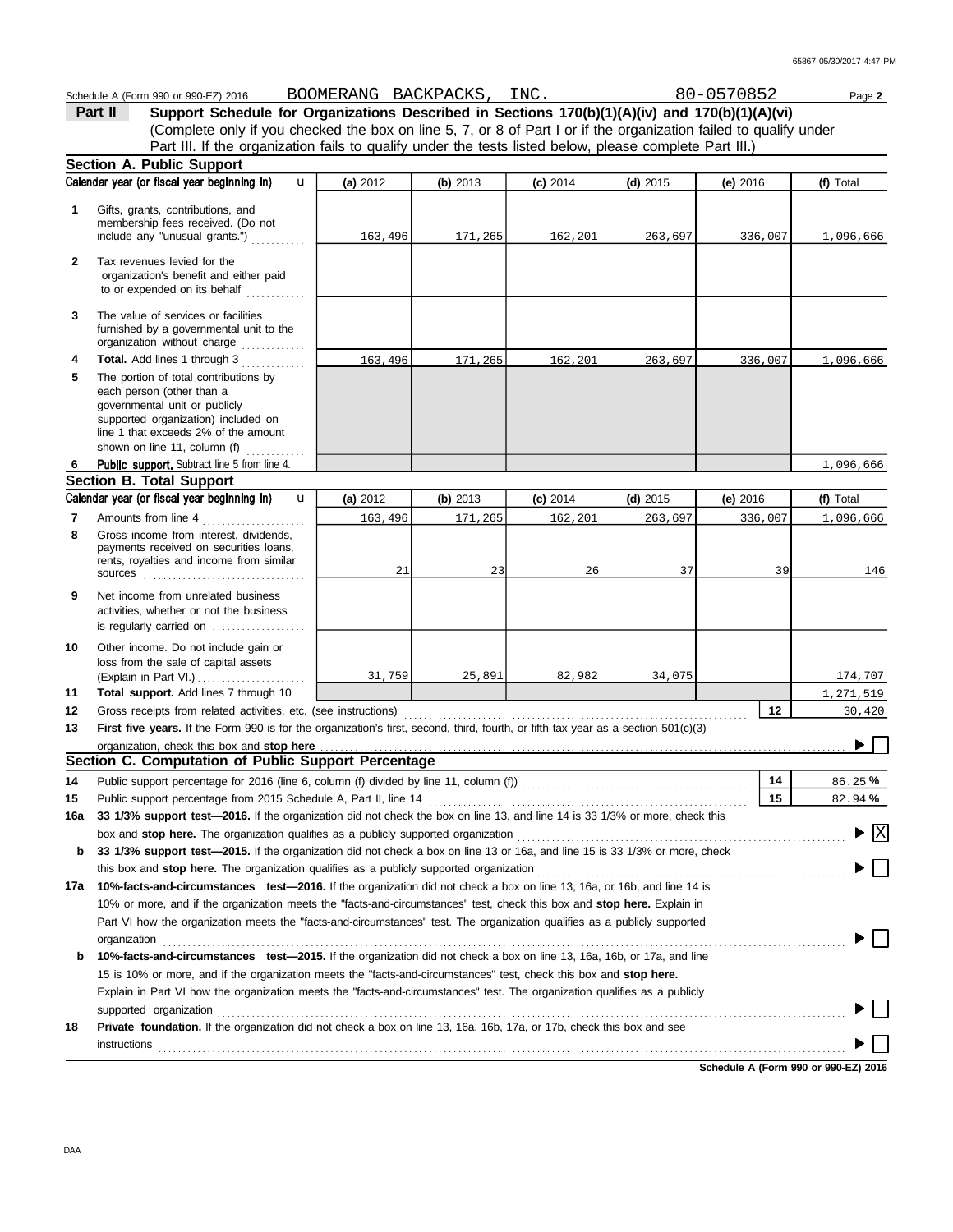|              | Schedule A (Form 990 or 990-EZ) 2016                                                                                                                                              |          | BOOMERANG BACKPACKS, INC. |            |            | 80-0570852 | Page 3    |
|--------------|-----------------------------------------------------------------------------------------------------------------------------------------------------------------------------------|----------|---------------------------|------------|------------|------------|-----------|
|              | Part III<br>Support Schedule for Organizations Described in Section 509(a)(2)                                                                                                     |          |                           |            |            |            |           |
|              | (Complete only if you checked the box on line 10 of Part I or if the organization failed to qualify under Part II.                                                                |          |                           |            |            |            |           |
|              | If the organization fails to qualify under the tests listed below, please complete Part II.)                                                                                      |          |                           |            |            |            |           |
|              | <b>Section A. Public Support</b>                                                                                                                                                  |          |                           |            |            |            |           |
|              | Calendar year (or fiscal year beginning in)<br>u                                                                                                                                  | (a) 2012 | (b) 2013                  | $(c)$ 2014 | $(d)$ 2015 | (e) 2016   | (f) Total |
| 1.           | Gifts, grants, contributions, and membership<br>fees received. (Do not include any "unusual grants.")                                                                             |          |                           |            |            |            |           |
| $\mathbf{2}$ | Gross receipts from admissions, merchandise<br>sold or services performed, or facilities<br>furnished in any activity that is related to the<br>organization's tax-exempt purpose |          |                           |            |            |            |           |
| 3            | Gross receipts from activities that are not an<br>unrelated trade or business under section 513                                                                                   |          |                           |            |            |            |           |
| 4            | Tax revenues levied for the<br>organization's benefit and either paid<br>to or expended on its behalf                                                                             |          |                           |            |            |            |           |
| 5            | The value of services or facilities<br>furnished by a governmental unit to the<br>organization without charge                                                                     |          |                           |            |            |            |           |
| 6            | Total. Add lines 1 through 5                                                                                                                                                      |          |                           |            |            |            |           |
|              | <b>7a</b> Amounts included on lines 1, 2, and 3<br>received from disqualified persons                                                                                             |          |                           |            |            |            |           |
| b            | Amounts included on lines 2 and 3<br>received from other than disqualified<br>persons that exceed the greater of \$5,000<br>or 1% of the amount on line 13 for the year           |          |                           |            |            |            |           |
| c            | Add lines 7a and 7b                                                                                                                                                               |          |                           |            |            |            |           |
| 8            | Public support. (Subtract line 7c from<br>line $6.$ )<br>.                                                                                                                        |          |                           |            |            |            |           |
|              | <b>Section B. Total Support</b>                                                                                                                                                   |          |                           |            |            |            |           |
|              | Calendar year (or fiscal year beginning in)<br>u                                                                                                                                  | (a) 2012 | (b) 2013                  | $(c)$ 2014 | $(d)$ 2015 | (e) 2016   | (f) Total |
| 9            | Amounts from line 6                                                                                                                                                               |          |                           |            |            |            |           |
| 10a          | Gross income from interest, dividends,<br>payments received on securities loans, rents,<br>royalties and income from similar sources                                              |          |                           |            |            |            |           |
| b            | Unrelated business taxable income (less<br>section 511 taxes) from businesses<br>acquired after June 30, 1975                                                                     |          |                           |            |            |            |           |
|              | Add lines 10a and 10b                                                                                                                                                             |          |                           |            |            |            |           |
| 11           | Net income from unrelated business<br>activities not included in line 10b, whether<br>or not the business is regularly carried on                                                 |          |                           |            |            |            |           |
| 12           | Other income. Do not include gain or<br>loss from the sale of capital assets                                                                                                      |          |                           |            |            |            |           |
| 13           | Total support. (Add lines 9, 10c, 11,                                                                                                                                             |          |                           |            |            |            |           |
|              | and 12.) $\ldots$                                                                                                                                                                 |          |                           |            |            |            |           |
| 14           | First five years. If the Form 990 is for the organization's first, second, third, fourth, or fifth tax year as a section 501(c)(3)<br>organization, check this box and stop here  |          |                           |            |            |            |           |
|              | Section C. Computation of Public Support Percentage                                                                                                                               |          |                           |            |            |            |           |
| 15           |                                                                                                                                                                                   |          |                           |            |            | 15         | %         |
| 16           |                                                                                                                                                                                   |          |                           |            |            | 16         | %         |
|              | Section D. Computation of Investment Income Percentage                                                                                                                            |          |                           |            |            |            |           |
| 17           |                                                                                                                                                                                   |          |                           |            |            | 17         | %         |
| 18           |                                                                                                                                                                                   |          |                           |            |            | 18         | %         |
| 19a          | 33 1/3% support tests-2016. If the organization did not check the box on line 14, and line 15 is more than 33 1/3%, and line                                                      |          |                           |            |            |            |           |
|              |                                                                                                                                                                                   |          |                           |            |            |            |           |
| b            | 33 1/3% support tests—2015. If the organization did not check a box on line 14 or line 19a, and line 16 is more than 33 1/3%, and                                                 |          |                           |            |            |            |           |
|              |                                                                                                                                                                                   |          |                           |            |            |            |           |
| 20           |                                                                                                                                                                                   |          |                           |            |            |            |           |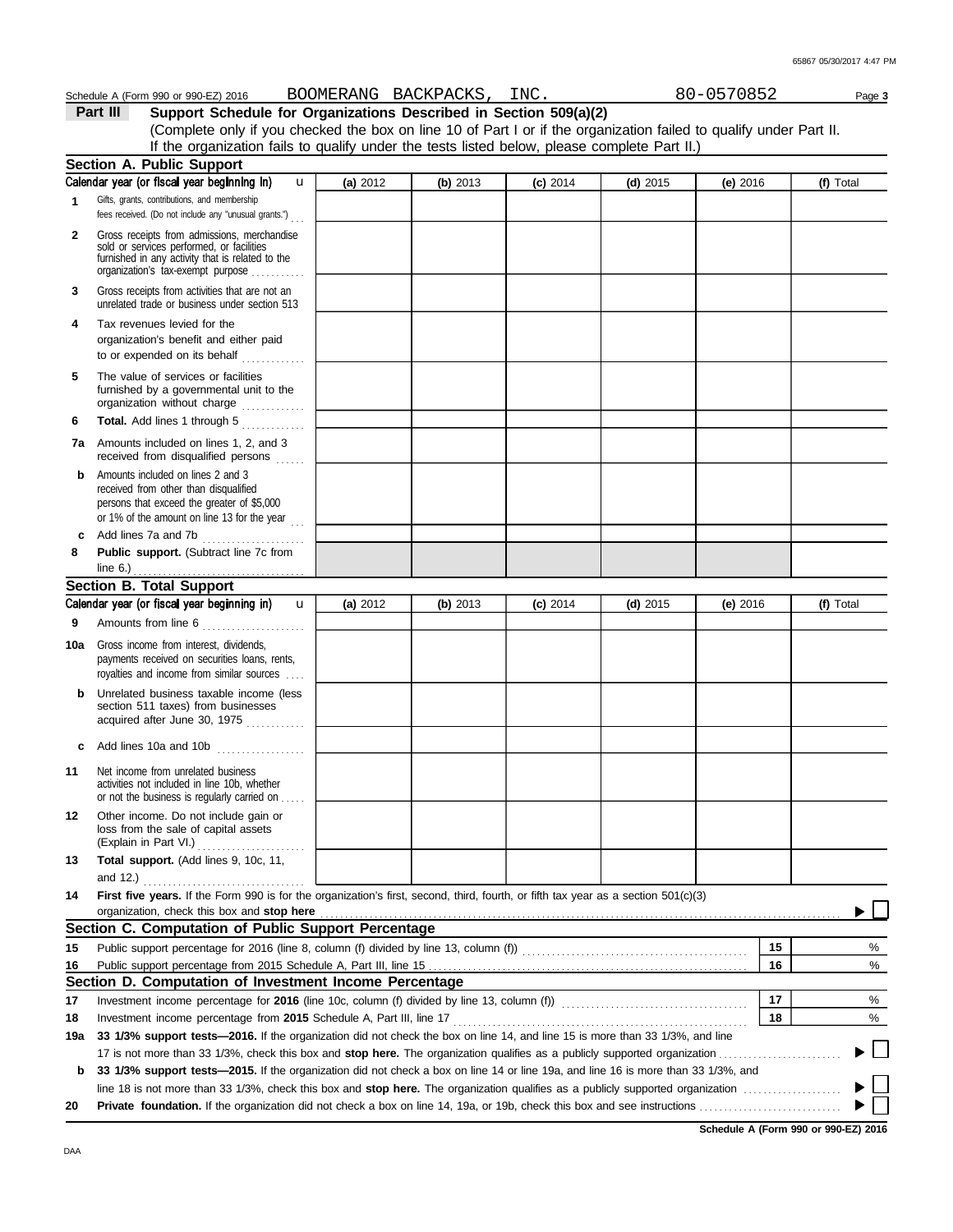|     | BOOMERANG BACKPACKS, INC.<br>Schedule A (Form 990 or 990-EZ) 2016<br>Part IV<br><b>Supporting Organizations</b>                                 | 80-0570852 | Page 4    |
|-----|-------------------------------------------------------------------------------------------------------------------------------------------------|------------|-----------|
|     | (Complete only if you checked a box in line 12 on Part I. If you checked 12a of Part I, complete Sections A                                     |            |           |
|     |                                                                                                                                                 |            |           |
|     | and B. If you checked 12b of Part I, complete Sections A and C. If you checked 12c of Part I, complete                                          |            |           |
|     | Sections A, D, and E. If you checked 12d of Part I, complete Sections A and D, and complete Part V.)<br>Section A. All Supporting Organizations |            |           |
|     |                                                                                                                                                 |            | Yes<br>No |
| 1   | Are all of the organization's supported organizations listed by name in the organization's governing                                            |            |           |
|     | documents? If "No," describe in Part VI how the supported organizations are designated. If designated by                                        |            |           |
|     | class or purpose, describe the designation. If historic and continuing relationship, explain.                                                   | 1          |           |
| 2   | Did the organization have any supported organization that does not have an IRS determination of status                                          |            |           |
|     | under section 509(a)(1) or (2)? If "Yes," explain in <b>Part VI</b> how the organization determined that the supported                          |            |           |
|     | organization was described in section $509(a)(1)$ or (2).                                                                                       | 2          |           |
| За  | Did the organization have a supported organization described in section $501(c)(4)$ , (5), or (6)? If "Yes," answer                             |            |           |
|     | $(b)$ and $(c)$ below.                                                                                                                          | За         |           |
| b   | Did the organization confirm that each supported organization qualified under section $501(c)(4)$ , $(5)$ , or $(6)$ and                        |            |           |
|     | satisfied the public support tests under section $509(a)(2)?$ If "Yes," describe in <b>Part VI</b> when and how the                             |            |           |
|     | organization made the determination.                                                                                                            | 3b         |           |
| с   | Did the organization ensure that all support to such organizations was used exclusively for section $170(c)(2)(B)$                              |            |           |
|     | purposes? If "Yes," explain in Part VI what controls the organization put in place to ensure such use.                                          | 3c         |           |
| 4a  | Was any supported organization not organized in the United States ("foreign supported organization")? If                                        |            |           |
|     | "Yes," and if you checked 12a or 12b in Part I, answer (b) and (c) below.                                                                       | 4a         |           |
| b   | Did the organization have ultimate control and discretion in deciding whether to make grants to the foreign                                     |            |           |
|     | supported organization? If "Yes," describe in Part VI how the organization had such control and discretion                                      |            |           |
|     | despite being controlled or supervised by or in connection with its supported organizations.                                                    | 4b         |           |
| с   | Did the organization support any foreign supported organization that does not have an IRS determination                                         |            |           |
|     | under sections $501(c)(3)$ and $509(a)(1)$ or (2)? If "Yes," explain in <b>Part VI</b> what controls the organization used                      |            |           |
|     | to ensure that all support to the foreign supported organization was used exclusively for section $170(c)(2)(B)$                                |            |           |
|     | purposes.                                                                                                                                       | 4c         |           |
| 5а  | Did the organization add, substitute, or remove any supported organizations during the tax year? If "Yes,"                                      |            |           |
|     | answer (b) and (c) below (if applicable). Also, provide detail in <b>Part VI</b> , including (i) the names and EIN                              |            |           |
|     | numbers of the supported organizations added, substituted, or removed; (ii) the reasons for each such action;                                   |            |           |
|     | (iii) the authority under the organization's organizing document authorizing such action; and (iv) how the action                               |            |           |
|     | was accomplished (such as by amendment to the organizing document).                                                                             | 5а         |           |
| b   | Type I or Type II only. Was any added or substituted supported organization part of a class already                                             |            |           |
|     | designated in the organization's organizing document?                                                                                           | 5b         |           |
| c   | <b>Substitutions only.</b> Was the substitution the result of an event beyond the organization's control?                                       | 5c         |           |
| 6   | Did the organization provide support (whether in the form of grants or the provision of services or facilities) to                              |            |           |
|     | anyone other than (i) its supported organizations, (ii) individuals that are part of the charitable class benefited                             |            |           |
|     | by one or more of its supported organizations, or (iii) other supporting organizations that also support or                                     |            |           |
|     | benefit one or more of the filing organization's supported organizations? If "Yes," provide detail in Part VI.                                  | 6          |           |
| 7   | Did the organization provide a grant, loan, compensation, or other similar payment to a substantial contributor                                 |            |           |
|     | (defined in section 4958(c)(3)(C)), a family member of a substantial contributor, or a 35% controlled entity with                               |            |           |
|     | regard to a substantial contributor? If "Yes," complete Part I of Schedule L (Form 990 or 990-EZ).                                              | 7          |           |
| 8   | Did the organization make a loan to a disqualified person (as defined in section 4958) not described in line 7?                                 |            |           |
|     | If "Yes," complete Part I of Schedule L (Form 990 or 990-EZ).                                                                                   | 8          |           |
| 9а  | Was the organization controlled directly or indirectly at any time during the tax year by one or more                                           |            |           |
|     | disqualified persons as defined in section 4946 (other than foundation managers and organizations described                                     |            |           |
|     | in section 509(a)(1) or (2))? If "Yes," provide detail in <b>Part VI.</b>                                                                       | 9а         |           |
| b   | Did one or more disqualified persons (as defined in line 9a) hold a controlling interest in any entity in which                                 |            |           |
|     | the supporting organization had an interest? If "Yes," provide detail in <b>Part VI.</b>                                                        | 9b         |           |
| с   | Did a disqualified person (as defined in line 9a) have an ownership interest in, or derive any personal benefit                                 |            |           |
|     | from, assets in which the supporting organization also had an interest? If "Yes," provide detail in Part VI.                                    | 9с         |           |
| 10a | Was the organization subject to the excess business holdings rules of section 4943 because of section                                           |            |           |
|     | 4943(f) (regarding certain Type II supporting organizations, and all Type III non-functionally integrated                                       |            |           |
|     | supporting organizations)? If "Yes," answer 10b below.                                                                                          | 10a        |           |
| b   | Did the organization have any excess business holdings in the tax year? (Use Schedule C, Form 4720, to                                          |            |           |

**Schedule A (Form 990 or 990-EZ) 2016 10b**

*determine whether the organization had excess business holdings.)*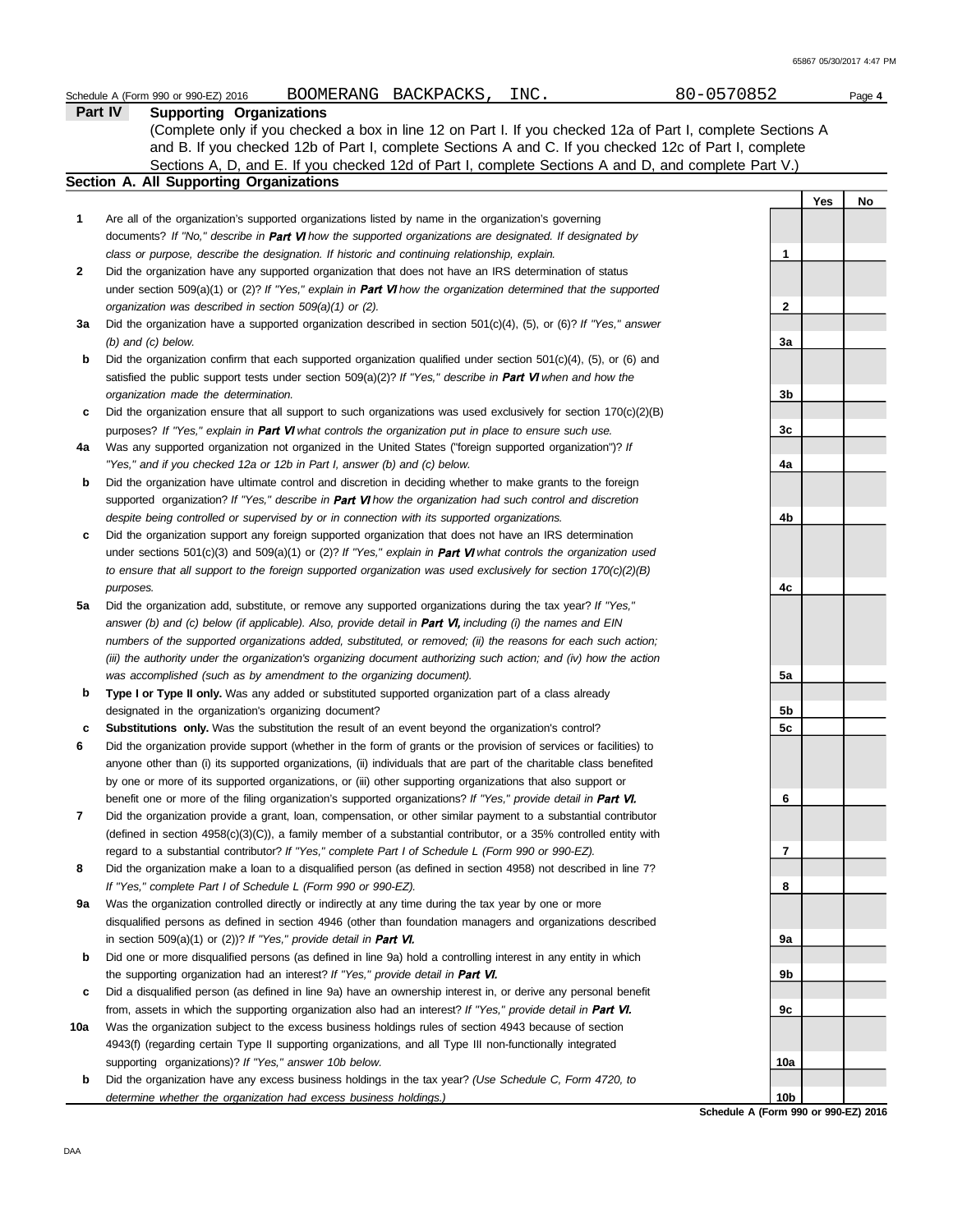|    | INC.<br>BOOMERANG BACKPACKS,<br>Schedule A (Form 990 or 990-EZ) 2016                                                              | 80-0570852   |     | Page 5 |
|----|-----------------------------------------------------------------------------------------------------------------------------------|--------------|-----|--------|
|    | Part IV<br><b>Supporting Organizations (continued)</b>                                                                            |              |     |        |
|    |                                                                                                                                   |              | Yes | No     |
| 11 | Has the organization accepted a gift or contribution from any of the following persons?                                           |              |     |        |
| a  | A person who directly or indirectly controls, either alone or together with persons described in (b) and (c)                      |              |     |        |
|    | below, the governing body of a supported organization?                                                                            | 11a          |     |        |
| b  | A family member of a person described in (a) above?                                                                               | 11b          |     |        |
| c  | A 35% controlled entity of a person described in (a) or (b) above? If "Yes" to a, b, or c, provide detail in Part VI.             | 11c          |     |        |
|    | Section B. Type I Supporting Organizations                                                                                        |              |     |        |
|    |                                                                                                                                   |              | Yes | No     |
| 1  | Did the directors, trustees, or membership of one or more supported organizations have the power to                               |              |     |        |
|    | regularly appoint or elect at least a majority of the organization's directors or trustees at all times during the                |              |     |        |
|    | tax year? If "No," describe in Part VI how the supported organization(s) effectively operated, supervised, or                     |              |     |        |
|    | controlled the organization's activities. If the organization had more than one supported organization,                           |              |     |        |
|    | describe how the powers to appoint and/or remove directors or trustees were allocated among the supported                         |              |     |        |
|    | organizations and what conditions or restrictions, if any, applied to such powers during the tax year.                            | 1            |     |        |
| 2  | Did the organization operate for the benefit of any supported organization other than the supported                               |              |     |        |
|    | organization(s) that operated, supervised, or controlled the supporting organization? If "Yes," explain in Part                   |              |     |        |
|    | VI how providing such benefit carried out the purposes of the supported organization(s) that operated,                            |              |     |        |
|    | supervised, or controlled the supporting organization.                                                                            | $\mathbf{2}$ |     |        |
|    | Section C. Type II Supporting Organizations                                                                                       |              |     |        |
|    |                                                                                                                                   |              | Yes | No     |
| 1  | Were a majority of the organization's directors or trustees during the tax year also a majority of the directors                  |              |     |        |
|    | or trustees of each of the organization's supported organization(s)? If "No," describe in <b>Part VI</b> how control              |              |     |        |
|    | or management of the supporting organization was vested in the same persons that controlled or managed                            |              |     |        |
|    | the supported organization(s).                                                                                                    | 1            |     |        |
|    | Section D. All Type III Supporting Organizations                                                                                  |              |     |        |
|    |                                                                                                                                   |              | Yes | No     |
| 1  | Did the organization provide to each of its supported organizations, by the last day of the fifth month of the                    |              |     |        |
|    | organization's tax year, (i) a written notice describing the type and amount of support provided during the prior tax             |              |     |        |
|    | year, (ii) a copy of the Form 990 that was most recently filed as of the date of notification, and (iii) copies of the            |              |     |        |
|    | organization's governing documents in effect on the date of notification, to the extent not previously provided?                  | 1            |     |        |
| 2  | Were any of the organization's officers, directors, or trustees either (i) appointed or elected by the supported                  |              |     |        |
|    | organization(s) or (ii) serving on the governing body of a supported organization? If "No," explain in <b>Part VI</b> how         |              |     |        |
|    | the organization maintained a close and continuous working relationship with the supported organization(s).                       | $\mathbf{2}$ |     |        |
| 3  | By reason of the relationship described in (2), did the organization's supported organizations have a                             |              |     |        |
|    | significant voice in the organization's investment policies and in directing the use of the organization's                        |              |     |        |
|    | income or assets at all times during the tax year? If "Yes," describe in <b>Part VI</b> the role the organization's               |              |     |        |
|    | supported organizations played in this regard.                                                                                    | 3            |     |        |
|    | Section E. Type III Functionally-Integrated Supporting Organizations                                                              |              |     |        |
| 1  | Check the box next to the method that the organization used to satisfy the Integral Part Test during the year (see instructions). |              |     |        |
| а  | The organization satisfied the Activities Test. Complete line 2 below.                                                            |              |     |        |
| b  | The organization is the parent of each of its supported organizations. Complete line 3 below.                                     |              |     |        |
| c  | The organization supported a governmental entity. Describe in Part VI how you supported a government entity (see instructions).   |              |     |        |
|    |                                                                                                                                   |              |     |        |
| 2  | Activities Test. Answer (a) and (b) below.                                                                                        |              | Yes | No     |
| а  | Did substantially all of the organization's activities during the tax year directly further the exempt purposes of                |              |     |        |
|    | the supported organization(s) to which the organization was responsive? If "Yes," then in <b>Part VI identify</b>                 |              |     |        |
|    | those supported organizations and explain how these activities directly furthered their exempt purposes,                          |              |     |        |
|    | how the organization was responsive to those supported organizations, and how the organization determined                         |              |     |        |
|    | that these activities constituted substantially all of its activities.                                                            | 2a           |     |        |
| b  | Did the activities described in (a) constitute activities that, but for the organization's involvement, one or more               |              |     |        |
|    | of the organization's supported organization(s) would have been engaged in? If "Yes," explain in Part VI the                      |              |     |        |
|    | reasons for the organization's position that its supported organization(s) would have engaged in these                            |              |     |        |
|    | activities but for the organization's involvement.                                                                                | 2b           |     |        |
| 3  | Parent of Supported Organizations. Answer (a) and (b) below.                                                                      |              |     |        |
| а  | Did the organization have the power to regularly appoint or elect a majority of the officers, directors, or                       |              |     |        |
|    | trustees of each of the supported organizations? Provide details in <b>Part VI.</b>                                               | За           |     |        |

**b** Did the organization exercise a substantial degree of direction over the policies, programs, and activities of each of its supported organizations? *If "Yes," describe in the role played by the organization in this regard.*

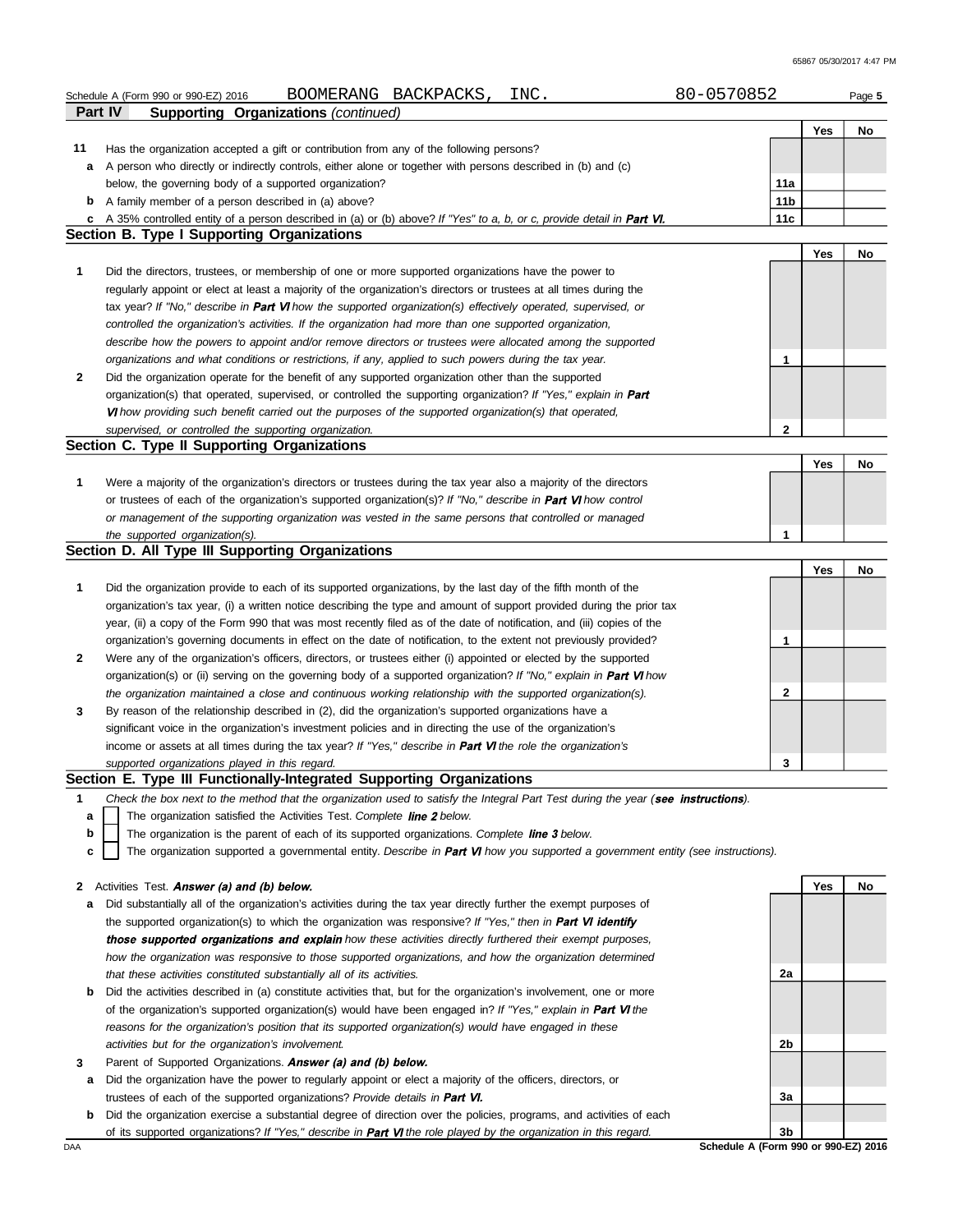| BOOMERANG BACKPACKS, INC.<br>Schedule A (Form 990 or 990-EZ) 2016                                                                      |                         | 80-0570852     | Page 6                         |
|----------------------------------------------------------------------------------------------------------------------------------------|-------------------------|----------------|--------------------------------|
| Part V<br>Type III Non-Functionally Integrated 509(a)(3) Supporting Organizations                                                      |                         |                |                                |
| 1<br>Check here if the organization satisfied the Integral Part Test as a qualifying trust on Nov. 20, 1970 (explain in Part VI). See  |                         |                |                                |
| instructions. All other Type III non-functionally integrated supporting organizations must complete Sections A through E.              |                         |                |                                |
| Section A - Adjusted Net Income                                                                                                        |                         | (A) Prior Year | (B) Current Year<br>(optional) |
| 1<br>Net short-term capital gain                                                                                                       | $\mathbf{1}$            |                |                                |
| $\mathbf{2}$<br>Recoveries of prior-year distributions                                                                                 | $\overline{2}$          |                |                                |
| 3<br>Other gross income (see instructions)                                                                                             | 3                       |                |                                |
| Add lines 1 through 3.<br>4                                                                                                            | 4                       |                |                                |
| 5<br>Depreciation and depletion                                                                                                        | 5                       |                |                                |
| Portion of operating expenses paid or incurred for production or<br>6                                                                  |                         |                |                                |
| collection of gross income or for management, conservation, or                                                                         |                         |                |                                |
| maintenance of property held for production of income (see instructions)                                                               | 6                       |                |                                |
| 7<br>Other expenses (see instructions)                                                                                                 | $\overline{7}$          |                |                                |
| 8<br>Adjusted Net Income (subtract lines 5, 6 and 7 from line 4).                                                                      | 8                       |                |                                |
| <b>Section B - Minimum Asset Amount</b>                                                                                                |                         | (A) Prior Year | (B) Current Year<br>(optional) |
| Aggregate fair market value of all non-exempt-use assets (see<br>1.                                                                    |                         |                |                                |
| instructions for short tax year or assets held for part of year):                                                                      |                         |                |                                |
| <b>a</b> Average monthly value of securities                                                                                           | 1a                      |                |                                |
| <b>b</b> Average monthly cash balances                                                                                                 | 1b                      |                |                                |
| c Fair market value of other non-exempt-use assets                                                                                     | 1c                      |                |                                |
| d<br><b>Total</b> (add lines 1a, 1b, and 1c)                                                                                           | 1d                      |                |                                |
| <b>e</b> Discount claimed for blockage or other                                                                                        |                         |                |                                |
| factors (explain in detail in <b>Part VI)</b> :                                                                                        |                         |                |                                |
| $\mathbf{2}$<br>Acquisition indebtedness applicable to non-exempt-use assets                                                           | $\overline{2}$          |                |                                |
| Subtract line 2 from line 1d.<br>3                                                                                                     | $\overline{\mathbf{3}}$ |                |                                |
| Cash deemed held for exempt use. Enter 1-1/2% of line 3 (for greater amount,<br>4                                                      |                         |                |                                |
| see instructions).                                                                                                                     | 4                       |                |                                |
| 5<br>Net value of non-exempt-use assets (subtract line 4 from line 3)                                                                  | 5                       |                |                                |
| Multiply line 5 by .035.<br>6                                                                                                          | 6                       |                |                                |
| 7<br>Recoveries of prior-year distributions                                                                                            | $\overline{7}$          |                |                                |
| 8<br>Minimum Asset Amount (add line 7 to line 6)                                                                                       | 8                       |                |                                |
| Section C - Distributable Amount                                                                                                       |                         |                | <b>Current Year</b>            |
| 1<br>Adjusted net income for prior year (from Section A, line 8, Column A)                                                             | $\mathbf{1}$            |                |                                |
| $\mathbf{2}$<br>Enter 85% of line 1.                                                                                                   | $\overline{2}$          |                |                                |
| 3<br>Minimum asset amount for prior year (from Section B, line 8, Column A)                                                            | 3                       |                |                                |
| 4<br>Enter greater of line 2 or line 3.                                                                                                | $\overline{\mathbf{A}}$ |                |                                |
| 5<br>Income tax imposed in prior year                                                                                                  | 5                       |                |                                |
| <b>Distributable Amount.</b> Subtract line 5 from line 4, unless subject to<br>6                                                       |                         |                |                                |
| emergency temporary reduction (see instructions).                                                                                      | 6                       |                |                                |
| 7<br>Check here if the current year is the organization's first as a non-functionally integrated Type III supporting organization (see |                         |                |                                |
| instructions).                                                                                                                         |                         |                |                                |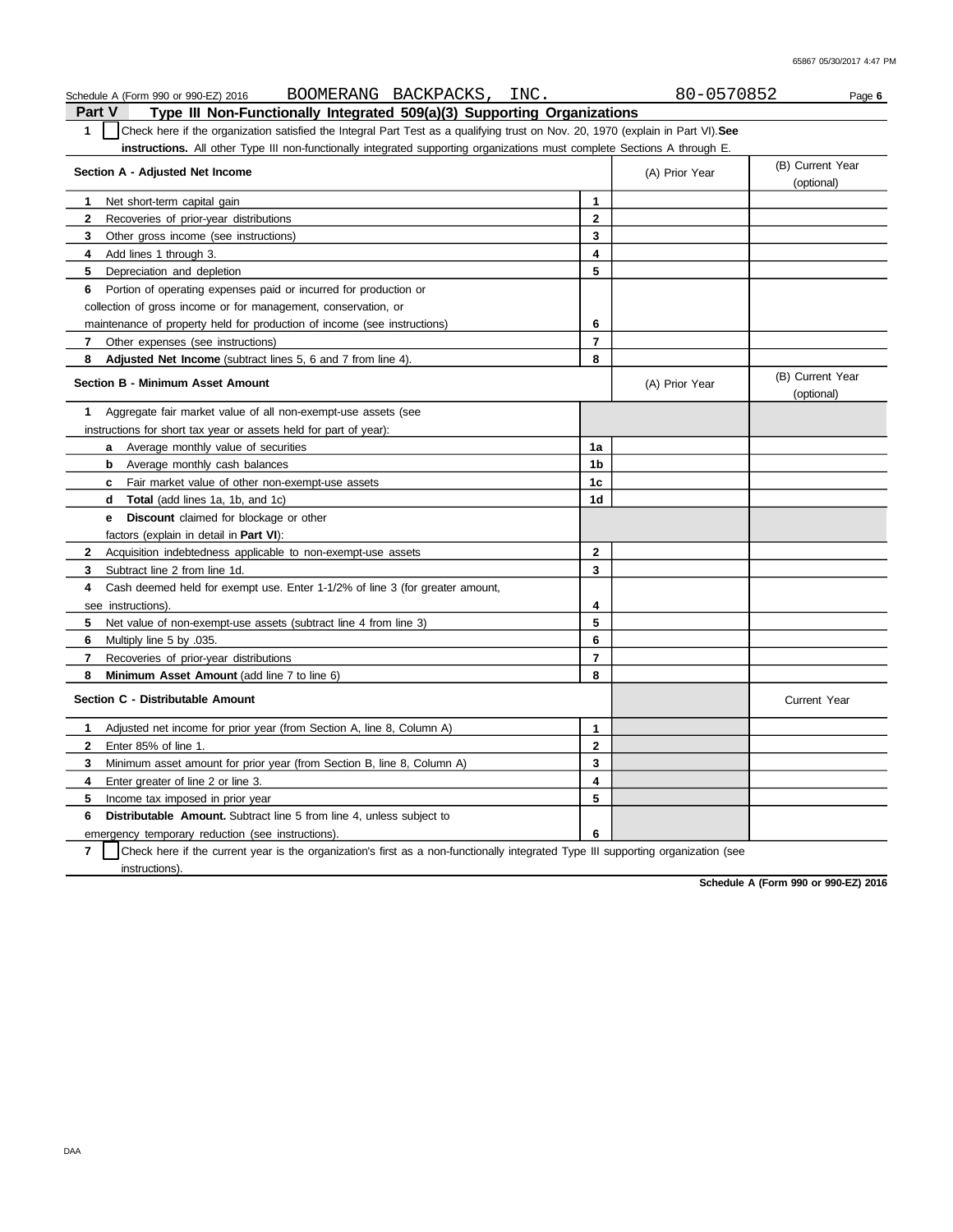|        | BOOMERANG BACKPACKS,<br>Schedule A (Form 990 or 990-EZ) 2016                                                | INC.                        | 80-0570852                | Page 7               |
|--------|-------------------------------------------------------------------------------------------------------------|-----------------------------|---------------------------|----------------------|
| Part V | Type III Non-Functionally Integrated 509(a)(3) Supporting Organizations (continued)                         |                             |                           |                      |
|        | Section D - Distributions                                                                                   |                             |                           | <b>Current Year</b>  |
| 1      | Amounts paid to supported organizations to accomplish exempt purposes                                       |                             |                           |                      |
| 2      | Amounts paid to perform activity that directly furthers exempt purposes of supported                        |                             |                           |                      |
|        | organizations, in excess of income from activity                                                            |                             |                           |                      |
| 3      | Administrative expenses paid to accomplish exempt purposes of supported organizations                       |                             |                           |                      |
| 4      | Amounts paid to acquire exempt-use assets                                                                   |                             |                           |                      |
| 5      | Qualified set-aside amounts (prior IRS approval required)                                                   |                             |                           |                      |
| 6      | Other distributions (describe in <b>Part VI</b> ). See instructions.                                        |                             |                           |                      |
| 7      | <b>Total annual distributions.</b> Add lines 1 through 6.                                                   |                             |                           |                      |
| 8      | Distributions to attentive supported organizations to which the organization is responsive                  |                             |                           |                      |
|        | (provide details in <b>Part VI</b> ). See instructions.                                                     |                             |                           |                      |
| 9      | Distributable amount for 2016 from Section C, line 6                                                        |                             |                           |                      |
| 10     | Line 8 amount divided by Line 9 amount                                                                      |                             |                           |                      |
|        |                                                                                                             | (i)                         | (ii)                      | (iii)                |
|        | Section E - Distribution Allocations (see instructions)                                                     | <b>Excess Distributions</b> | <b>Underdistributions</b> | <b>Distributable</b> |
|        |                                                                                                             |                             | Pre-2016                  | Amount for 2016      |
| 1.     | Distributable amount for 2016 from Section C, line 6<br>Underdistributions, if any, for years prior to 2016 |                             |                           |                      |
| 2      | (reasonable cause required-explain in Part VI). See                                                         |                             |                           |                      |
|        | instructions.                                                                                               |                             |                           |                      |
| 3      | Excess distributions carryover, if any, to 2016:                                                            |                             |                           |                      |
| а      |                                                                                                             |                             |                           |                      |
| b      |                                                                                                             |                             |                           |                      |
|        | <b>c</b> From 2013                                                                                          |                             |                           |                      |
|        |                                                                                                             |                             |                           |                      |
|        | e From 2015 <u></u>                                                                                         |                             |                           |                      |
|        | f Total of lines 3a through e                                                                               |                             |                           |                      |
|        | <b>g</b> Applied to underdistributions of prior years                                                       |                             |                           |                      |
|        | <b>h</b> Applied to 2016 distributable amount                                                               |                             |                           |                      |
|        | <i>i</i> Carryover from 2011 not applied (see instructions)                                                 |                             |                           |                      |
|        | Remainder. Subtract lines 3g, 3h, and 3i from 3f.                                                           |                             |                           |                      |
| 4      | Distributions for 2016 from                                                                                 |                             |                           |                      |
|        | Section D, line 7:<br>\$                                                                                    |                             |                           |                      |
|        | a Applied to underdistributions of prior years                                                              |                             |                           |                      |
|        | <b>b</b> Applied to 2016 distributable amount                                                               |                             |                           |                      |
|        | c Remainder. Subtract lines 4a and 4b from 4.                                                               |                             |                           |                      |
| 5      | Remaining underdistributions for years prior to 2016, if                                                    |                             |                           |                      |
|        | any. Subtract lines 3q and 4a from line 2. For result                                                       |                             |                           |                      |
|        | greater than zero, explain in Part VI. See instructions.                                                    |                             |                           |                      |
| 6      | Remaining underdistributions for 2016. Subtract lines 3h                                                    |                             |                           |                      |
|        | and 4b from line 1. For result greater than zero, explain in                                                |                             |                           |                      |
|        | Part VI. See instructions.                                                                                  |                             |                           |                      |
| 7      | Excess distributions carryover to 2017. Add lines 3j                                                        |                             |                           |                      |
|        | and 4c.                                                                                                     |                             |                           |                      |
| 8      | Breakdown of line 7:                                                                                        |                             |                           |                      |
| а      |                                                                                                             |                             |                           |                      |
|        |                                                                                                             |                             |                           |                      |
|        | c Excess from 2014                                                                                          |                             |                           |                      |
|        | d Excess from 2015                                                                                          |                             |                           |                      |
|        | e Excess from 2016                                                                                          |                             |                           |                      |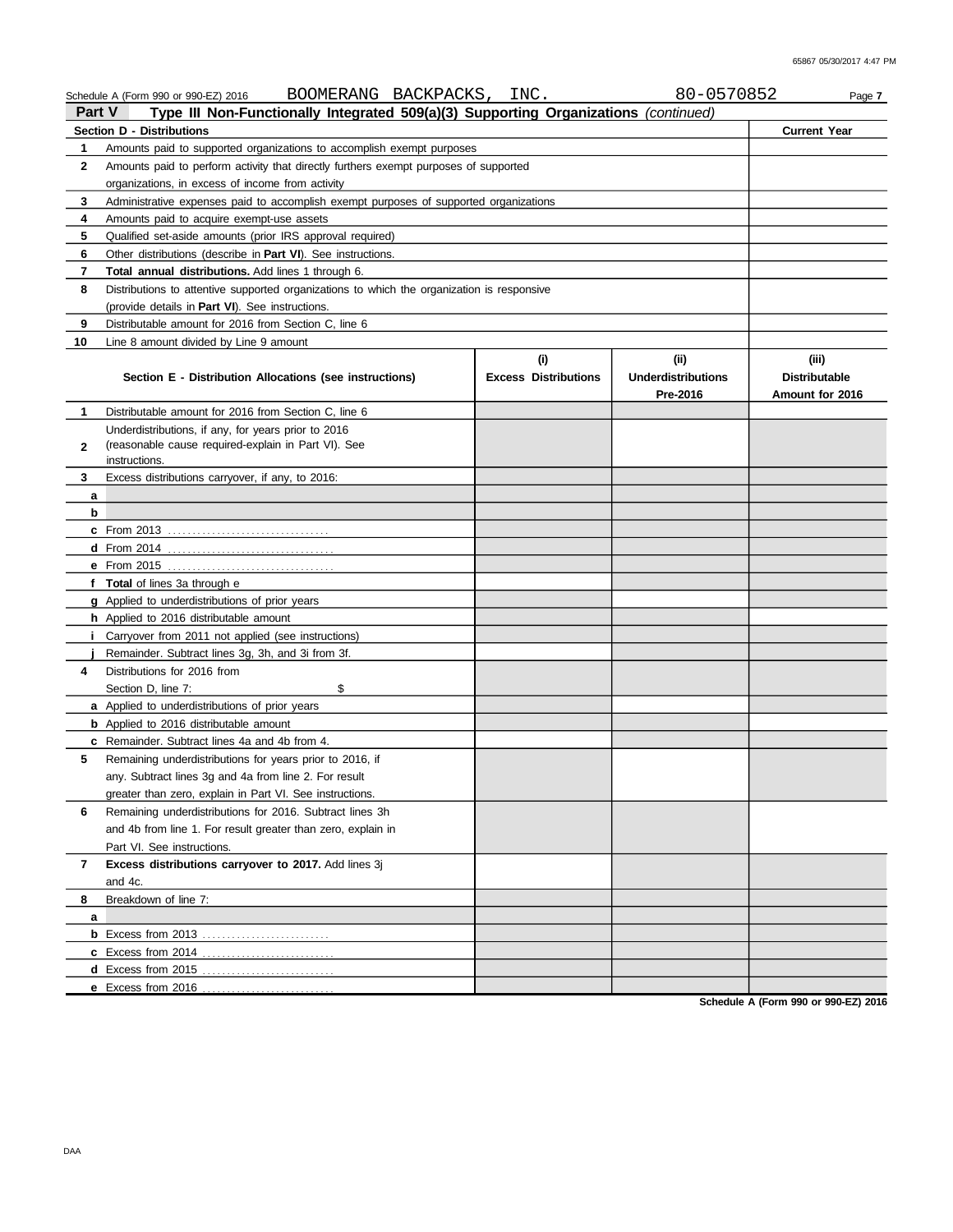|             | Schedule A (Form 990 or 990-EZ) 2016 |                                                                                                | BOOMERANG BACKPACKS, INC. |         | 80-0570852                                                                                                                                                                                                                                                                                                                                                                                                                                                                               | Page 8 |
|-------------|--------------------------------------|------------------------------------------------------------------------------------------------|---------------------------|---------|------------------------------------------------------------------------------------------------------------------------------------------------------------------------------------------------------------------------------------------------------------------------------------------------------------------------------------------------------------------------------------------------------------------------------------------------------------------------------------------|--------|
| Part VI     |                                      | lines 2, 5, and 6. Also complete this part for any additional information. (See instructions.) |                           |         | Supplemental Information. Provide the explanations required by Part II, line 10; Part II, line 17a or 17b; Part<br>III, line 12; Part IV, Section A, lines 1, 2, 3b, 3c, 4b, 4c, 5a, 6, 9a, 9b, 9c, 11a, 11b, and 11c; Part IV, Section<br>B, lines 1 and 2; Part IV, Section C, line 1; Part IV, Section D, lines 2 and 3; Part IV, Section E, lines 1c, 2a, 2b,<br>3a and 3b; Part V, line 1; Part V, Section B, line 1e; Part V, Section D, lines 5, 6, and 8; and Part V, Section E, |        |
|             |                                      | PART II, LINE 10 - OTHER INCOME DETAIL                                                         |                           |         |                                                                                                                                                                                                                                                                                                                                                                                                                                                                                          |        |
| FUNDRAISING |                                      |                                                                                                | \$                        | 174,707 |                                                                                                                                                                                                                                                                                                                                                                                                                                                                                          |        |
|             |                                      |                                                                                                |                           |         |                                                                                                                                                                                                                                                                                                                                                                                                                                                                                          |        |
|             |                                      |                                                                                                |                           |         |                                                                                                                                                                                                                                                                                                                                                                                                                                                                                          |        |
|             |                                      |                                                                                                |                           |         |                                                                                                                                                                                                                                                                                                                                                                                                                                                                                          |        |
|             |                                      |                                                                                                |                           |         |                                                                                                                                                                                                                                                                                                                                                                                                                                                                                          |        |
|             |                                      |                                                                                                |                           |         |                                                                                                                                                                                                                                                                                                                                                                                                                                                                                          |        |
|             |                                      |                                                                                                |                           |         |                                                                                                                                                                                                                                                                                                                                                                                                                                                                                          |        |
|             |                                      |                                                                                                |                           |         |                                                                                                                                                                                                                                                                                                                                                                                                                                                                                          |        |
|             |                                      |                                                                                                |                           |         |                                                                                                                                                                                                                                                                                                                                                                                                                                                                                          |        |
|             |                                      |                                                                                                |                           |         |                                                                                                                                                                                                                                                                                                                                                                                                                                                                                          |        |
|             |                                      |                                                                                                |                           |         |                                                                                                                                                                                                                                                                                                                                                                                                                                                                                          |        |
|             |                                      |                                                                                                |                           |         |                                                                                                                                                                                                                                                                                                                                                                                                                                                                                          |        |
|             |                                      |                                                                                                |                           |         |                                                                                                                                                                                                                                                                                                                                                                                                                                                                                          |        |
|             |                                      |                                                                                                |                           |         |                                                                                                                                                                                                                                                                                                                                                                                                                                                                                          |        |
|             |                                      |                                                                                                |                           |         |                                                                                                                                                                                                                                                                                                                                                                                                                                                                                          |        |
|             |                                      |                                                                                                |                           |         |                                                                                                                                                                                                                                                                                                                                                                                                                                                                                          |        |
|             |                                      |                                                                                                |                           |         |                                                                                                                                                                                                                                                                                                                                                                                                                                                                                          |        |
|             |                                      |                                                                                                |                           |         |                                                                                                                                                                                                                                                                                                                                                                                                                                                                                          |        |
|             |                                      |                                                                                                |                           |         |                                                                                                                                                                                                                                                                                                                                                                                                                                                                                          |        |
|             |                                      |                                                                                                |                           |         |                                                                                                                                                                                                                                                                                                                                                                                                                                                                                          |        |
|             |                                      |                                                                                                |                           |         |                                                                                                                                                                                                                                                                                                                                                                                                                                                                                          |        |
|             |                                      |                                                                                                |                           |         |                                                                                                                                                                                                                                                                                                                                                                                                                                                                                          |        |
|             |                                      |                                                                                                |                           |         |                                                                                                                                                                                                                                                                                                                                                                                                                                                                                          |        |
|             |                                      |                                                                                                |                           |         |                                                                                                                                                                                                                                                                                                                                                                                                                                                                                          |        |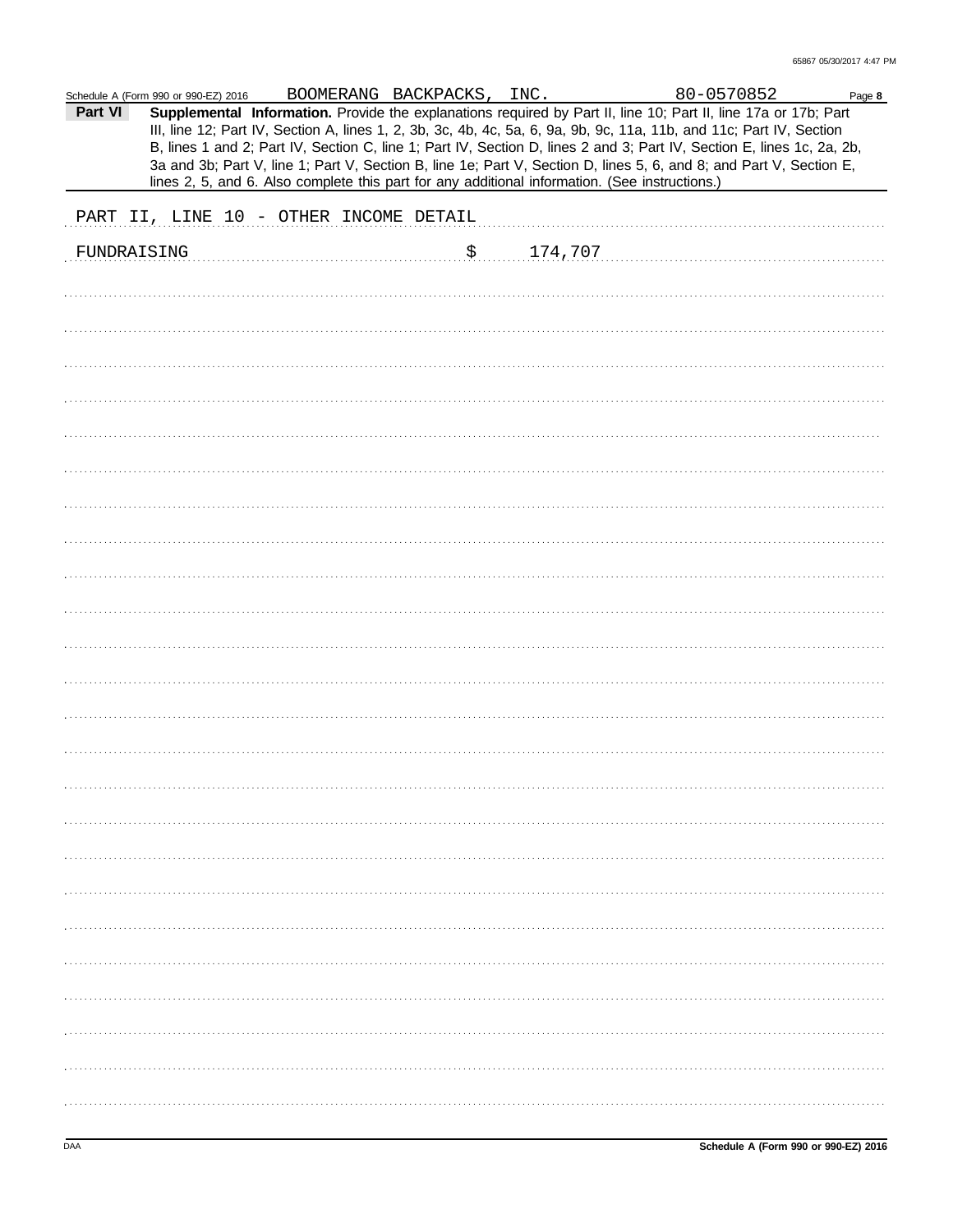| <b>SCHEDULE G</b><br>(Form 990 or 990-EZ)                                                                | Supplemental Information Regarding Fundraising or Gaming Activities                                                                                                                               |                                   |                 |             | Complete if the organization answered "Yes" on Form 990, Part IV, line 17, 18, or 19, or if the     |                                          | OMB No. 1545-0047                |
|----------------------------------------------------------------------------------------------------------|---------------------------------------------------------------------------------------------------------------------------------------------------------------------------------------------------|-----------------------------------|-----------------|-------------|-----------------------------------------------------------------------------------------------------|------------------------------------------|----------------------------------|
| organization entered more than \$15,000 on Form 990-EZ, line 6a.<br>U Attach to Form 990 or Form 990-EZ. |                                                                                                                                                                                                   |                                   |                 |             | 201<br>6                                                                                            |                                          |                                  |
| Department of the Treasury<br>Internal Revenue Service                                                   |                                                                                                                                                                                                   |                                   |                 |             | U Information about Schedule G (Form 990 or 990-EZ) and its instructions is at www.irs.gov/form990. |                                          | Open to Public<br>Inspection     |
| Name of the organization                                                                                 |                                                                                                                                                                                                   |                                   |                 |             |                                                                                                     | Employer identification number           |                                  |
| Part I                                                                                                   | BOOMERANG BACKPACKS, INC.<br>Fundraising Activities. Complete if the organization answered "Yes" on Form 990, Part IV, line 17.                                                                   |                                   |                 |             |                                                                                                     | 80-0570852                               |                                  |
|                                                                                                          | Form 990-EZ filers are not required to complete this part.                                                                                                                                        |                                   |                 |             |                                                                                                     |                                          |                                  |
| 1.                                                                                                       | Indicate whether the organization raised funds through any of the following activities. Check all that apply.                                                                                     |                                   |                 |             |                                                                                                     |                                          |                                  |
| Mail solicitations<br>a                                                                                  |                                                                                                                                                                                                   | е                                 |                 |             | Solicitation of non-government grants                                                               |                                          |                                  |
| Internet and email solicitations<br>b                                                                    |                                                                                                                                                                                                   | Solicitation of government grants |                 |             |                                                                                                     |                                          |                                  |
| Phone solicitations                                                                                      |                                                                                                                                                                                                   | Special fundraising events<br>g   |                 |             |                                                                                                     |                                          |                                  |
| In-person solicitations<br>d                                                                             | 2a Did the organization have a written or oral agreement with any individual (including officers, directors, trustees,                                                                            |                                   |                 |             |                                                                                                     |                                          |                                  |
|                                                                                                          | or key employees listed in Form 990, Part VII) or entity in connection with professional fundraising services?                                                                                    |                                   |                 |             |                                                                                                     |                                          | No<br>Yes                        |
|                                                                                                          | <b>b</b> If "Yes," list the 10 highest paid individuals or entities (fundraisers) pursuant to agreements under which the fundraiser is to be<br>compensated at least \$5,000 by the organization. |                                   |                 |             |                                                                                                     |                                          |                                  |
|                                                                                                          |                                                                                                                                                                                                   |                                   | (iii) Did fund- | raiser have |                                                                                                     | (v) Amount paid to                       | (vi) Amount paid to              |
|                                                                                                          | (i) Name and address of individual<br>or entity (fundraiser)                                                                                                                                      | (ii) Activity                     | custody or      | control of  | (iv) Gross receipts<br>from activity                                                                | (or retained by)<br>fundraiser listed in | (or retained by)<br>organization |
|                                                                                                          |                                                                                                                                                                                                   |                                   | contributions?  |             |                                                                                                     | col. (i)                                 |                                  |
|                                                                                                          |                                                                                                                                                                                                   |                                   | Yes   No        |             |                                                                                                     |                                          |                                  |
|                                                                                                          |                                                                                                                                                                                                   |                                   |                 |             |                                                                                                     |                                          |                                  |
| $\mathbf{2}$                                                                                             |                                                                                                                                                                                                   |                                   |                 |             |                                                                                                     |                                          |                                  |
|                                                                                                          |                                                                                                                                                                                                   |                                   |                 |             |                                                                                                     |                                          |                                  |
| 3                                                                                                        |                                                                                                                                                                                                   |                                   |                 |             |                                                                                                     |                                          |                                  |
|                                                                                                          |                                                                                                                                                                                                   |                                   |                 |             |                                                                                                     |                                          |                                  |
| 4                                                                                                        |                                                                                                                                                                                                   |                                   |                 |             |                                                                                                     |                                          |                                  |
|                                                                                                          |                                                                                                                                                                                                   |                                   |                 |             |                                                                                                     |                                          |                                  |
| 5                                                                                                        |                                                                                                                                                                                                   |                                   |                 |             |                                                                                                     |                                          |                                  |
|                                                                                                          |                                                                                                                                                                                                   |                                   |                 |             |                                                                                                     |                                          |                                  |
| 6                                                                                                        |                                                                                                                                                                                                   |                                   |                 |             |                                                                                                     |                                          |                                  |
|                                                                                                          |                                                                                                                                                                                                   |                                   |                 |             |                                                                                                     |                                          |                                  |
|                                                                                                          |                                                                                                                                                                                                   |                                   |                 |             |                                                                                                     |                                          |                                  |
|                                                                                                          |                                                                                                                                                                                                   |                                   |                 |             |                                                                                                     |                                          |                                  |
|                                                                                                          |                                                                                                                                                                                                   |                                   |                 |             |                                                                                                     |                                          |                                  |
| 8                                                                                                        |                                                                                                                                                                                                   |                                   |                 |             |                                                                                                     |                                          |                                  |
|                                                                                                          |                                                                                                                                                                                                   |                                   |                 |             |                                                                                                     |                                          |                                  |
| 9                                                                                                        |                                                                                                                                                                                                   |                                   |                 |             |                                                                                                     |                                          |                                  |
|                                                                                                          |                                                                                                                                                                                                   |                                   |                 |             |                                                                                                     |                                          |                                  |
| 10                                                                                                       |                                                                                                                                                                                                   |                                   |                 |             |                                                                                                     |                                          |                                  |
|                                                                                                          |                                                                                                                                                                                                   |                                   |                 |             |                                                                                                     |                                          |                                  |
|                                                                                                          |                                                                                                                                                                                                   |                                   |                 |             |                                                                                                     |                                          |                                  |
| 3                                                                                                        | List all states in which the organization is registered or licensed to solicit contributions or has been notified it is exempt from                                                               |                                   |                 |             |                                                                                                     |                                          |                                  |
| registration or licensing.                                                                               |                                                                                                                                                                                                   |                                   |                 |             |                                                                                                     |                                          |                                  |
|                                                                                                          |                                                                                                                                                                                                   |                                   |                 |             |                                                                                                     |                                          |                                  |
|                                                                                                          |                                                                                                                                                                                                   |                                   |                 |             |                                                                                                     |                                          |                                  |
|                                                                                                          |                                                                                                                                                                                                   |                                   |                 |             |                                                                                                     |                                          |                                  |
|                                                                                                          |                                                                                                                                                                                                   |                                   |                 |             |                                                                                                     |                                          |                                  |

For Paperwork Reduction Act Notice, see the Instructions for Form 990 or 990-EZ. Schedule G (Form 990 or 990-EZ) 2016<br><sub>DAA</sub>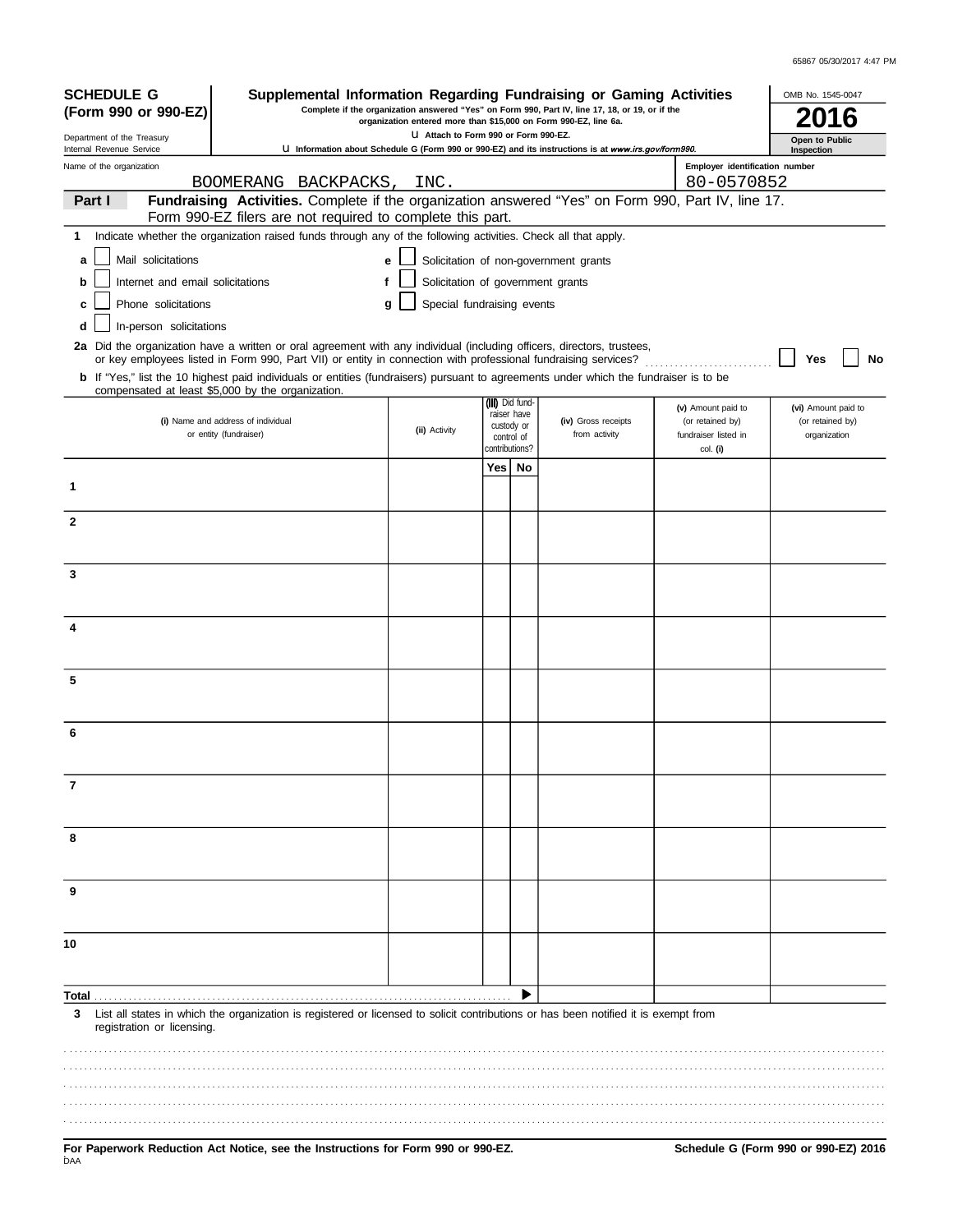|          |                              | gross receipts greater than \$5,000.<br>(a) Event #1           | (b) Event $#2$ | (c) Other events |                                      |
|----------|------------------------------|----------------------------------------------------------------|----------------|------------------|--------------------------------------|
|          |                              |                                                                |                |                  | (d) Total events                     |
|          |                              | GOLF AND BASH                                                  |                | <b>NONE</b>      | (add col. (a) through<br>$col.$ (c)) |
|          |                              | (event type)                                                   | (event type)   | (total number)   |                                      |
| Revenue  | Gross receipts               | 30,420                                                         |                |                  | 30,420                               |
|          | 2 Less: Contributions        |                                                                |                |                  |                                      |
|          | 3 Gross income (line 1 minus | 30,420                                                         |                |                  | 30,420                               |
|          | 4 Cash prizes                |                                                                |                |                  |                                      |
|          | 5 Noncash prizes             |                                                                |                |                  |                                      |
|          |                              |                                                                |                |                  |                                      |
|          | 6 Rent/facility costs        |                                                                |                |                  |                                      |
| Expenses | 7 Food and beverages         |                                                                |                |                  |                                      |
| Direct   | 8 Entertainment              |                                                                |                |                  |                                      |
|          | 9 Other direct expenses      | 5,595                                                          |                |                  | 5,595                                |
|          |                              | 10 Direct expense summary. Add lines 4 through 9 in column (d) |                | ▶                | 5,595                                |
|          |                              |                                                                |                |                  | $\overline{24,825}$                  |

| Revenue  |                             | (a) Bingo    | (b) Pull tabs/instant<br>bingo/progressive bingo | (c) Other gaming                          | (d) Total gaming (add<br>col. (a) through col. (c)) |
|----------|-----------------------------|--------------|--------------------------------------------------|-------------------------------------------|-----------------------------------------------------|
|          | Gross revenue<br>1          |              |                                                  |                                           |                                                     |
| Expenses | 2 Cash prizes               |              |                                                  |                                           |                                                     |
|          | 3 Noncash prizes            |              |                                                  |                                           |                                                     |
| Direct   | 4 Rent/facility costs       |              |                                                  |                                           |                                                     |
|          | 5 Other direct expenses     |              |                                                  |                                           |                                                     |
|          | 6 Volunteer labor           | Yes  %<br>No | Yes $\frac{9}{2}$<br><b>No</b>                   | Yes $\ldots \ldots \ldots$ %<br><b>No</b> |                                                     |
|          |                             |              |                                                  |                                           |                                                     |
|          |                             |              |                                                  |                                           |                                                     |
| 9        | <b>b</b> If "No," explain:  |              |                                                  |                                           | Yes<br><b>No</b>                                    |
|          | <b>b</b> If "Yes," explain: |              |                                                  |                                           | Yes<br>No                                           |
|          |                             |              |                                                  |                                           |                                                     |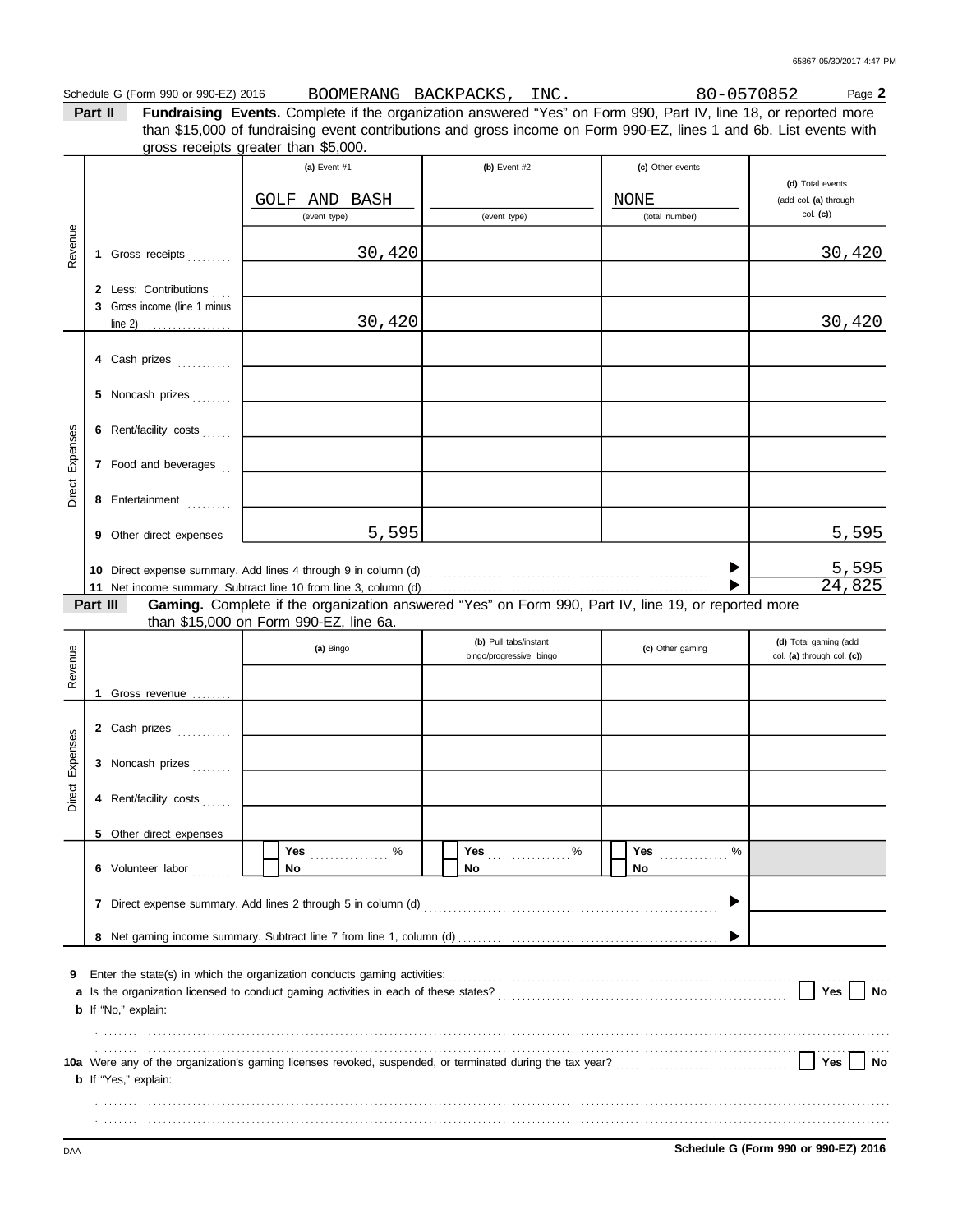|     | Schedule G (Form 990 or 990-EZ) 2016                                                                                                                                                                                                                    |          |                        | BOOMERANG BACKPACKS, INC. | 80-0570852      |     | Page 3    |
|-----|---------------------------------------------------------------------------------------------------------------------------------------------------------------------------------------------------------------------------------------------------------|----------|------------------------|---------------------------|-----------------|-----|-----------|
| 11  |                                                                                                                                                                                                                                                         |          |                        |                           |                 | Yes | No        |
| 12  | Is the organization a grantor, beneficiary or trustee of a trust, or a member of a partnership or other entity                                                                                                                                          |          |                        |                           |                 |     |           |
|     |                                                                                                                                                                                                                                                         |          |                        |                           |                 | Yes | <b>No</b> |
| 13  | Indicate the percentage of gaming activity conducted in:                                                                                                                                                                                                |          |                        |                           |                 |     |           |
| a   | The organization's facility contains and contains a series of the contact of the contact of the contact of the contact of the contact of the contact of the contact of the contact of the contact of the contact of the contac                          |          |                        |                           | 13а             |     | %         |
| b   |                                                                                                                                                                                                                                                         |          |                        |                           | 13 <sub>b</sub> |     | %         |
| 14  | Enter the name and address of the person who prepares the organization's gaming/special events books and<br>records:                                                                                                                                    |          |                        |                           |                 |     |           |
|     |                                                                                                                                                                                                                                                         |          |                        |                           |                 |     |           |
|     |                                                                                                                                                                                                                                                         |          |                        |                           |                 |     |           |
| 15а | Does the organization have a contract with a third party from whom the organization receives gaming                                                                                                                                                     |          |                        |                           |                 | Yes | No        |
| b   |                                                                                                                                                                                                                                                         |          |                        |                           |                 |     |           |
|     |                                                                                                                                                                                                                                                         |          |                        |                           |                 |     |           |
| c   | If "Yes," enter name and address of the third party:                                                                                                                                                                                                    |          |                        |                           |                 |     |           |
|     |                                                                                                                                                                                                                                                         |          |                        |                           |                 |     |           |
|     |                                                                                                                                                                                                                                                         |          |                        |                           |                 |     |           |
| 16  | Gaming manager information:                                                                                                                                                                                                                             |          |                        |                           |                 |     |           |
|     |                                                                                                                                                                                                                                                         |          |                        |                           |                 |     |           |
|     |                                                                                                                                                                                                                                                         |          |                        |                           |                 |     |           |
|     |                                                                                                                                                                                                                                                         |          |                        |                           |                 |     |           |
|     | Description of services provided u entertainment contains and contained a service of services provided u                                                                                                                                                |          |                        |                           |                 |     |           |
|     | Director/officer                                                                                                                                                                                                                                        | Employee | Independent contractor |                           |                 |     |           |
| 17  | Mandatory distributions:                                                                                                                                                                                                                                |          |                        |                           |                 |     |           |
| а   | Is the organization required under state law to make charitable distributions from the gaming proceeds to                                                                                                                                               |          |                        |                           |                 |     |           |
|     |                                                                                                                                                                                                                                                         |          |                        |                           |                 | Yes | No        |
| b   | Enter the amount of distributions required under state law to be distributed to other exempt organizations or                                                                                                                                           |          |                        |                           |                 |     |           |
|     | spent in the organization's own exempt activities during the tax year $\mu$ \$                                                                                                                                                                          |          |                        |                           |                 |     |           |
|     | Supplemental Information. Provide the explanations required by Part I, line 2b, columns (iii) and (v); and<br>Part IV<br>Part III, lines 9, 9b, 10b, 15b, 15c, 16, and 17b, as applicable. Also provide any additional information.<br>See instructions |          |                        |                           |                 |     |           |
|     |                                                                                                                                                                                                                                                         |          |                        |                           |                 |     |           |
|     |                                                                                                                                                                                                                                                         |          |                        |                           |                 |     |           |
|     |                                                                                                                                                                                                                                                         |          |                        |                           |                 |     |           |
|     |                                                                                                                                                                                                                                                         |          |                        |                           |                 |     |           |
|     |                                                                                                                                                                                                                                                         |          |                        |                           |                 |     |           |
|     |                                                                                                                                                                                                                                                         |          |                        |                           |                 |     |           |
|     |                                                                                                                                                                                                                                                         |          |                        |                           |                 |     |           |
|     |                                                                                                                                                                                                                                                         |          |                        |                           |                 |     |           |
|     |                                                                                                                                                                                                                                                         |          |                        |                           |                 |     |           |
|     |                                                                                                                                                                                                                                                         |          |                        |                           |                 |     |           |
|     |                                                                                                                                                                                                                                                         |          |                        |                           |                 |     |           |
|     |                                                                                                                                                                                                                                                         |          |                        |                           |                 |     |           |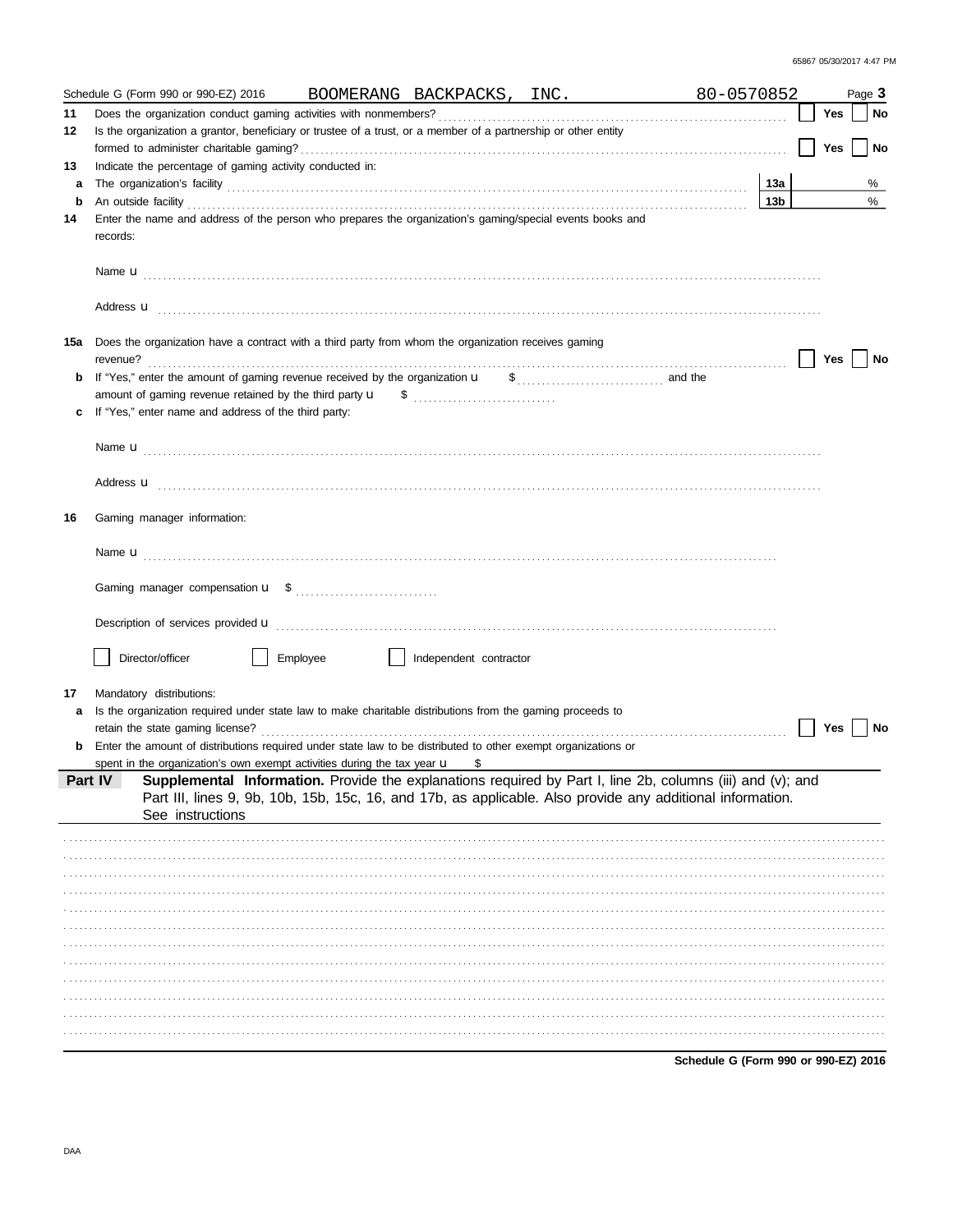| <b>SCHEDULE O</b>                                    | Supplemental Information to Form 990 or 990-EZ                                                                                         |                                | OMB No. 1545-0047 |
|------------------------------------------------------|----------------------------------------------------------------------------------------------------------------------------------------|--------------------------------|-------------------|
| (Form 990 or 990-EZ)                                 | Complete to provide information for responses to specific questions on<br>Form 990 or 990-EZ or to provide any additional information. |                                | 2016              |
| Department of the Treasury                           | u Attach to Form 990 or 990-EZ.                                                                                                        |                                | Open to Public    |
| Internal Revenue Service<br>Name of the organization | u Information about Schedule O (Form 990 or 990-EZ) and its instructions is at www.irs.gov/form990.                                    | Employer identification number | Inspection        |
|                                                      | BOOMERANG BACKPACKS,<br>INC.                                                                                                           | 80-0570852                     |                   |
|                                                      | FORM 990, PART I, LINE 6                                                                                                               |                                |                   |
|                                                      |                                                                                                                                        |                                |                   |
| HELP PACK BACKPACKS,                                 | DISTRIBUTE BACKPACKS,<br>PICK-UP BACKPACKS                                                                                             |                                |                   |
|                                                      |                                                                                                                                        |                                |                   |
|                                                      | FORM 990, PART VI, LINE 11B - ORGANIZATION'S PROCESS TO REVIEW FORM 990                                                                |                                |                   |
|                                                      | FORM 990 REVIEWED AND APPROVED PRIOR TO FILING                                                                                         |                                |                   |
|                                                      |                                                                                                                                        |                                |                   |
|                                                      |                                                                                                                                        |                                |                   |
|                                                      | FORM 990, PART VI, LINE 12C - ENFORCEMENT OF CONFLICTS POLICY                                                                          |                                |                   |
|                                                      | REVIEW POLICY AT ANNUAL MEETING                                                                                                        |                                |                   |
|                                                      |                                                                                                                                        |                                |                   |
|                                                      | FORM 990, PART VI, LINE 19 - GOVERNING DOCUMENTS DISCLOSURE EXPLANATION                                                                |                                |                   |
|                                                      |                                                                                                                                        |                                |                   |
| AS REQUESTED                                         |                                                                                                                                        |                                |                   |
|                                                      |                                                                                                                                        |                                |                   |
|                                                      |                                                                                                                                        |                                |                   |
|                                                      |                                                                                                                                        |                                |                   |
|                                                      |                                                                                                                                        |                                |                   |
|                                                      |                                                                                                                                        |                                |                   |
|                                                      |                                                                                                                                        |                                |                   |
|                                                      |                                                                                                                                        |                                |                   |
|                                                      |                                                                                                                                        |                                |                   |
|                                                      |                                                                                                                                        |                                |                   |
|                                                      |                                                                                                                                        |                                |                   |
|                                                      |                                                                                                                                        |                                |                   |
|                                                      |                                                                                                                                        |                                |                   |
|                                                      |                                                                                                                                        |                                |                   |
|                                                      |                                                                                                                                        |                                |                   |
|                                                      |                                                                                                                                        |                                |                   |
|                                                      |                                                                                                                                        |                                |                   |
|                                                      |                                                                                                                                        |                                |                   |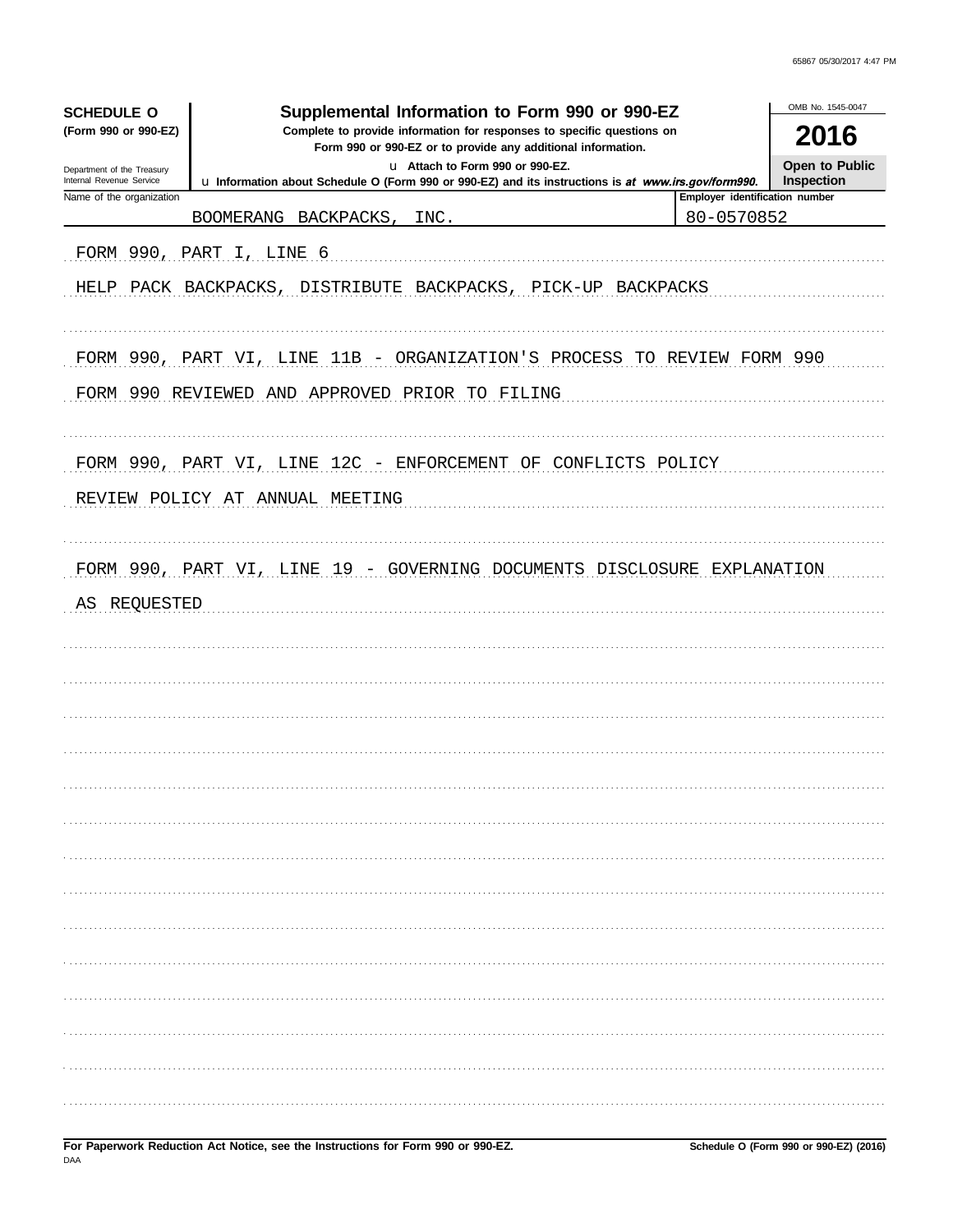| <b>NP-20</b><br>State Form 51062<br>$(R7 / 8-13)$                                           | <b>Beginning</b> | Indiana Department of Revenue<br>Indiana Nonprofit Organization's Annual Report<br>For the Calendar Year or Fiscal Year<br>01 2016 and Ending<br>01<br><b>MM/DD/YYYY</b> | 12<br>31 2016<br><b>MM/DD/YYYY</b> | Check if:<br>Change of Address<br>Amended Report<br>Final Report: Indicate<br>Date Closed |  |  |  |
|---------------------------------------------------------------------------------------------|------------------|--------------------------------------------------------------------------------------------------------------------------------------------------------------------------|------------------------------------|-------------------------------------------------------------------------------------------|--|--|--|
| Due on the 15th day of the 5th month following the end of the tax year.<br>NO FEE REQUIRED. |                  |                                                                                                                                                                          |                                    |                                                                                           |  |  |  |
| Name of Organization                                                                        |                  |                                                                                                                                                                          |                                    | Telephone Number                                                                          |  |  |  |
| <b>BOOMERANG</b><br>BACKPACKS,<br>Address                                                   | INC.             | County                                                                                                                                                                   |                                    | Indiana Taxpayer Identification Number                                                    |  |  |  |
| 4616<br>DUPONT ROAD<br>E.                                                                   | RM/STE C         | <b>NOBLE</b>                                                                                                                                                             |                                    | 0139152130<br>. NO O                                                                      |  |  |  |
| City                                                                                        | State            | Zip Code                                                                                                                                                                 |                                    | Federal Identification Number                                                             |  |  |  |
| WAYNE<br>FORT<br>Printed Name of Person to Contact                                          | ΙN               | 46825                                                                                                                                                                    | 80.<br>Contact's Telephone Number  | 0570852                                                                                   |  |  |  |
| MARK<br>COCKROFT                                                                            |                  |                                                                                                                                                                          |                                    |                                                                                           |  |  |  |

If you are filing a federal return, attach a completed copy of Form 990, 990EZ, or 990PF.

**Note:** If your organization has unrelated business income of more than \$1,000 as defined under **Section 513** of the Internal Revenue Code, **you must also file Form IT-20NP.**

## **Current Information**

- 1. Have any changes not previously reported to the Department been made in your governing instruments, (e.g.) articles of incorporation, bylaws, or other instruments of similar importance? If yes, attach a detailed description of changes.
- 2. Indicate number of years your organization has been in continuous existence. 7
- 3. Attach a schedule, listing the names, titles and addresses of your current officers. SEE STATEMENT 1
- 4. Briefly describe the purpose or mission of your organization below.



Email Address:

I declare under the penalties of perjury that I have examined this return, including all attachments, and to the best of my knowledge and belief, it is true, complete, and correct.

Signature of Officer or Trustee Name of Person(s) to Contact and Daytime Telephone Number MARK COCKROFT

Title Date DIRECTOR<br>Title

.

**Important:** Please submit this completed form and/or extension to: Indiana Department of Revenue, Tax Administration P.O. Box 6481 Indianapolis, IN 46206-6481 Telephone: (317) 232-0129

**Extensions of Time to File**

The Department recognizes the Internal Revenue Service application for automatic extension of time to file, Form 8868. **Please forward a copy of** your federal extension, identified with your Nonprofit Taxpayer Identification Number (TID), to the Indiana Department of Revenue, Tax Administration by the original due date to prevent cancellation of your sales tax exemption. Always indicate your Indiana Taxpayer Identification number on your request for an extension of time to file.

Reports post marked within thirty (30) days after the federal extension due date, as requested on Federal Form 8868, will be considered as timely filed. A copy of the federal extension must also be attached to the Indiana report. In the event that a federal extension is not needed, a taxpayer may request in writing an Indiana extension of time to file from the: Indiana Department of Revenue, Tax Administration, P.O. Box 6481, Indianapolis, IN 46206-6481, (317) 232-0129.

within sixty (60) days after receiving such notice the taxpayer does not file Form NP-20, the taxpayer's exemption from sales tax will be canceled. If Form NP-20 or extension is not timely filed, the taxpayer will be notified by the Department pursuant to I.C. 6-2.5-5-21(d), to file Form NP-20. If